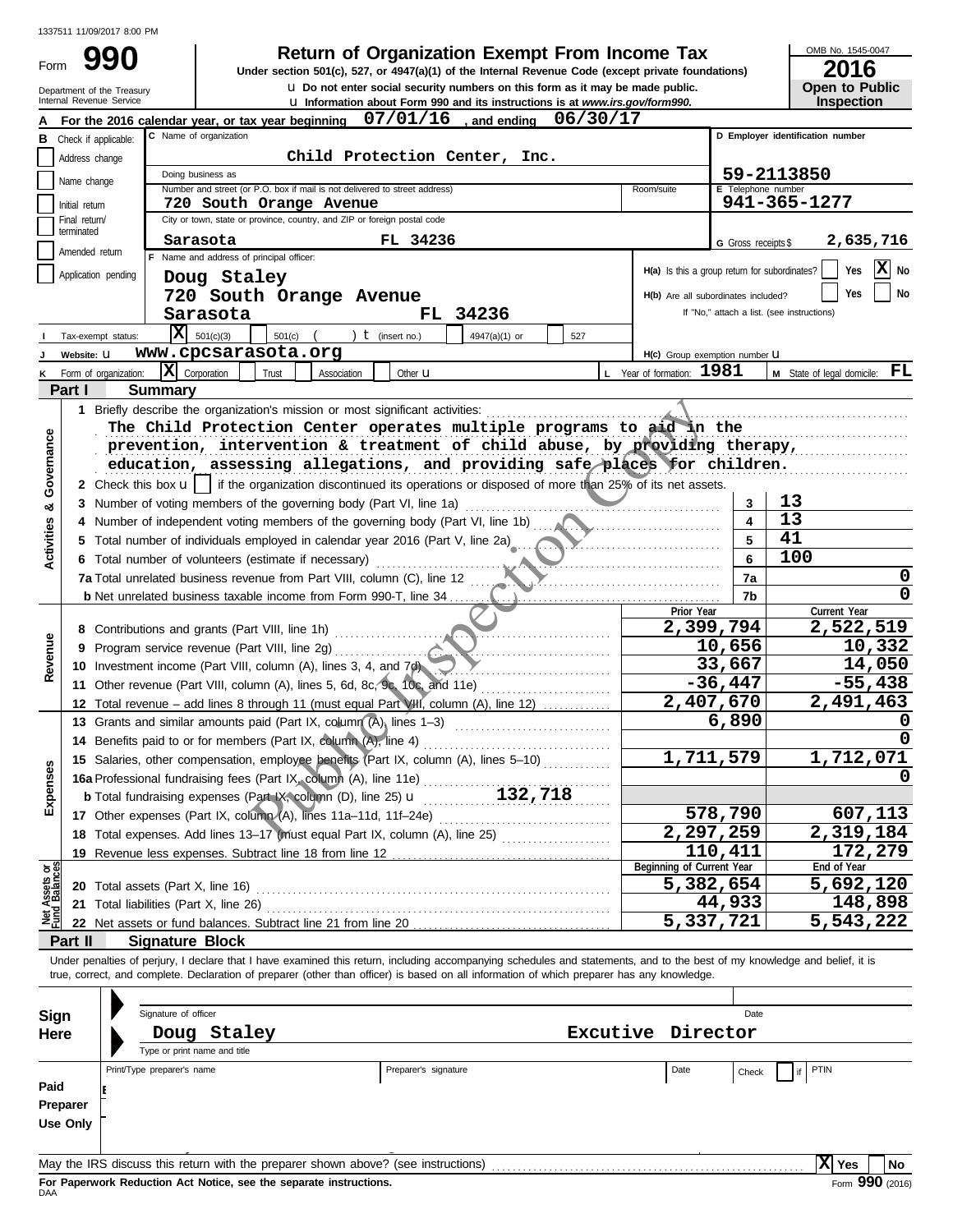|                                                                                               | Form 990 (2016) $\mathtt{Children}$ Protection Center, Inc.                                                                                         | 59-2113850                   | Page 2         |
|-----------------------------------------------------------------------------------------------|-----------------------------------------------------------------------------------------------------------------------------------------------------|------------------------------|----------------|
| Part III                                                                                      | <b>Statement of Program Service Accomplishments</b><br>Check if Schedule O contains a response or note to any line in this Part III                 |                              | $ \mathbf{x} $ |
| Briefly describe the organization's mission:<br>1.                                            |                                                                                                                                                     |                              |                |
| See Schedule O                                                                                |                                                                                                                                                     |                              |                |
|                                                                                               |                                                                                                                                                     |                              |                |
|                                                                                               |                                                                                                                                                     |                              |                |
|                                                                                               |                                                                                                                                                     |                              |                |
| $\mathbf{2}$                                                                                  | Did the organization undertake any significant program services during the year which were not listed on the                                        |                              |                |
| prior Form 990 or 990-EZ?                                                                     |                                                                                                                                                     |                              | Yes $ X $ No   |
| If "Yes," describe these new services on Schedule O.                                          |                                                                                                                                                     |                              |                |
| 3.                                                                                            | Did the organization cease conducting, or make significant changes in how it conducts, any program                                                  |                              |                |
| services?<br>If "Yes," describe these changes on Schedule O.                                  |                                                                                                                                                     |                              | Yes $ X $ No   |
|                                                                                               | Describe the organization's program service accomplishments for each of its three largest program services, as measured by                          |                              |                |
|                                                                                               | expenses. Section $501(c)(3)$ and $501(c)(4)$ organizations are required to report the amount of grants and allocations to others,                  |                              |                |
| the total expenses, and revenue, if any, for each program service reported.                   |                                                                                                                                                     |                              |                |
|                                                                                               |                                                                                                                                                     |                              |                |
| ) (Expenses \$<br>4a (Code:                                                                   |                                                                                                                                                     | ) (Revenue \$                | 19,505         |
|                                                                                               | The Child Protection Center operates five programs in the prevention,                                                                               |                              |                |
| intervention, & treatment of child abuse.                                                     |                                                                                                                                                     | The prevention and education |                |
|                                                                                               | program educates children, teachers and community members about measures to                                                                         |                              |                |
|                                                                                               | prevent and report child abuse (program expenses \$216,282). The                                                                                    |                              |                |
|                                                                                               | intervention programs forensically assess allegations of child abuse,                                                                               |                              |                |
|                                                                                               | and provide a safe place for children to visit parents who are in unhealthy<br>domestic relationships (program expenses \$1,043,899). The treatment |                              |                |
|                                                                                               | programs provide therapy to victims of sexual abuse and therapy for                                                                                 |                              |                |
|                                                                                               | children who act out on other children (program expenses \$751,450).                                                                                |                              |                |
|                                                                                               |                                                                                                                                                     |                              |                |
|                                                                                               |                                                                                                                                                     |                              |                |
|                                                                                               |                                                                                                                                                     |                              |                |
|                                                                                               |                                                                                                                                                     |                              |                |
| ) (Expenses \$                                                                                | including grants of \$                                                                                                                              | ) (Revenue \$                |                |
|                                                                                               |                                                                                                                                                     |                              |                |
|                                                                                               |                                                                                                                                                     |                              |                |
|                                                                                               |                                                                                                                                                     |                              |                |
|                                                                                               |                                                                                                                                                     |                              |                |
|                                                                                               |                                                                                                                                                     |                              |                |
|                                                                                               |                                                                                                                                                     |                              |                |
|                                                                                               |                                                                                                                                                     |                              |                |
|                                                                                               |                                                                                                                                                     |                              |                |
|                                                                                               |                                                                                                                                                     |                              |                |
|                                                                                               |                                                                                                                                                     |                              |                |
|                                                                                               |                                                                                                                                                     |                              |                |
|                                                                                               |                                                                                                                                                     |                              |                |
| ) (Expenses \$                                                                                | including grants of \$                                                                                                                              | ) (Revenue \$                |                |
|                                                                                               |                                                                                                                                                     |                              |                |
|                                                                                               |                                                                                                                                                     |                              |                |
|                                                                                               |                                                                                                                                                     |                              |                |
|                                                                                               |                                                                                                                                                     |                              |                |
|                                                                                               |                                                                                                                                                     |                              |                |
|                                                                                               |                                                                                                                                                     |                              |                |
|                                                                                               |                                                                                                                                                     |                              |                |
|                                                                                               |                                                                                                                                                     |                              |                |
|                                                                                               |                                                                                                                                                     |                              |                |
|                                                                                               |                                                                                                                                                     |                              |                |
|                                                                                               |                                                                                                                                                     |                              |                |
| 4b (Code:<br>4c (Code:<br>4d Other program services (Describe in Schedule O.)<br>(Expenses \$ | including grants of \$                                                                                                                              | (Revenue \$                  |                |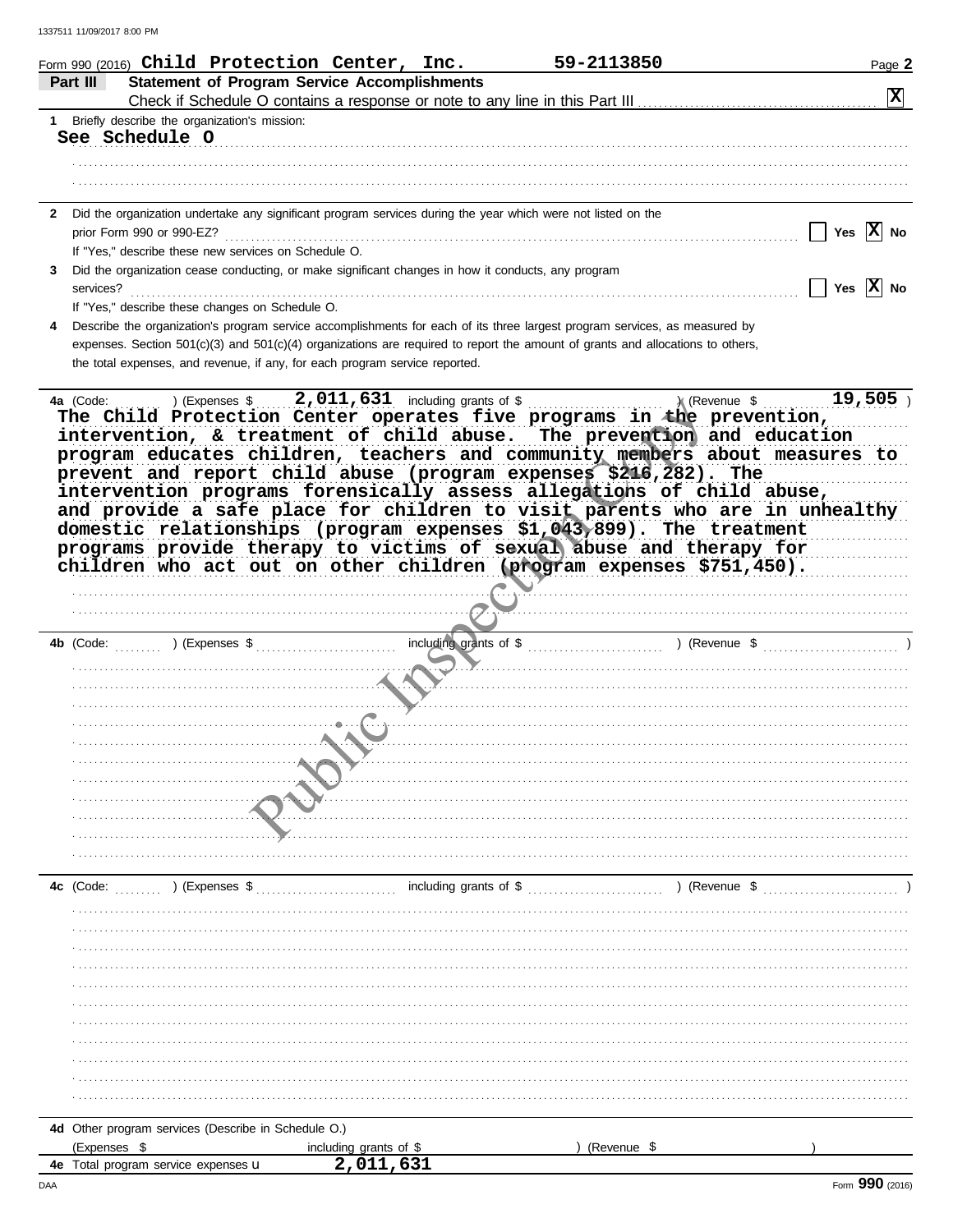|     | Form 990 (2016) Child Protection Center, Inc.<br>59-2113850                                                                 |              |             | Page 3                  |
|-----|-----------------------------------------------------------------------------------------------------------------------------|--------------|-------------|-------------------------|
|     | Part IV<br><b>Checklist of Required Schedules</b>                                                                           |              | Yes         | No                      |
| 1   | Is the organization described in section $501(c)(3)$ or $4947(a)(1)$ (other than a private foundation)? If "Yes,"           |              |             |                         |
|     | complete Schedule A                                                                                                         | 1            | X           |                         |
| 2   |                                                                                                                             | $\mathbf{2}$ | $\mathbf x$ |                         |
| 3   | Did the organization engage in direct or indirect political campaign activities on behalf of or in opposition to            |              |             |                         |
|     | candidates for public office? If "Yes," complete Schedule C, Part I                                                         | 3            |             | X                       |
| 4   | Section 501(c)(3) organizations. Did the organization engage in lobbying activities, or have a section 501(h)               |              |             |                         |
|     | election in effect during the tax year? If "Yes," complete Schedule C, Part II                                              | 4            |             | X                       |
| 5   | Is the organization a section $501(c)(4)$ , $501(c)(5)$ , or $501(c)(6)$ organization that receives membership dues,        |              |             |                         |
|     | assessments, or similar amounts as defined in Revenue Procedure 98-19? If "Yes," complete Schedule C,<br>Part III           | 5            |             | X                       |
| 6   | Did the organization maintain any donor advised funds or any similar funds or accounts for which donors                     |              |             |                         |
|     | have the right to provide advice on the distribution or investment of amounts in such funds or accounts? If                 |              |             |                         |
|     | "Yes," complete Schedule D, Part I                                                                                          | 6            |             | X                       |
| 7   | Did the organization receive or hold a conservation easement, including easements to preserve open space,                   |              |             |                         |
|     | the environment, historic land areas, or historic structures? If "Yes," complete Schedule D, Part II                        | 7            |             | X                       |
| 8   | Did the organization maintain collections of works of art, historical treasures, or other similar assets? If "Yes,"         |              |             |                         |
|     | complete Schedule D, Part III                                                                                               | 8            |             | x                       |
| 9   | Did the organization report an amount in Part X, line 21, for escrow or custodial account liability, serve as a             |              |             |                         |
|     | custodian for amounts not listed in Part X; or provide credit counseling, debt management, credit repair, or                |              |             |                         |
|     | debt negotiation services? If "Yes," complete Schedule D, Part IV                                                           | 9            |             | x                       |
| 10  | Did the organization, directly or through a related organization, hold assets in temporarily restricted                     |              |             |                         |
|     | endowments, permanent endowments, or quasi-endowments? If "Yes," complete Schedule D, Part V                                | 10           | x           |                         |
| 11  | If the organization's answer to any of the following questions is "Yes," then complete Schedule D, Parts VI,                |              |             |                         |
|     | VII, VIII, IX, or X as applicable.                                                                                          |              |             |                         |
| a   | Did the organization report an amount for land, buildings, and equipment in Part X, line 10? If "Yes,"                      |              |             |                         |
|     | complete Schedule D, Part VI                                                                                                | 11a          | x           |                         |
| b   | Did the organization report an amount for investments—other securities in Part X, line 12 that is 5% or more                |              |             |                         |
|     | of its total assets reported in Part X, line 16? If "Yes," complete Schedule D, Part VII                                    | 11b          |             | x                       |
| C   | Did the organization report an amount for investments—program related in Part X, line 13 that is 5% or more                 |              |             | x                       |
|     | d Did the organization report an amount for other assets in Part X, line 15 that is 5% or more of its total assets          | 11c          |             |                         |
|     | reported in Part X, line 16? If "Yes," complete Schedule D, Part IX                                                         | 11d          |             | X,                      |
| е   | Did the organization report an amount for other liabilities in Part X, line 25? If "Yes," complete Schedule D, Part X       | 11e          |             | $\overline{\mathbf{x}}$ |
| f   | Did the organization's separate or consolidated financial statements for the tax year include a footnote that addresses     |              |             |                         |
|     | the organization's liability for uncertain tax positions under FIN 48 (ASC 740)? If "Yes," complete Schedule D, Part X<br>. | 11f          |             | X,                      |
| 12a | Did the organization obtain separate, independent audited financial statements for the tax year? If "Yes," complete         |              |             |                         |
|     |                                                                                                                             | 12a          | x           |                         |
| b   | Was the organization included in consolidated, independent audited financial statements for the tax year? If                |              |             |                         |
|     | "Yes," and if the organization answered "No" to line 12a, then completing Schedule D, Parts XI and XII is optional          | 12b          |             | X                       |
| 13  |                                                                                                                             | 13           |             | X                       |
| 14a | Did the organization maintain an office, employees, or agents outside of the United States?                                 | 14a          |             | X                       |
| b   | Did the organization have aggregate revenues or expenses of more than \$10,000 from grantmaking,                            |              |             |                         |
|     | fundraising, business, investment, and program service activities outside the United States, or aggregate                   |              |             |                         |
|     |                                                                                                                             | 14b          |             | X                       |
| 15  | Did the organization report on Part IX, column (A), line 3, more than \$5,000 of grants or other assistance to or           |              |             |                         |
|     | for any foreign organization? If "Yes," complete Schedule F, Parts II and IV                                                | 15           |             | X,                      |
| 16  | Did the organization report on Part IX, column (A), line 3, more than \$5,000 of aggregate grants or other                  |              |             |                         |
|     | assistance to or for foreign individuals? If "Yes," complete Schedule F, Parts III and IV                                   | 16           |             | X                       |
| 17  | Did the organization report a total of more than \$15,000 of expenses for professional fundraising services on              |              |             |                         |
|     |                                                                                                                             | 17           |             | X                       |
| 18  | Did the organization report more than \$15,000 total of fundraising event gross income and contributions on                 |              |             |                         |
|     |                                                                                                                             | 18           | X           |                         |

Form **990** (2016)

**19**

**Yes No**

**X**

**X**

**X**

**X**

**X**

**X**

**X**

**X**

**X**

**X**

**X**

**X**

**X**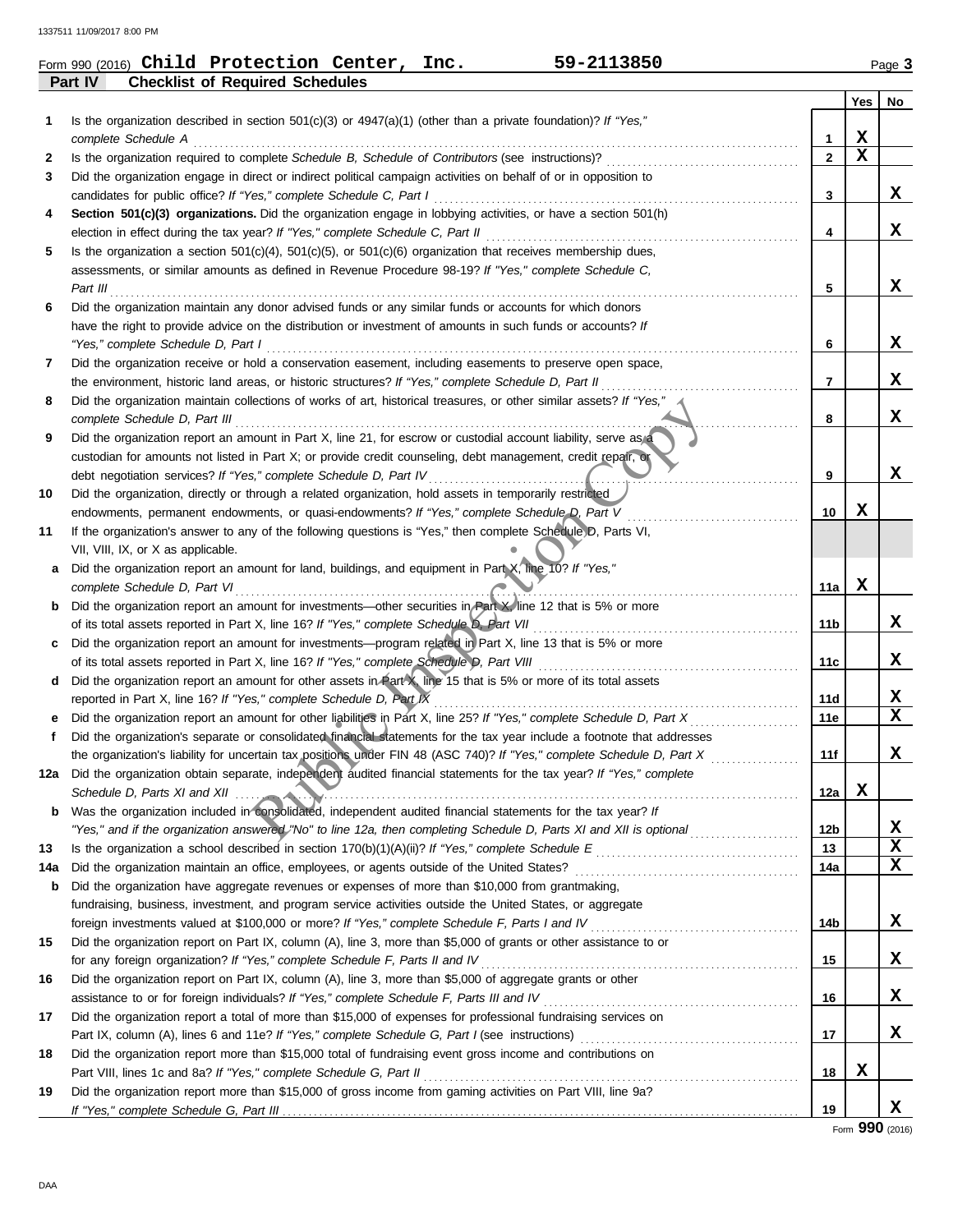|     | 59-2113850<br>Form 990 (2016) Child Protection Center, $Inc.$                                                    |     |     | Page 4 |
|-----|------------------------------------------------------------------------------------------------------------------|-----|-----|--------|
|     | Part IV<br><b>Checklist of Required Schedules (continued)</b>                                                    |     |     |        |
|     |                                                                                                                  |     | Yes | No     |
| 20a | Did the organization operate one or more hospital facilities? If "Yes," complete Schedule H                      | 20a |     | x      |
| b   | If "Yes" to line 20a, did the organization attach a copy of its audited financial statements to this return?     | 20b |     |        |
| 21  | Did the organization report more than \$5,000 of grants or other assistance to any domestic organization or      |     |     |        |
|     | domestic government on Part IX, column (A), line 1? If "Yes," complete Schedule I, Parts I and II                | 21  |     | X      |
| 22  | Did the organization report more than \$5,000 of grants or other assistance to or for domestic individuals on    |     |     |        |
|     | Part IX, column (A), line 2? If "Yes," complete Schedule I, Parts I and III                                      | 22  |     | X      |
| 23  | Did the organization answer "Yes" to Part VII, Section A, line 3, 4, or 5 about compensation of the              |     |     |        |
|     | organization's current and former officers, directors, trustees, key employees, and highest compensated          |     |     |        |
|     | employees? If "Yes," complete Schedule J                                                                         | 23  |     | X      |
|     | 24a Did the organization have a tax-exempt bond issue with an outstanding principal amount of more than          |     |     |        |
|     | \$100,000 as of the last day of the year, that was issued after December 31, 2002? If "Yes," answer lines 24b    |     |     |        |
|     | through 24d and complete Schedule K. If "No," go to line 25a                                                     | 24a |     | X      |
| b   | Did the organization invest any proceeds of tax-exempt bonds beyond a temporary period exception?                | 24b |     |        |
| с   | Did the organization maintain an escrow account other than a refunding escrow at any time during the year        |     |     |        |
|     | to defease any tax-exempt bonds?                                                                                 | 24c |     |        |
| d   | Did the organization act as an "on behalf of" issuer for bonds outstanding at any time during the year?          | 24d |     |        |
|     | 25a Section 501(c)(3), 501(c)(4), and 501(c)(29) organizations. Did the organization engage in an excess benefit |     |     |        |
|     | transaction with a disqualified person during the year? If "Yes," complete Schedule L, Part I                    | 25a |     | x      |
| b   | Is the organization aware that it engaged in an excess benefit transaction with a disqualified person in a prior |     |     |        |
|     | year, and that the transaction has not been reported on any of the organization's prior Forms 990 or 990-EZ?     |     |     |        |
|     | If "Yes," complete Schedule L, Part I                                                                            | 25b |     | x      |
| 26  | Did the organization report any amount on Part X, line 5, 6, or 22 for receivables from or payables to any       |     |     |        |
|     | current or former officers, directors, trustees, key employees, highest compensated employees, or                |     |     |        |
|     | disqualified persons? If "Yes," complete Schedule L, Part II                                                     | 26  |     | x      |
| 27  | Did the organization provide a grant or other assistance to an officer, director, trustee, key employee,         |     |     |        |
|     | substantial contributor or employee thereof, a grant selection committee member, or to a 35% controlled          |     |     |        |
|     | entity or family member of any of these persons? If "Yes," complete Schedule L, Part III                         | 27  |     | X      |
| 28  | Was the organization a party to a business transaction with one of the following parties (see Schedule L,        |     |     |        |
|     | Part IV instructions for applicable filing thresholds, conditions, and exceptions):                              |     |     |        |
| а   | A current or former officer, director, trustee, or key employee? If "Yes," complete Schedule L, Part IV          | 28a |     | X      |
| b   | A family member of a current or former officer, director, trustee, or key employee? If "Yes," complete           |     |     |        |
|     | Schedule L, Part IV                                                                                              | 28b |     | x      |
| c   | An entity of which a current or former officer, director, flustee, or key employee (or a family member thereof)  |     |     |        |
|     | was an officer, director, trustee, or direct or indirect owner? If "Yes," complete Schedule L, Part IV           | 28c |     | x      |
| 29  |                                                                                                                  | 29  | X   |        |
| 30  | Did the organization receive contributions of art, historical treasures, or other similar assets, or qualified   |     |     |        |
|     | conservation contributions? If "Yes," complete Schedule M                                                        | 30  |     | X      |
| 31  | Did the organization liquidate, terminate, or dissolve and cease operations? If "Yes," complete Schedule N,      |     |     |        |
|     | Part I                                                                                                           | 31  |     | X      |
| 32  | Did the organization sell, exchange, dispose of, or transfer more than 25% of its net assets? If "Yes,"          |     |     |        |
|     | complete Schedule N, Part II                                                                                     | 32  |     | X      |
| 33  | Did the organization own 100% of an entity disregarded as separate from the organization under Regulations       |     |     |        |
|     | sections 301.7701-2 and 301.7701-3? If "Yes," complete Schedule R, Part I                                        | 33  |     | x      |
| 34  | Was the organization related to any tax-exempt or taxable entity? If "Yes," complete Schedule R, Parts II, III,  |     |     |        |
|     | or IV, and Part V, line 1                                                                                        | 34  |     | X      |
| 35a |                                                                                                                  | 35a |     | x      |
| b   | If "Yes" to line 35a, did the organization receive any payment from or engage in any transaction with a          |     |     |        |
|     |                                                                                                                  | 35b |     |        |
| 36  | Section 501(c)(3) organizations. Did the organization make any transfers to an exempt non-charitable             |     |     |        |
|     | related organization? If "Yes," complete Schedule R, Part V, line 2                                              | 36  |     | x      |
| 37  | Did the organization conduct more than 5% of its activities through an entity that is not a related organization |     |     |        |
|     | and that is treated as a partnership for federal income tax purposes? If "Yes," complete Schedule R,             |     |     |        |
|     | Part VI                                                                                                          | 37  |     | x      |
| 38  | Did the organization complete Schedule O and provide explanations in Schedule O for Part VI, lines 11b and       |     |     |        |
|     | 19? Note. All Form 990 filers are required to complete Schedule O.                                               | 38  | X   |        |
|     |                                                                                                                  |     |     |        |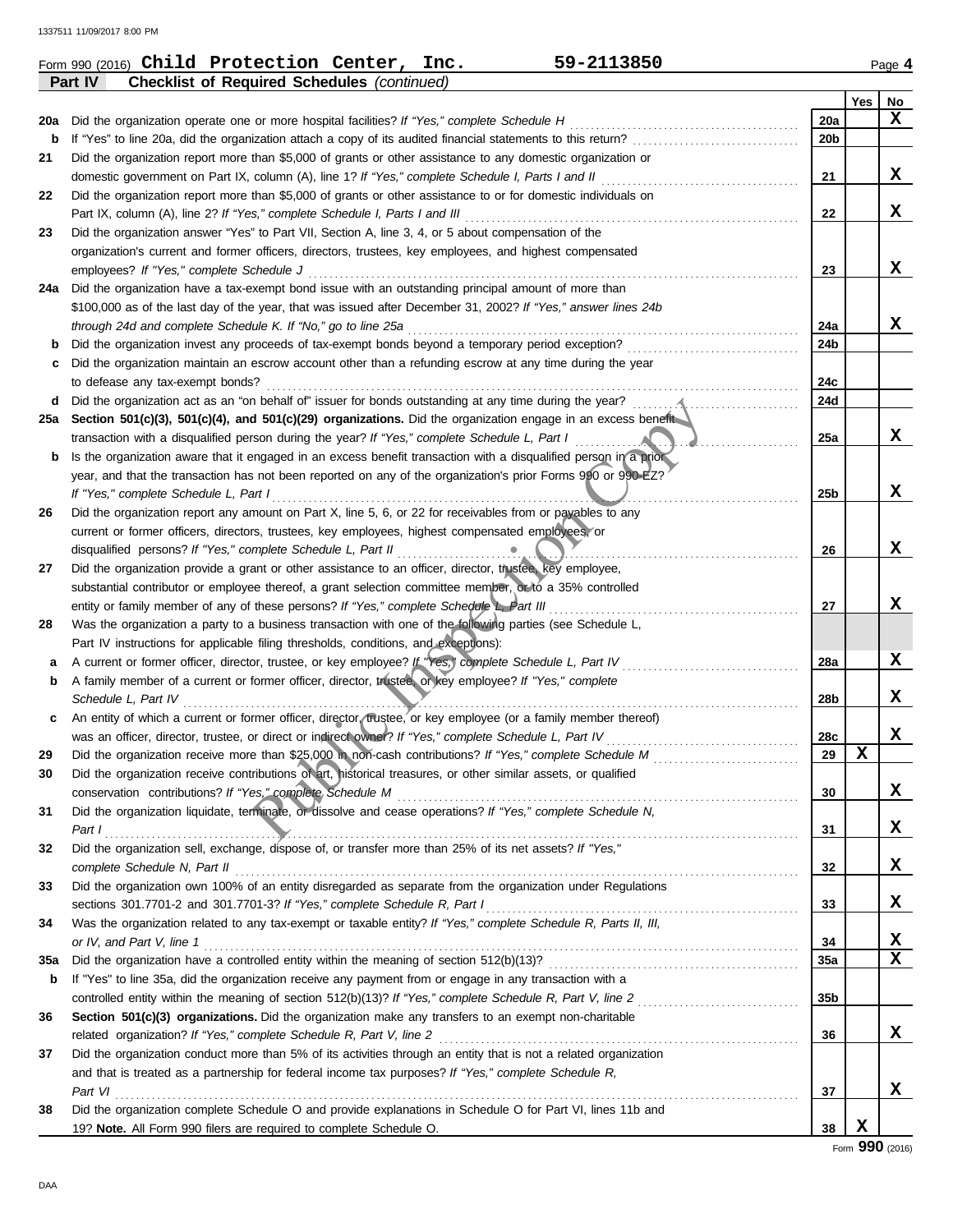|     | 59-2113850<br>Form 990 (2016) Child Protection Center, Inc.                                                                             |                 |          |                 |     | Page 5    |
|-----|-----------------------------------------------------------------------------------------------------------------------------------------|-----------------|----------|-----------------|-----|-----------|
|     | Statements Regarding Other IRS Filings and Tax Compliance<br>Part V                                                                     |                 |          |                 |     |           |
|     | Check if Schedule O contains a response or note to any line in this Part V                                                              |                 |          |                 |     |           |
|     |                                                                                                                                         |                 |          |                 | Yes | <b>No</b> |
| 1a  | Enter the number reported in Box 3 of Form 1096. Enter -0- if not applicable                                                            | 1a              | 6        |                 |     |           |
|     | Enter the number of Forms W-2G included in line 1a. Enter -0- if not applicable                                                         | 1 <sub>b</sub>  | $\Omega$ |                 |     |           |
| с   | Did the organization comply with backup withholding rules for reportable payments to vendors and                                        |                 |          |                 |     |           |
|     | reportable gaming (gambling) winnings to prize winners?                                                                                 |                 |          | 1c              |     |           |
| 2a  | Enter the number of employees reported on Form W-3, Transmittal of Wage and Tax                                                         |                 |          |                 |     |           |
|     | Statements, filed for the calendar year ending with or within the year covered by this return                                           | 2a              | 41       |                 |     |           |
| b   | If at least one is reported on line 2a, did the organization file all required federal employment tax returns?                          |                 |          | 2 <sub>b</sub>  | х   |           |
|     | Note. If the sum of lines 1a and 2a is greater than 250, you may be required to e-file (see instructions)                               |                 |          |                 |     |           |
| за  | Did the organization have unrelated business gross income of \$1,000 or more during the year?                                           |                 |          | За              |     | x         |
| b   | If "Yes," has it filed a Form 990-T for this year? If "No" to line 3b, provide an explanation in Schedule O                             |                 |          | 3b              |     |           |
| 4a  | At any time during the calendar year, did the organization have an interest in, or a signature or other authority                       |                 |          |                 |     |           |
|     | over, a financial account in a foreign country (such as a bank account, securities account, or other financial                          |                 |          |                 |     |           |
|     | account)?                                                                                                                               |                 |          | 4a              |     | x         |
| b   | If "Yes," enter the name of the foreign country: u                                                                                      |                 |          |                 |     |           |
|     | See instructions for filing requirements for FinCEN Form 114, Report of Foreign Bank and Financial Accounts                             |                 |          |                 |     |           |
|     | (FBAR).                                                                                                                                 |                 |          |                 |     |           |
| 5а  | Was the organization a party to a prohibited tax shelter transaction at any time during the tax year?                                   |                 |          | 5a              |     | X         |
| b   | Did any taxable party notify the organization that it was or is a party to a prohibited tax shelter transaction?                        |                 |          | 5 <sub>b</sub>  |     | x         |
|     | If "Yes" to line 5a or 5b, did the organization file Form 8886-T?                                                                       |                 |          | 5c              |     |           |
| 6а  | Does the organization have annual gross receipts that are normally greater than \$100,000, and did the                                  |                 |          |                 |     |           |
|     | organization solicit any contributions that were not tax deductible as charitable contributions?                                        |                 |          | 6a              |     | x         |
| b   | If "Yes," did the organization include with every solicitation an express statement that such contributions or                          |                 |          |                 |     |           |
|     | gifts were not tax deductible?                                                                                                          |                 |          | 6b              |     |           |
| 7   | Organizations that may receive deductible contributions under section 170(c).                                                           |                 |          |                 |     |           |
| а   | Did the organization receive a payment in excess of \$75 made partly as a contribution and partly for goods                             |                 |          |                 |     |           |
|     | and services provided to the payor?                                                                                                     |                 |          | 7a              | X   |           |
| b   |                                                                                                                                         |                 |          | 7b              | X   |           |
| c   | Did the organization sell, exchange, or otherwise dispose of tangible personal property for which it was                                |                 |          |                 |     |           |
|     | required to file Form 8282?                                                                                                             |                 |          | 7с              |     | x         |
| d   | If "Yes," indicate the number of Forms 8282 filed during the year                                                                       | 7d              |          |                 |     |           |
|     | Did the organization receive any funds, directly or indirectly, to pay premiums on a personal benefit contract?                         |                 |          | 7e              |     | X         |
|     | Did the organization, during the year, pay premiums, directly or indirectly, on a personal benefit contract?                            |                 |          | 7f              |     | x         |
|     | If the organization received a contribution of qualified intellectual property, did the organization file Form 8899 as required?        |                 |          | 7g              |     |           |
| n   | If the organization received a contribution of cars, boats, airplanes, or other vehicles, did the organization file a Form 1098-C?      |                 |          | 7 <sub>h</sub>  |     |           |
| 8   | Sponsoring organizations maintaining donor advised funds. Did a donor advised fund maintained by the                                    |                 |          |                 |     |           |
|     | sponsoring organization have excess business holdings at any time during the year?                                                      |                 |          | 8               |     |           |
| 9   | Sponsoring organizations maintaining donor advised funds.                                                                               |                 |          |                 |     |           |
| a   | Did the sponsoring organization make any taxable distributions under section 4966?                                                      |                 |          | 9a              |     |           |
| b   |                                                                                                                                         |                 |          | 9b              |     |           |
| 10  | Section 501(c)(7) organizations. Enter:                                                                                                 |                 |          |                 |     |           |
| а   |                                                                                                                                         | 10a             |          |                 |     |           |
| b   | Gross receipts, included on Form 990, Part VIII, line 12, for public use of club facilities                                             | 10 <sub>b</sub> |          |                 |     |           |
| 11  | Section 501(c)(12) organizations. Enter:                                                                                                |                 |          |                 |     |           |
| a   | Gross income from members or shareholders                                                                                               | 11a             |          |                 |     |           |
| b   | Gross income from other sources (Do not net amounts due or paid to other sources                                                        |                 |          |                 |     |           |
|     | against amounts due or received from them.)                                                                                             | 11 <sub>b</sub> |          |                 |     |           |
| 12a | Section 4947(a)(1) non-exempt charitable trusts. Is the organization filing Form 990 in lieu of Form 1041?                              |                 |          | 12a             |     |           |
| b   | If "Yes," enter the amount of tax-exempt interest received or accrued during the year <i>manufusion</i>                                 | 12b             |          |                 |     |           |
| 13  | Section 501(c)(29) qualified nonprofit health insurance issuers.                                                                        |                 |          |                 |     |           |
| а   | Is the organization licensed to issue qualified health plans in more than one state?                                                    |                 |          | 13a             |     |           |
|     | Note. See the instructions for additional information the organization must report on Schedule O.                                       |                 |          |                 |     |           |
| b   | Enter the amount of reserves the organization is required to maintain by the states in which                                            |                 |          |                 |     |           |
|     | the organization is licensed to issue qualified health plans [10] contains the organization is licensed to issue qualified health plans | 13 <sub>b</sub> |          |                 |     |           |
| c   | Enter the amount of reserves on hand                                                                                                    | 13c             |          |                 |     |           |
| 14a | Did the organization receive any payments for indoor tanning services during the tax year?                                              |                 |          | 14a             |     | x         |
| b   |                                                                                                                                         |                 |          | 14 <sub>b</sub> |     |           |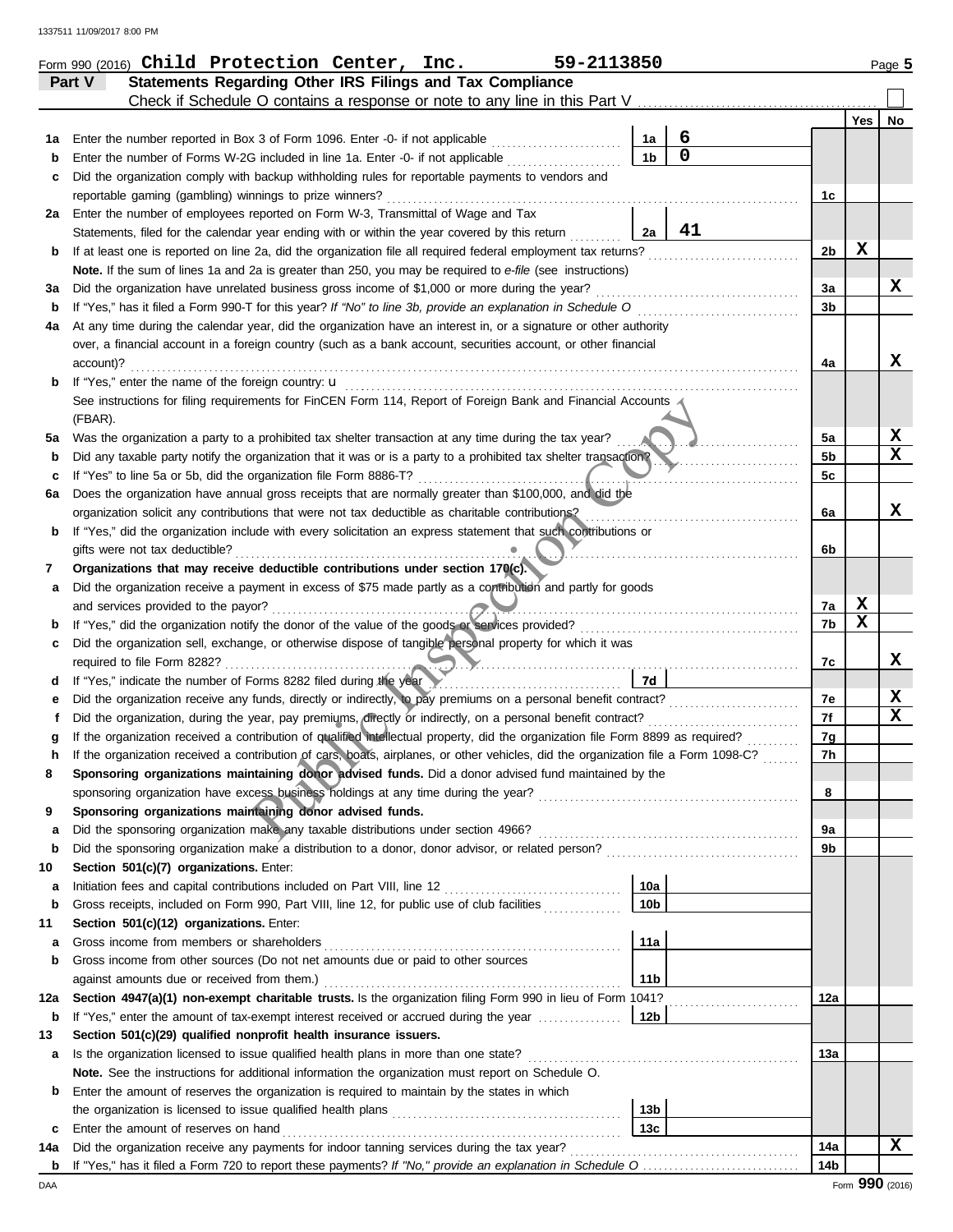|          | Part VI<br>Governance, Management, and Disclosure For each "Yes" response to lines 2 through 7b below, and for a "No"<br>response to line 8a, 8b, or 10b below, describe the circumstances, processes, or changes in Schedule O. See instructions. |    |    |              |                 |             |
|----------|----------------------------------------------------------------------------------------------------------------------------------------------------------------------------------------------------------------------------------------------------|----|----|--------------|-----------------|-------------|
|          |                                                                                                                                                                                                                                                    |    |    |              |                 | x           |
|          | Section A. Governing Body and Management                                                                                                                                                                                                           |    |    |              |                 |             |
|          |                                                                                                                                                                                                                                                    |    |    |              | Yes             | No          |
| 1а       | Enter the number of voting members of the governing body at the end of the tax year                                                                                                                                                                | 1a | 13 |              |                 |             |
|          | If there are material differences in voting rights among members of the governing body, or                                                                                                                                                         |    |    |              |                 |             |
|          | if the governing body delegated broad authority to an executive committee or similar                                                                                                                                                               |    |    |              |                 |             |
|          | committee, explain in Schedule O.<br>Enter the number of voting members included in line 1a, above, who are independent                                                                                                                            | 1b | 13 |              |                 |             |
| b<br>2   | Did any officer, director, trustee, or key employee have a family relationship or a business relationship with                                                                                                                                     |    |    |              |                 |             |
|          | any other officer, director, trustee, or key employee?                                                                                                                                                                                             |    |    | 2            |                 | X           |
| 3        | Did the organization delegate control over management duties customarily performed by or under the direct                                                                                                                                          |    |    |              |                 |             |
|          | supervision of officers, directors, or trustees, or key employees to a management company or other person?                                                                                                                                         |    |    | 3            |                 | X           |
| 4        | Did the organization make any significant changes to its governing documents since the prior Form 990 was filed?                                                                                                                                   |    | .  | 4            |                 | $\mathbf x$ |
| 5        |                                                                                                                                                                                                                                                    |    |    | 5            |                 | X           |
| 6        | Did the organization have members or stockholders?                                                                                                                                                                                                 |    |    | 6            |                 | x           |
| 7a       | Did the organization have members, stockholders, or other persons who had the power to elect or appoint                                                                                                                                            |    |    |              |                 |             |
|          | one or more members of the governing body?                                                                                                                                                                                                         |    |    | 7a           |                 | X           |
| b        | Are any governance decisions of the organization reserved to (or subject to approval by) members,                                                                                                                                                  |    |    |              |                 |             |
|          | stockholders, or persons other than the governing body?                                                                                                                                                                                            |    |    | 7b           |                 | x           |
| 8        | Did the organization contemporaneously document the meetings held or written actions undertaken during the year by the following:                                                                                                                  |    |    |              |                 |             |
| а        | The governing body?                                                                                                                                                                                                                                |    |    | 8а           | X               |             |
| b        | Each committee with authority to act on behalf of the governing body?                                                                                                                                                                              |    |    | 8b           | x               |             |
| 9        | Is there any officer, director, trustee, or key employee listed in Part VII, Section A, who cannot be reached at                                                                                                                                   |    |    |              |                 |             |
|          | the organization's mailing address? If "Yes," provide the names and addresses in Schedule O                                                                                                                                                        |    |    | 9            |                 | x           |
|          | Section B. Policies (This Section B requests information about policies not required by the Internal Revenue Code.)                                                                                                                                |    |    |              |                 |             |
|          |                                                                                                                                                                                                                                                    |    |    |              | Yes             | No<br>x     |
| 10a      | Did the organization have local chapters, branches, or affiliates?                                                                                                                                                                                 |    |    | 10a          |                 |             |
| b        | If "Yes," did the organization have written policies and procedures governing the activities of such chapters,<br>affiliates, and branches to ensure their operations are consistent with the organization's exempt purposes?                      |    |    | 10b          |                 |             |
|          | Has the organization provided a complete copy of this Form 990 to all members of its governing body before filing the form?                                                                                                                        |    |    | 11a          | х               |             |
| 11a<br>b | Describe in Schedule O the process, if any, used by the organization to review this Form 990.                                                                                                                                                      |    |    |              |                 |             |
| 12a      | Did the organization have a written conflict of interest policy? If "No," go to line 13                                                                                                                                                            |    |    | 12a          | X               |             |
| b        | Were officers, directors, or trustees, and key employees required to disclose annually interests that could give rise to conflicts?                                                                                                                |    |    | 12b          | X               |             |
| c        | Did the organization regularly and consistently monitor and enforce compliance with the policy? If "Yes,"                                                                                                                                          |    |    |              |                 |             |
|          | describe in Schedule O how this was done                                                                                                                                                                                                           |    |    | 12c          | X               |             |
|          | Did the organization have a written whistleblower policy?                                                                                                                                                                                          |    |    | 13           | X               |             |
| 14       | Did the organization have a written document retention and destruction policy?                                                                                                                                                                     |    |    | 14           | X               |             |
| 15       | Did the process for determining compensation of the following persons include a review and approval by                                                                                                                                             |    |    |              |                 |             |
|          | independent persons, comparability data, and contemporaneous substantiation of the deliberation and decision?                                                                                                                                      |    |    |              |                 |             |
| а        |                                                                                                                                                                                                                                                    |    |    | 15a          | X               |             |
| b        | Other officers or key employees of the organization                                                                                                                                                                                                |    |    | 15b          | x               |             |
|          | If "Yes" to line 15a or 15b, describe the process in Schedule O (see instructions).                                                                                                                                                                |    |    |              |                 |             |
| 16a      | Did the organization invest in, contribute assets to, or participate in a joint venture or similar arrangement                                                                                                                                     |    |    |              |                 |             |
|          | with a taxable entity during the year?                                                                                                                                                                                                             |    |    | 16a          |                 | x           |
| b        | If "Yes," did the organization follow a written policy or procedure requiring the organization to evaluate its                                                                                                                                     |    |    |              |                 |             |
|          | participation in joint venture arrangements under applicable federal tax law, and take steps to safeguard the                                                                                                                                      |    |    |              |                 |             |
|          |                                                                                                                                                                                                                                                    |    |    | 16b          |                 |             |
|          | <b>Section C. Disclosure</b>                                                                                                                                                                                                                       |    |    |              |                 |             |
| 17       | List the states with which a copy of this Form 990 is required to be filed $\mathbf u$<br>FL                                                                                                                                                       |    |    |              |                 |             |
| 18       | Section 6104 requires an organization to make its Forms 1023 (or 1024 if applicable), 990, and 990-T (Section 501(c)(3)s only)<br>available for public inspection. Indicate how you made these available. Check all that apply.                    |    |    |              |                 |             |
|          | Own website $ \mathbf{X} $ Another's website $ \mathbf{X} $ Upon request<br>ΙXΙ<br>Other (explain in Schedule O)<br>$\mathbf{1}$                                                                                                                   |    |    |              |                 |             |
| 19       | Describe in Schedule O whether (and if so, how) the organization made its governing documents, conflict of interest policy, and                                                                                                                    |    |    |              |                 |             |
|          | financial statements available to the public during the tax year.                                                                                                                                                                                  |    |    |              |                 |             |
| 20       | State the name, address, and telephone number of the person who possesses the organization's books and records: u                                                                                                                                  |    |    |              |                 |             |
|          | Suzanne Takerian<br>720 South Orange Avenue                                                                                                                                                                                                        |    |    |              |                 |             |
|          | FL 34236<br>Sarasota                                                                                                                                                                                                                               |    |    | 941-365-1277 |                 |             |
| DAA      |                                                                                                                                                                                                                                                    |    |    |              | Form 990 (2016) |             |

Form 990 (2016) Page **6**

**Child Protection Center, Inc. 59-2113850**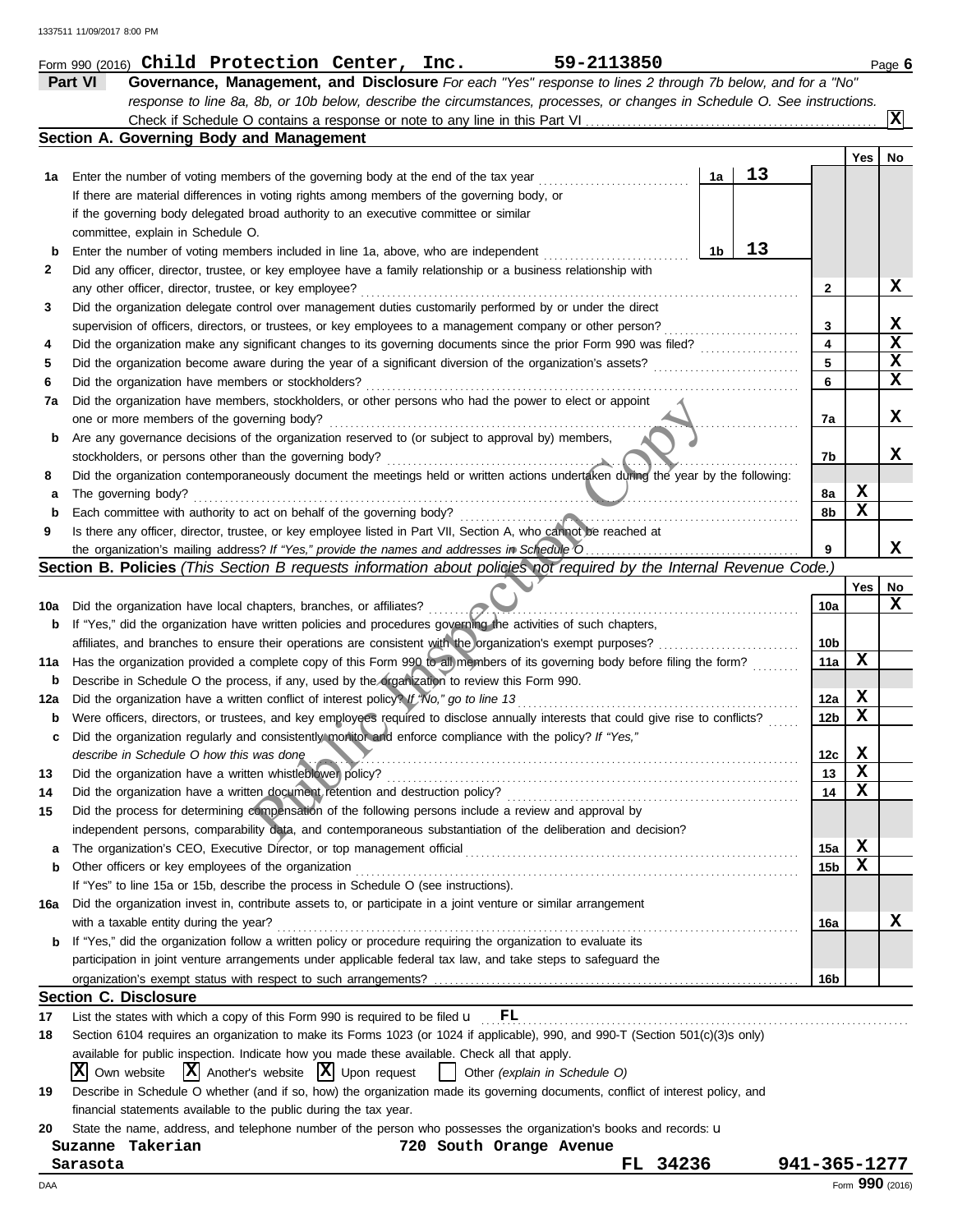|                 | Form 990 (2016) Child Protection Center, Inc.                                                                                                                                                                                      | 59-2113850 | Page 7 |  |  |  |  |  |  |
|-----------------|------------------------------------------------------------------------------------------------------------------------------------------------------------------------------------------------------------------------------------|------------|--------|--|--|--|--|--|--|
| <b>Part VII</b> | Compensation of Officers, Directors, Trustees, Key Employees, Highest Compensated Employees, and                                                                                                                                   |            |        |  |  |  |  |  |  |
|                 | Independent Contractors                                                                                                                                                                                                            |            |        |  |  |  |  |  |  |
|                 |                                                                                                                                                                                                                                    |            |        |  |  |  |  |  |  |
| Section A.      | Officers, Directors, Trustees, Key Employees, and Highest Compensated Employees                                                                                                                                                    |            |        |  |  |  |  |  |  |
|                 | 1a Complete this table for all persons required to be listed. Report compensation for the calendar year ending with or within the<br>organization's tax year.                                                                      |            |        |  |  |  |  |  |  |
|                 | • List all of the organization's <b>current</b> officers, directors, trustees (whether individuals or organizations), regardless of amount of<br>compensation. Enter -0- in columns (D), (E), and (F) if no compensation was paid. |            |        |  |  |  |  |  |  |

● List all of the organization's **current** key employees, if any. See instructions for definition of "key employee."

who received reportable compensation (Box 5 of Form W-2 and/or Box 7 of Form 1099-MISC) of more than \$100,000 from the organization and any related organizations. ■ List the organization's five **current** highest compensated employees (other than an officer, director, trustee, or key employee)<br> **•** Preceived reportable compensation (Box 5 of Form W 2 and/or Box 7 of Form 1000 MISC)

■ List all of the organization's **former** officers, key employees, and highest compensated employees who received more than<br> **•** 00.00 of reportable compensation from the erganization and any related erganizations \$100,000 of reportable compensation from the organization and any related organizations.

■ List all of the organization's **former directors or trustees** that received, in the capacity as a former director or trustee of the properties and any related organizations organization, more than \$10,000 of reportable compensation from the organization and any related organizations. List persons in the following order: individual trustees or directors; institutional trustees; officers; key employees; highest

compensated employees; and former such persons.

Check this box if neither the organization nor any related organization compensated any current officer, director, or trustee.

| (A)<br>Name and Title             | (B)<br>Average<br>hours per<br>week<br>(list any               |                                   |                         | (C)<br>Position |                 | (do not check more than one<br>box, unless person is both an<br>officer and a director/trustee) | (D)<br>Reportable<br>compensation<br>from<br>the<br>organization | $\mathcal{A}$ (E)<br>Reportable<br>compensation from<br>related<br>organizations<br>(W-2/1099-MISC) | (F)<br>Estimated<br>amount of<br>other<br>compensation<br>from the |
|-----------------------------------|----------------------------------------------------------------|-----------------------------------|-------------------------|-----------------|-----------------|-------------------------------------------------------------------------------------------------|------------------------------------------------------------------|-----------------------------------------------------------------------------------------------------|--------------------------------------------------------------------|
|                                   | hours for<br>related<br>organizations<br>below dotted<br>line) | Individual trustee<br>or director | nstitutional<br>trustee | Officer         | Ķey<br>employee | Former<br>Highest compensated<br>employee                                                       | (W-2/1099-MISC)                                                  |                                                                                                     | organization<br>and related<br>organizations                       |
| $(1)$ Alina Cemitier              |                                                                |                                   |                         |                 |                 |                                                                                                 |                                                                  |                                                                                                     |                                                                    |
| Director                          | 1.00<br>0.00                                                   | $\mathbf x$                       |                         |                 |                 |                                                                                                 | 0                                                                | 0                                                                                                   | 0                                                                  |
| (2) Donna Koffman                 |                                                                |                                   |                         |                 |                 |                                                                                                 |                                                                  |                                                                                                     |                                                                    |
|                                   | 1.00                                                           |                                   |                         |                 |                 |                                                                                                 |                                                                  |                                                                                                     |                                                                    |
| Director                          | 0.00                                                           | $\mathbf x$                       |                         |                 |                 |                                                                                                 | 0                                                                | 0                                                                                                   | 0                                                                  |
| (3) Brian Mariash,                | <b>CIMA</b>                                                    |                                   |                         |                 |                 |                                                                                                 |                                                                  |                                                                                                     |                                                                    |
|                                   | 1.00                                                           |                                   |                         |                 |                 |                                                                                                 |                                                                  |                                                                                                     |                                                                    |
| Director                          | 0.00                                                           | X                                 |                         |                 |                 |                                                                                                 | 0                                                                | 0                                                                                                   | 0                                                                  |
| (4) Dan Starostecki               |                                                                |                                   |                         |                 |                 |                                                                                                 |                                                                  |                                                                                                     |                                                                    |
|                                   | 1.00                                                           |                                   |                         |                 |                 |                                                                                                 |                                                                  |                                                                                                     |                                                                    |
| Director                          | 0.00                                                           | $\mathbf{x}$                      |                         |                 |                 |                                                                                                 | 0                                                                | 0                                                                                                   | 0                                                                  |
| (5) Tony Dempsey                  | 1.00                                                           |                                   |                         |                 |                 |                                                                                                 |                                                                  |                                                                                                     |                                                                    |
| Director                          | 0.00                                                           | $\mathbf x$                       |                         |                 |                 |                                                                                                 | 0                                                                | 0                                                                                                   | 0                                                                  |
| (6) Jennifer Steube,              | <b>CIMA</b>                                                    |                                   |                         |                 |                 |                                                                                                 |                                                                  |                                                                                                     |                                                                    |
|                                   | 1.00                                                           |                                   |                         |                 |                 |                                                                                                 |                                                                  |                                                                                                     |                                                                    |
| Director                          | 0.00                                                           | X                                 |                         |                 |                 |                                                                                                 | 0                                                                | 0                                                                                                   | 0                                                                  |
| (7) Graci McGillicuddy            |                                                                |                                   |                         |                 |                 |                                                                                                 |                                                                  |                                                                                                     |                                                                    |
|                                   | 1.00                                                           |                                   |                         |                 |                 |                                                                                                 |                                                                  |                                                                                                     |                                                                    |
| Chair                             | 0.00                                                           | $\mathbf x$                       |                         | $\mathbf x$     |                 |                                                                                                 | 0                                                                | 0                                                                                                   | 0                                                                  |
| (8) Veronica Miller               | 1.00                                                           |                                   |                         |                 |                 |                                                                                                 |                                                                  |                                                                                                     |                                                                    |
|                                   | 0.00                                                           | $\mathbf x$                       |                         | $\mathbf x$     |                 |                                                                                                 | 0                                                                | 0                                                                                                   | 0                                                                  |
| Vice Chair<br>(9) Millard Martin, | <b>CPA</b>                                                     |                                   |                         |                 |                 |                                                                                                 |                                                                  |                                                                                                     |                                                                    |
|                                   | 1.00                                                           |                                   |                         |                 |                 |                                                                                                 |                                                                  |                                                                                                     |                                                                    |
| Treasurer                         | 0.00                                                           | $\mathbf x$                       |                         | $\mathbf x$     |                 |                                                                                                 | 0                                                                | 0                                                                                                   | 0                                                                  |
| (10) Anne Garlington              |                                                                |                                   |                         |                 |                 |                                                                                                 |                                                                  |                                                                                                     |                                                                    |
|                                   | 1.00                                                           |                                   |                         |                 |                 |                                                                                                 |                                                                  |                                                                                                     |                                                                    |
| Secretary                         | 0.00                                                           | $\mathbf x$                       |                         | $\mathbf x$     |                 |                                                                                                 | 0                                                                | 0                                                                                                   | $\Omega$                                                           |
| (11) Aimee Cogan                  |                                                                |                                   |                         |                 |                 |                                                                                                 |                                                                  |                                                                                                     |                                                                    |
|                                   | 1.00                                                           |                                   |                         |                 |                 |                                                                                                 |                                                                  |                                                                                                     |                                                                    |
| Director                          | 0.00                                                           | $\mathbf x$                       |                         |                 |                 |                                                                                                 | 0                                                                | 0                                                                                                   | 0                                                                  |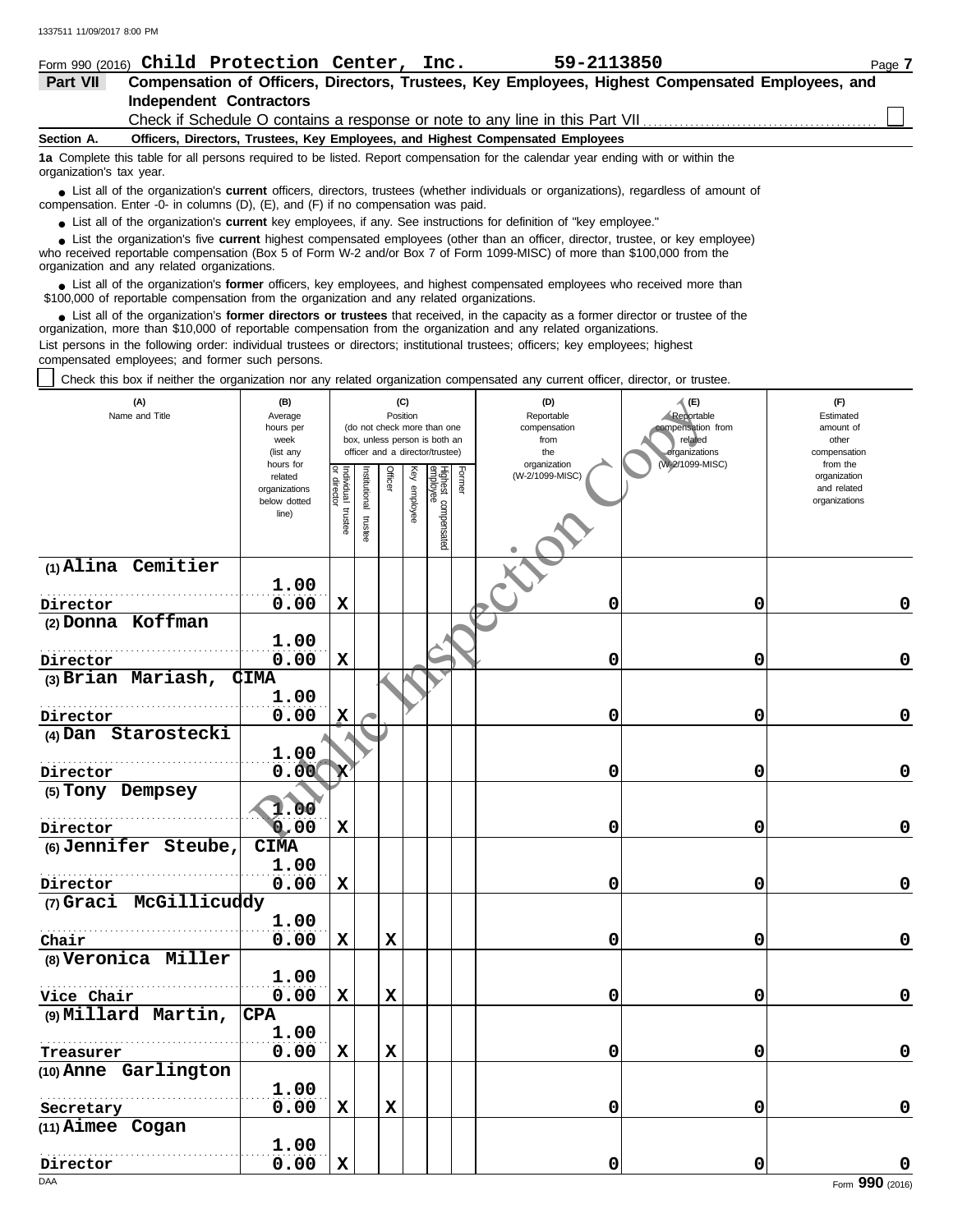| 1337511 11/09/2017 8:00 PM<br>Form 990 (2016) <b>Child Protection Center, Inc.</b>                                                                                         |                                                                |                                   |                      |                 |              |                                                                                                 |                                                  | 59-2113850<br>Section A. Officers, Directors, Trustees, Key Employees, and Highest Compensated Employees (continued) |                                                                    |                                                        |                                                          | Page 8              |
|----------------------------------------------------------------------------------------------------------------------------------------------------------------------------|----------------------------------------------------------------|-----------------------------------|----------------------|-----------------|--------------|-------------------------------------------------------------------------------------------------|--------------------------------------------------|----------------------------------------------------------------------------------------------------------------------|--------------------------------------------------------------------|--------------------------------------------------------|----------------------------------------------------------|---------------------|
| Part VII<br>(A)<br>Name and title                                                                                                                                          | (B)<br>Average<br>hours per<br>week<br>(list any               |                                   |                      | (C)<br>Position |              | (do not check more than one<br>box, unless person is both an<br>officer and a director/trustee) | (D)<br>Reportable<br>compensation<br>from<br>the |                                                                                                                      | (E)<br>Reportable<br>compensation from<br>related<br>organizations | (F)<br>Estimated<br>amount of<br>other<br>compensation |                                                          |                     |
|                                                                                                                                                                            | hours for<br>related<br>organizations<br>below dotted<br>line) | Individual trustee<br>or director | nstitutional trustee | Officer         | Key employee | Highest compensated<br>employee                                                                 | Former                                           | organization<br>(W-2/1099-MISC)                                                                                      | (W-2/1099-MISC)                                                    |                                                        | from the<br>organization<br>and related<br>organizations |                     |
| Karen Valentino<br>(12)                                                                                                                                                    |                                                                |                                   |                      |                 |              |                                                                                                 |                                                  |                                                                                                                      |                                                                    |                                                        |                                                          |                     |
| Director                                                                                                                                                                   | 1.00<br>0.00                                                   | X                                 |                      |                 |              |                                                                                                 |                                                  | 0                                                                                                                    | 0                                                                  |                                                        |                                                          | 0                   |
| Jill Levine<br>(13)                                                                                                                                                        |                                                                |                                   |                      |                 |              |                                                                                                 |                                                  |                                                                                                                      |                                                                    |                                                        |                                                          |                     |
| Director                                                                                                                                                                   | 1.00<br>0.00                                                   | $\mathbf x$                       |                      |                 |              |                                                                                                 |                                                  | 0                                                                                                                    | 0                                                                  |                                                        |                                                          | 0                   |
| Doug Staley<br>(14)                                                                                                                                                        | 40.00                                                          |                                   |                      |                 |              |                                                                                                 |                                                  |                                                                                                                      |                                                                    |                                                        |                                                          |                     |
| Excutive Director                                                                                                                                                          | 0.00                                                           |                                   |                      | X               |              |                                                                                                 |                                                  | 124,153                                                                                                              | 0                                                                  |                                                        |                                                          | 15,161              |
| Suzanne Takerian<br>(15)                                                                                                                                                   |                                                                |                                   |                      |                 |              |                                                                                                 |                                                  |                                                                                                                      |                                                                    |                                                        |                                                          |                     |
| CFO                                                                                                                                                                        | 40.00<br>0.00                                                  |                                   |                      | X               |              |                                                                                                 |                                                  | 68,635                                                                                                               | 0                                                                  |                                                        |                                                          | 11,307              |
|                                                                                                                                                                            |                                                                |                                   |                      |                 |              |                                                                                                 |                                                  |                                                                                                                      |                                                                    |                                                        |                                                          |                     |
|                                                                                                                                                                            |                                                                |                                   |                      |                 |              |                                                                                                 |                                                  |                                                                                                                      |                                                                    |                                                        |                                                          |                     |
|                                                                                                                                                                            |                                                                |                                   |                      |                 |              |                                                                                                 |                                                  |                                                                                                                      |                                                                    |                                                        |                                                          |                     |
|                                                                                                                                                                            |                                                                |                                   |                      |                 |              |                                                                                                 |                                                  |                                                                                                                      |                                                                    |                                                        |                                                          |                     |
| 1b Sub-total                                                                                                                                                               |                                                                |                                   |                      |                 |              |                                                                                                 | u                                                | 192,788                                                                                                              |                                                                    |                                                        |                                                          | 26,468              |
| c Total from continuation sheets to Part VII, Section A                                                                                                                    |                                                                |                                   |                      |                 |              |                                                                                                 | u                                                |                                                                                                                      |                                                                    |                                                        |                                                          |                     |
| Total (add lines 1b and 1c)<br>d<br>Total number of individuals (including but not limited to those listed above) who received more than \$100,000 of<br>2                 | .                                                              |                                   |                      |                 |              |                                                                                                 | u                                                | 192,788                                                                                                              |                                                                    |                                                        |                                                          | 26,468              |
| reportable compensation from the organization $\mathbf u$ $\mathbf 1$                                                                                                      |                                                                |                                   |                      |                 |              |                                                                                                 |                                                  |                                                                                                                      |                                                                    |                                                        |                                                          | Yes<br>No           |
| Did the organization list any former officer, director, or trustee, key employee, or highest compensated<br>3                                                              |                                                                |                                   |                      |                 |              |                                                                                                 |                                                  |                                                                                                                      |                                                                    |                                                        |                                                          |                     |
| For any individual listed on line 1a, is the sum of reportable compensation and other compensation from the<br>4                                                           |                                                                |                                   |                      |                 |              |                                                                                                 |                                                  |                                                                                                                      |                                                                    |                                                        | 3                                                        | x                   |
| organization and related organizations greater than \$150,000? If "Yes," complete Schedule J for such                                                                      |                                                                |                                   |                      |                 |              |                                                                                                 |                                                  |                                                                                                                      |                                                                    |                                                        | 4                                                        | X                   |
| individual<br>Did any person listed on line 1a receive or accrue compensation from any unrelated organization or individual<br>5                                           |                                                                |                                   |                      |                 |              |                                                                                                 |                                                  |                                                                                                                      |                                                                    |                                                        |                                                          |                     |
| for services rendered to the organization? If "Yes," complete Schedule J for such person<br>Section B. Independent Contractors                                             |                                                                |                                   |                      |                 |              |                                                                                                 |                                                  |                                                                                                                      |                                                                    |                                                        | 5                                                        | X                   |
| Complete this table for your five highest compensated independent contractors that received more than \$100,000 of<br>1                                                    |                                                                |                                   |                      |                 |              |                                                                                                 |                                                  |                                                                                                                      |                                                                    |                                                        |                                                          |                     |
| compensation from the organization. Report compensation for the calendar year ending with or within the organization's tax year.                                           | (A)<br>Name and business address                               |                                   |                      |                 |              |                                                                                                 |                                                  |                                                                                                                      | (B)<br>Description of services                                     |                                                        |                                                          | (C)<br>Compensation |
|                                                                                                                                                                            |                                                                |                                   |                      |                 |              |                                                                                                 |                                                  |                                                                                                                      |                                                                    |                                                        |                                                          |                     |
|                                                                                                                                                                            |                                                                |                                   |                      |                 |              |                                                                                                 |                                                  |                                                                                                                      |                                                                    |                                                        |                                                          |                     |
|                                                                                                                                                                            |                                                                |                                   |                      |                 |              |                                                                                                 |                                                  |                                                                                                                      |                                                                    |                                                        |                                                          |                     |
|                                                                                                                                                                            |                                                                |                                   |                      |                 |              |                                                                                                 |                                                  |                                                                                                                      |                                                                    |                                                        |                                                          |                     |
|                                                                                                                                                                            |                                                                |                                   |                      |                 |              |                                                                                                 |                                                  |                                                                                                                      |                                                                    |                                                        |                                                          |                     |
| Total number of independent contractors (including but not limited to those listed above) who<br>2<br>received more than \$100,000 of compensation from the organization u |                                                                |                                   |                      |                 |              |                                                                                                 |                                                  |                                                                                                                      | 0                                                                  |                                                        |                                                          |                     |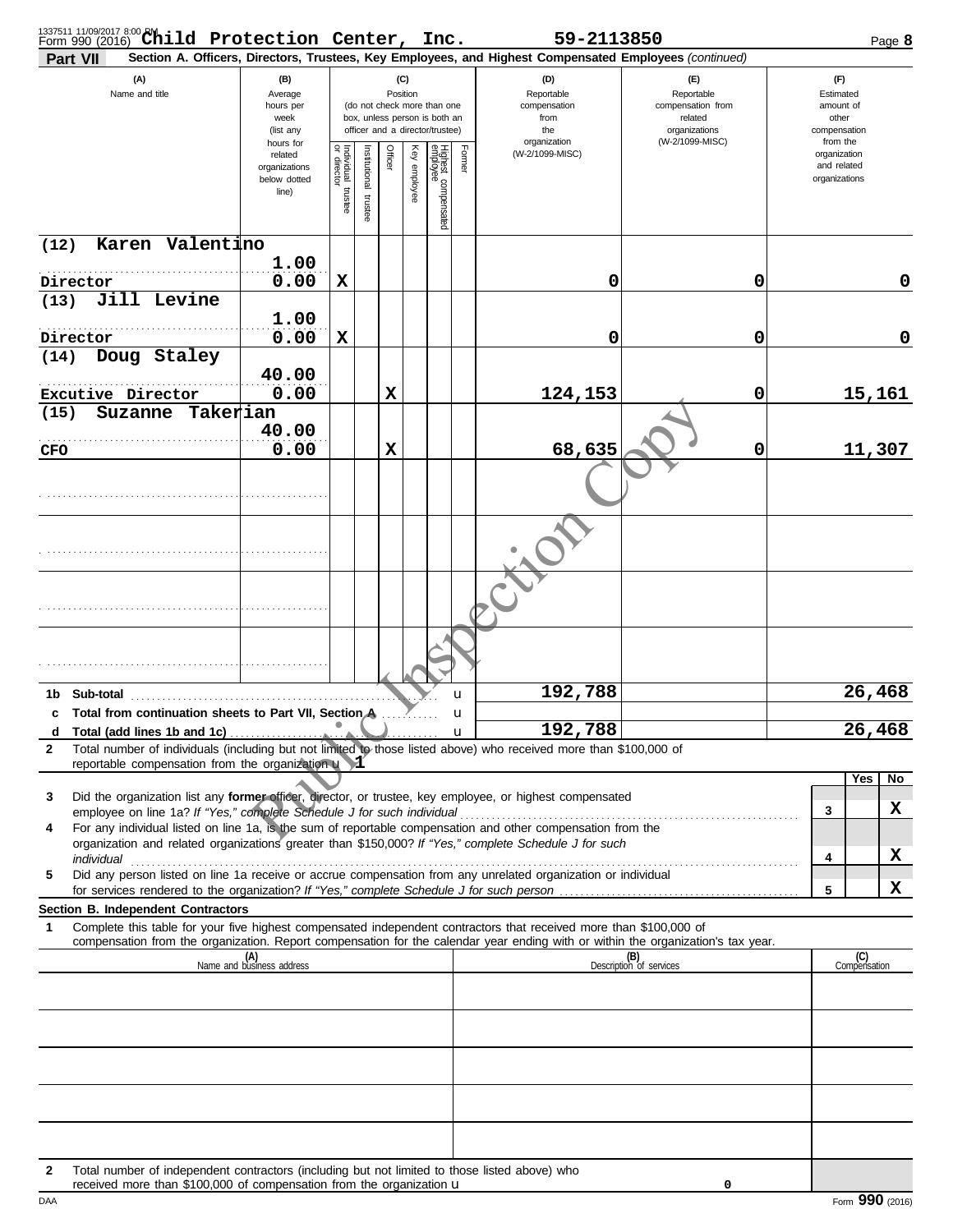|                                                     | Part VIII | <b>Statement of Revenue</b><br>Check if Schedule O contains a response or note to any line in this Part VIII |                 |               |                      |                                                    |                                         |                                                                  |
|-----------------------------------------------------|-----------|--------------------------------------------------------------------------------------------------------------|-----------------|---------------|----------------------|----------------------------------------------------|-----------------------------------------|------------------------------------------------------------------|
|                                                     |           |                                                                                                              |                 |               | (A)<br>Total revenue | (B)<br>Related or<br>exempt<br>function<br>revenue | (C)<br>Unrelated<br>business<br>revenue | (D)<br>Revenue<br>excluded from tax<br>under sections<br>512-514 |
|                                                     |           | 1a Federated campaigns                                                                                       | 1a              | 70,284        |                      |                                                    |                                         |                                                                  |
| Service Revenue <b>Contributions, Gifts, Grants</b> |           | <b>b</b> Membership dues <i></i> .                                                                           | 1 <sub>b</sub>  |               |                      |                                                    |                                         |                                                                  |
|                                                     |           | c Fundraising events                                                                                         | 1 <sub>c</sub>  | 684,574       |                      |                                                    |                                         |                                                                  |
|                                                     |           | d Related organizations                                                                                      | 1 <sub>d</sub>  |               |                      |                                                    |                                         |                                                                  |
|                                                     |           | <b>e</b> Government grants (contributions)                                                                   | 1e              | 1,308,103     |                      |                                                    |                                         |                                                                  |
|                                                     |           | f All other contributions, gifts, grants,                                                                    |                 |               |                      |                                                    |                                         |                                                                  |
|                                                     |           | and similar amounts not included above                                                                       | 1f              | 459,558       |                      |                                                    |                                         |                                                                  |
|                                                     |           | g Noncash contributions included in lines 1a-1f:                                                             | \$              | 34,250        |                      |                                                    |                                         |                                                                  |
|                                                     |           |                                                                                                              |                 | $\mathbf u$   | 2,522,519            |                                                    |                                         |                                                                  |
|                                                     |           |                                                                                                              |                 | Busn. Code    |                      |                                                    |                                         |                                                                  |
|                                                     | 2a        | Program Service Fees                                                                                         |                 | 624410        | 10,332               | 10,332                                             |                                         |                                                                  |
|                                                     | b         |                                                                                                              |                 |               |                      |                                                    |                                         |                                                                  |
|                                                     | c         |                                                                                                              |                 |               |                      |                                                    |                                         |                                                                  |
|                                                     | d         |                                                                                                              |                 |               |                      |                                                    |                                         |                                                                  |
|                                                     | е         |                                                                                                              |                 |               |                      |                                                    |                                         |                                                                  |
| Program                                             |           | f All other program service revenue $\ldots$                                                                 |                 |               |                      |                                                    |                                         |                                                                  |
|                                                     |           |                                                                                                              |                 | $\mathbf u$   | 10,332               |                                                    |                                         |                                                                  |
|                                                     | 3         | Investment income (including dividends, interest,                                                            |                 |               |                      |                                                    |                                         |                                                                  |
|                                                     |           | and other similar amounts)                                                                                   |                 | u             | 12,148               |                                                    |                                         | 12,148                                                           |
|                                                     | 4         | Income from investment of tax-exempt bond proceeds u                                                         |                 |               |                      |                                                    |                                         |                                                                  |
|                                                     | 5         |                                                                                                              |                 | u             |                      |                                                    |                                         |                                                                  |
|                                                     |           | (i) Real                                                                                                     |                 | (ii) Personal |                      |                                                    |                                         |                                                                  |
|                                                     | 6а        | Gross rents                                                                                                  |                 |               |                      |                                                    |                                         |                                                                  |
|                                                     |           | <b>b</b> Less: rental exps.                                                                                  |                 |               |                      |                                                    |                                         |                                                                  |
|                                                     |           | <b>c</b> Rental inc. or (loss)                                                                               |                 |               |                      |                                                    |                                         |                                                                  |
|                                                     |           | <b>7a</b> Gross amount from                                                                                  |                 | u             |                      |                                                    |                                         |                                                                  |
|                                                     |           | (i) Securities<br>sales of assets                                                                            |                 | (ii) Other    |                      |                                                    |                                         |                                                                  |
|                                                     |           | other than inventory                                                                                         | 52,888          |               |                      |                                                    |                                         |                                                                  |
|                                                     |           | <b>b</b> Less: cost or other                                                                                 |                 |               |                      |                                                    |                                         |                                                                  |
|                                                     |           | basis & sales exps.                                                                                          | 50,986<br>1,902 |               |                      |                                                    |                                         |                                                                  |
|                                                     |           | c Gain or (loss)                                                                                             |                 |               |                      |                                                    |                                         |                                                                  |
|                                                     |           | d Net gain or (loss)<br>8a Gross income from fundraising events                                              |                 | u             | 1,902                |                                                    |                                         | 1,902                                                            |
|                                                     |           | (not including $$$ 684, 574                                                                                  |                 |               |                      |                                                    |                                         |                                                                  |
|                                                     |           | of contributions reported on line 1c).                                                                       |                 |               |                      |                                                    |                                         |                                                                  |
|                                                     |           | See Part IV, line 18                                                                                         |                 | 28,656        |                      |                                                    |                                         |                                                                  |
| Other Revenue                                       |           | <b>b</b> Less: direct expenses                                                                               | b               | 93,267        |                      |                                                    |                                         |                                                                  |
|                                                     |           | c Net income or (loss) from fundraising events u                                                             |                 |               | $-64,611$            |                                                    |                                         |                                                                  |
|                                                     |           | 9a Gross income from gaming activities.                                                                      |                 |               |                      |                                                    |                                         |                                                                  |
|                                                     |           | See Part IV, line 19                                                                                         | a               |               |                      |                                                    |                                         |                                                                  |
|                                                     |           | <b>b</b> Less: direct expenses                                                                               |                 |               |                      |                                                    |                                         |                                                                  |
|                                                     |           | c Net income or (loss) from gaming activities  u                                                             |                 |               |                      |                                                    |                                         |                                                                  |
|                                                     |           | 10a Gross sales of inventory, less                                                                           |                 |               |                      |                                                    |                                         |                                                                  |
|                                                     |           | returns and allowances<br>.                                                                                  | a               |               |                      |                                                    |                                         |                                                                  |
|                                                     |           | <b>b</b> Less: cost of goods sold                                                                            | $\mathbf b$     |               |                      |                                                    |                                         |                                                                  |
|                                                     |           | <b>c</b> Net income or (loss) from sales of inventory                                                        |                 | $\mathbf u$   |                      |                                                    |                                         |                                                                  |
|                                                     |           | Miscellaneous Revenue                                                                                        |                 | Busn. Code    |                      |                                                    |                                         |                                                                  |
|                                                     | 11a       | Other Income                                                                                                 |                 | 900099        | 9,173                | 9,173                                              |                                         |                                                                  |
|                                                     | b         |                                                                                                              |                 |               |                      |                                                    |                                         |                                                                  |
|                                                     |           |                                                                                                              |                 |               |                      |                                                    |                                         |                                                                  |
|                                                     |           | d All other revenue                                                                                          |                 |               |                      |                                                    |                                         |                                                                  |
|                                                     |           | e Total. Add lines 11a-11d                                                                                   |                 | $\mathbf u$   | 9,173                |                                                    |                                         |                                                                  |
|                                                     | 12        |                                                                                                              |                 |               | 2,491,463            | 19,505                                             | 0                                       | 14,050                                                           |
|                                                     |           |                                                                                                              |                 |               |                      |                                                    |                                         | Form 990 (2016)                                                  |

**Child Protection Center, Inc. 59-2113850**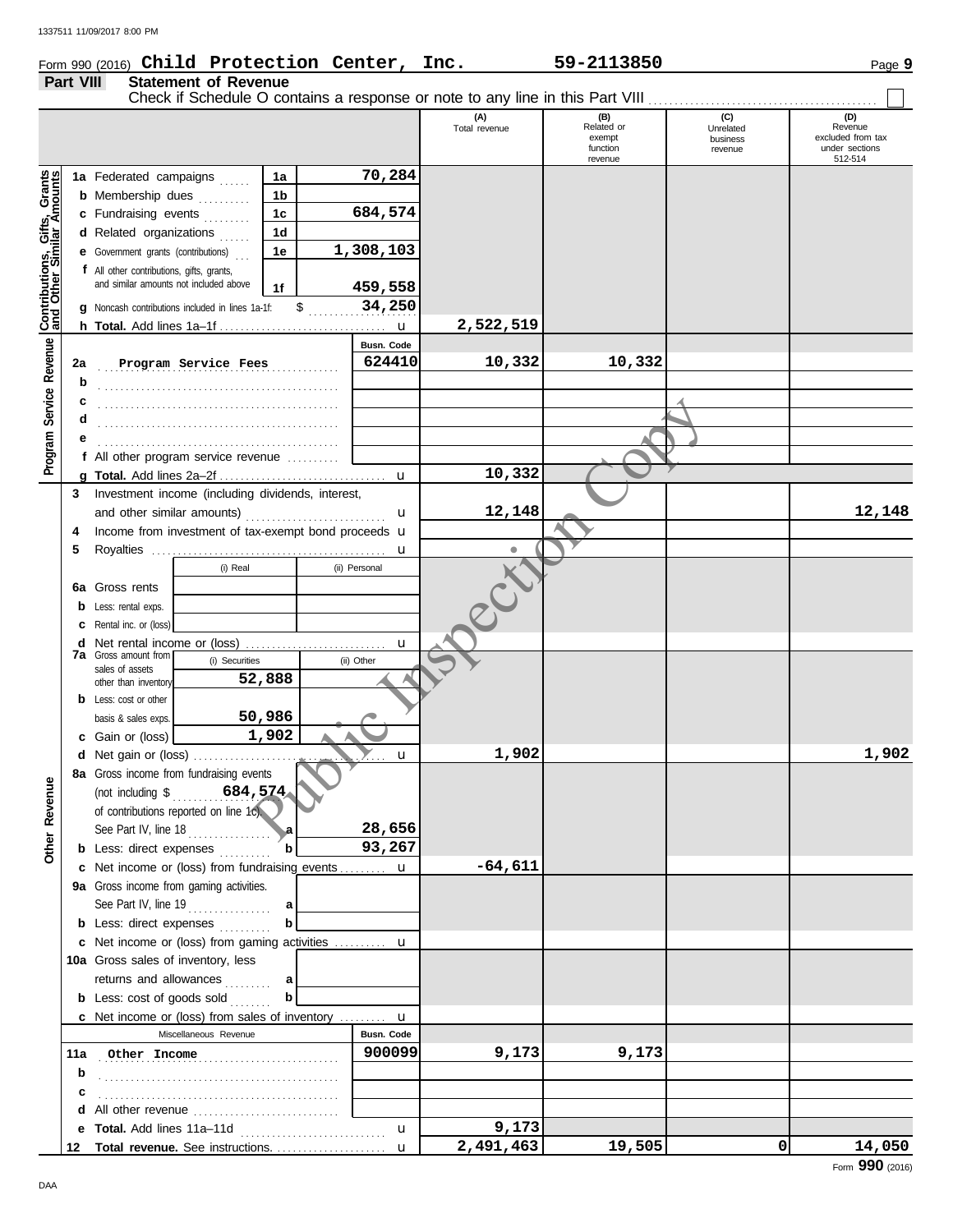# Form 990 (2016) Page **10 Child Protection Center, Inc. 59-2113850**

|              | Part IX<br><b>Statement of Functional Expenses</b>                                                                                                                                                                                   |                       |                        |                       |                       |
|--------------|--------------------------------------------------------------------------------------------------------------------------------------------------------------------------------------------------------------------------------------|-----------------------|------------------------|-----------------------|-----------------------|
|              | Section 501(c)(3) and 501(c)(4) organizations must complete all columns. All other organizations must complete column (A).                                                                                                           |                       |                        |                       |                       |
|              | Check if Schedule O contains a response or note to any line in this Part IX                                                                                                                                                          |                       |                        |                       |                       |
|              | Do not include amounts reported on lines 6b,                                                                                                                                                                                         | (A)<br>Total expenses | (B)<br>Program service | (C)<br>Management and | (D)<br>Fundraising    |
|              | 7b, 8b, 9b, and 10b of Part VIII.                                                                                                                                                                                                    |                       | expenses               | general expenses      | expenses              |
| 1            | Grants and other assistance to domestic organizations                                                                                                                                                                                |                       |                        |                       |                       |
|              | and domestic governments. See Part IV, line 21                                                                                                                                                                                       |                       |                        |                       |                       |
| $\mathbf{2}$ | Grants and other assistance to domestic                                                                                                                                                                                              |                       |                        |                       |                       |
|              | individuals. See Part IV, line 22                                                                                                                                                                                                    |                       |                        |                       |                       |
| 3            | Grants and other assistance to foreign                                                                                                                                                                                               |                       |                        |                       |                       |
|              | organizations, foreign governments, and foreign                                                                                                                                                                                      |                       |                        |                       |                       |
|              | individuals. See Part IV, lines 15 and 16                                                                                                                                                                                            |                       |                        |                       |                       |
| 4            | Benefits paid to or for members                                                                                                                                                                                                      |                       |                        |                       |                       |
| 5            | Compensation of current officers, directors,                                                                                                                                                                                         |                       |                        |                       |                       |
|              | trustees, and key employees                                                                                                                                                                                                          | 219,256               | 194,835                | 24,421                |                       |
| 6            | Compensation not included above, to disqualified                                                                                                                                                                                     |                       |                        |                       |                       |
|              | persons (as defined under section 4958(f)(1)) and                                                                                                                                                                                    |                       |                        |                       |                       |
|              | persons described in section 4958(c)(3)(B)                                                                                                                                                                                           |                       |                        |                       |                       |
| 7            | Other salaries and wages                                                                                                                                                                                                             | 1,197,787             | 1,081,274              | 23,321                | 93,192                |
| 8            | Pension plan accruals and contributions (include                                                                                                                                                                                     |                       |                        |                       |                       |
|              | section 401(k) and 403(b) employer contributions)                                                                                                                                                                                    | 58,881                | 53,135                 | 296                   |                       |
| 9            | Other employee benefits                                                                                                                                                                                                              | 137,108               | 123,572                | 3,840                 | $\frac{5,450}{9,696}$ |
| 10           | Payroll taxes                                                                                                                                                                                                                        | 99,039                | 89,135                 | 2,347                 | 7,557                 |
| 11           | Fees for services (non-employees):                                                                                                                                                                                                   |                       |                        |                       |                       |
| a            |                                                                                                                                                                                                                                      |                       |                        |                       |                       |
| b            | Legal                                                                                                                                                                                                                                |                       |                        |                       |                       |
| c            |                                                                                                                                                                                                                                      | 23,312                | 20,911                 | 2,401                 |                       |
| d            | obbying                                                                                                                                                                                                                              |                       |                        |                       |                       |
| е            | Professional fundraising services. See Part IV, line 17                                                                                                                                                                              |                       |                        |                       |                       |
|              |                                                                                                                                                                                                                                      | 1,826                 |                        | 1,826                 |                       |
| f            | Investment management fees<br>.                                                                                                                                                                                                      |                       |                        |                       |                       |
| g            | Other. (If line 11g amount exceeds 10% of line 25, column                                                                                                                                                                            | 9,838                 |                        |                       |                       |
|              | (A) amount, list line 11g expenses on Schedule O.)                                                                                                                                                                                   | 10,533                | 7,302<br>5,989         | 2,126<br>1,186        | $\frac{410}{3,358}$   |
| 12           | Advertising and promotion                                                                                                                                                                                                            |                       |                        |                       | 3,679                 |
| 13           |                                                                                                                                                                                                                                      | 79,816                | 57,283                 | 18,854                |                       |
| 14           | Information technology                                                                                                                                                                                                               |                       |                        |                       |                       |
| 15           | Royalties                                                                                                                                                                                                                            |                       |                        |                       |                       |
| 16           | Occupancy <b>contract the contract of the contract of the contract of the contract of the contract of the contract of the contract of the contract of the contract of the contract of the contract of the contract of the contra</b> | 150,845               | 139,096                | 11,703                | 46                    |
| 17           | Travel                                                                                                                                                                                                                               | 38,156                | 36,227                 | 1,702                 | $\overline{227}$      |
| 18           | Payments of travel or entertainment expenses                                                                                                                                                                                         |                       |                        |                       |                       |
|              | for any federal, state, or local public officials                                                                                                                                                                                    |                       |                        |                       |                       |
| 19           | Conferences, conventions, and meetings                                                                                                                                                                                               |                       |                        |                       |                       |
| 20           | Interest                                                                                                                                                                                                                             |                       |                        |                       |                       |
| 21           | Payments to affiliates                                                                                                                                                                                                               |                       |                        |                       |                       |
| 22           | Depreciation, depletion, and amortization                                                                                                                                                                                            | 148,793               | 88,372                 | 60,421                |                       |
| 23           |                                                                                                                                                                                                                                      | 42,313                | 37,061                 | 5,252                 |                       |
| 24           | Other expenses. Itemize expenses not covered                                                                                                                                                                                         |                       |                        |                       |                       |
|              | above (List miscellaneous expenses in line 24e. If                                                                                                                                                                                   |                       |                        |                       |                       |
|              | line 24e amount exceeds 10% of line 25, column                                                                                                                                                                                       |                       |                        |                       |                       |
|              | (A) amount, list line 24e expenses on Schedule O.)                                                                                                                                                                                   |                       |                        |                       |                       |
| a            | Equipment rental and main                                                                                                                                                                                                            | 41,148                | 32,903                 | 5,204                 | 3,041                 |
| b            | Telephone                                                                                                                                                                                                                            | 23,702                | 22,362                 | 1,340                 |                       |
| c            | Miscellaneous                                                                                                                                                                                                                        | 17,004                | 11,229                 | 2,509                 | 3,266                 |
| d            | Dues and Subscriptions                                                                                                                                                                                                               | 9,500                 | 7,355                  | 809                   | 1,336                 |
| е            | All other expenses                                                                                                                                                                                                                   | 10,327                | 3,590                  | 5,277                 | 1,460                 |
| 25           | Total functional expenses. Add lines 1 through 24e                                                                                                                                                                                   | 2,319,184             | 2,011,631              | 174,835               | 132,718               |
| 26           | Joint costs. Complete this line only if the                                                                                                                                                                                          |                       |                        |                       |                       |
|              | organization reported in column (B) joint costs                                                                                                                                                                                      |                       |                        |                       |                       |
|              | from a combined educational campaign and<br>fundraising solicitation. Check here u<br>if                                                                                                                                             |                       |                        |                       |                       |
|              | following SOP 98-2 (ASC 958-720)                                                                                                                                                                                                     |                       |                        |                       |                       |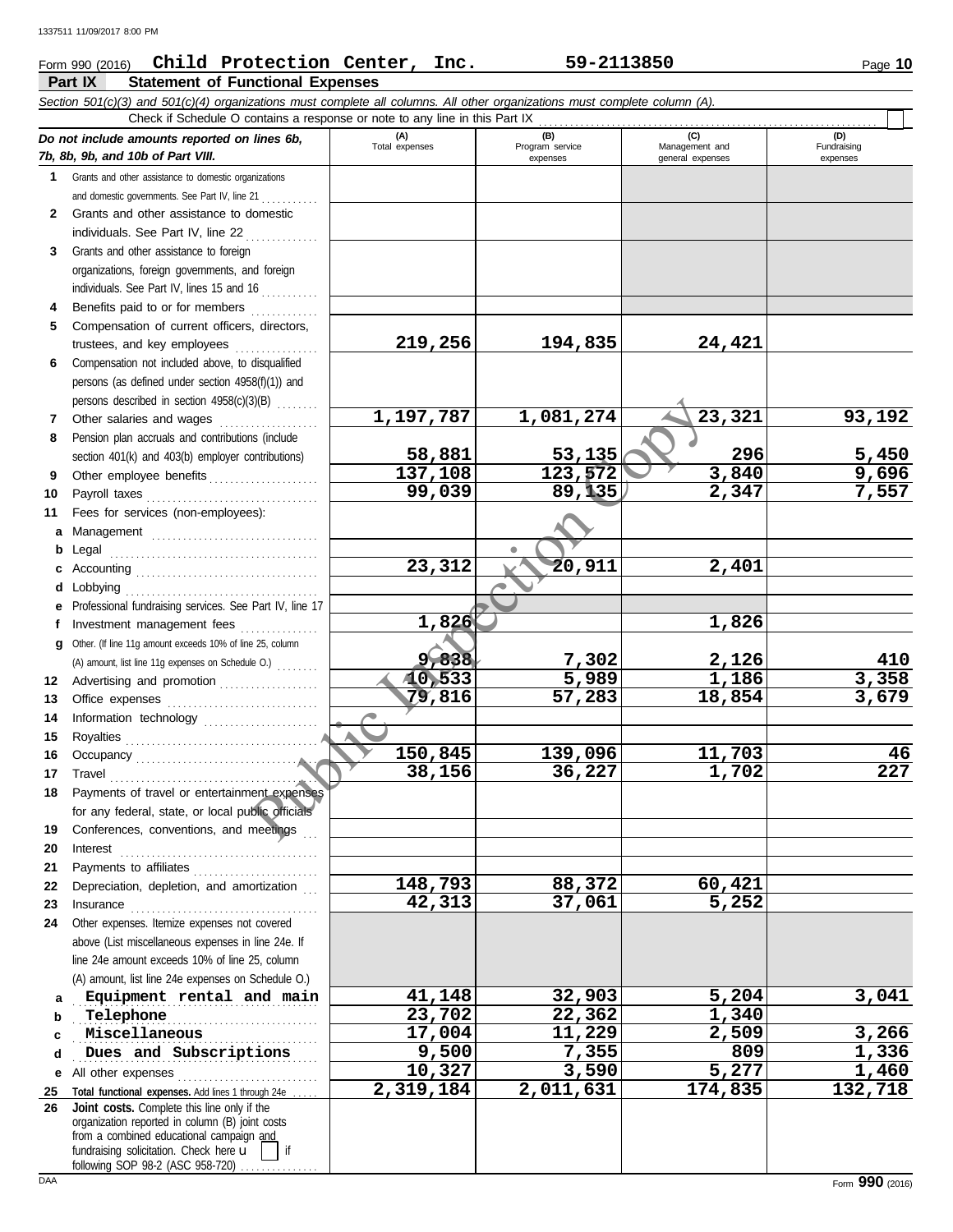# Form 990 (2016) Page **11 Child Protection Center, Inc. 59-2113850 Part X Balance Sheet**

|                 |     | Check if Schedule O contains a response or note to any line in this Part X                    |      |           |                          |                |                             |
|-----------------|-----|-----------------------------------------------------------------------------------------------|------|-----------|--------------------------|----------------|-----------------------------|
|                 |     |                                                                                               |      |           | (A)<br>Beginning of year |                | (B)<br>End of year          |
|                 | 1   | Cash-non-interest bearing                                                                     |      |           | 1,607,375                | $\mathbf{1}$   | 1,487,603                   |
|                 | 2   |                                                                                               |      |           | 35,225                   | $\overline{2}$ | 60,260                      |
|                 | 3   |                                                                                               |      |           | 25,000                   | $\mathbf{3}$   | 1,500                       |
|                 | 4   | Accounts receivable, net                                                                      |      |           | 197,191                  | 4              | 236,236                     |
|                 | 5   | Loans and other receivables from current and former officers, directors,                      |      |           |                          |                |                             |
|                 |     | trustees, key employees, and highest compensated employees.                                   |      |           |                          |                |                             |
|                 |     | Complete Part II of Schedule L                                                                |      |           |                          | 5              |                             |
|                 | 6   | Loans and other receivables from other disqualified persons (as defined under section         |      |           |                          |                |                             |
|                 |     | $4958(f)(1)$ ), persons described in section $4958(c)(3)(B)$ , and contributing employers and |      |           |                          |                |                             |
|                 |     | sponsoring organizations of section 501(c)(9) voluntary employees' beneficiary                |      |           |                          |                |                             |
|                 |     |                                                                                               |      |           |                          | 6              |                             |
| Assets          | 7   |                                                                                               |      |           |                          | $\overline{7}$ |                             |
|                 | 8   | Inventories for sale or use                                                                   |      |           |                          | 8              |                             |
|                 | 9   | Prepaid expenses and deferred charges                                                         |      |           | 17,077                   | 9              | 27,722                      |
|                 | 10a | Land, buildings, and equipment: cost or                                                       |      |           |                          |                |                             |
|                 |     |                                                                                               |      | 4,727,852 |                          |                |                             |
|                 | b   | Less: accumulated depreciation                                                                | 10bl | 1,364,549 | 498,939<br>з.            | 10c            |                             |
|                 | 11  | Investments-publicly traded securities                                                        |      |           |                          | 11             | $\frac{3,363,303}{510,343}$ |
|                 | 12  |                                                                                               |      |           |                          | 12             |                             |
|                 | 13  |                                                                                               |      |           |                          | 13             |                             |
|                 | 14  | Intangible assets                                                                             |      |           |                          | 14             |                             |
|                 | 15  | Other assets. See Part IV, line 11                                                            |      |           | 1,847                    | 15             | 5,153                       |
|                 | 16  |                                                                                               |      |           | 5,382,654                | 16             | 5,692,120                   |
|                 | 17  |                                                                                               |      |           | 8,843                    | 17             | 8,018                       |
|                 | 18  | Grants payable                                                                                |      |           |                          | 18             |                             |
|                 | 19  | Deferred revenue                                                                              |      |           |                          |                | 140,880                     |
|                 | 20  |                                                                                               |      |           |                          |                |                             |
|                 | 21  | Escrow or custodial account liability. Complete Part IV of Schedule D                         |      |           |                          | 21             |                             |
|                 | 22  | Loans and other payables to current and former officers, directors,                           |      |           |                          |                |                             |
| Liabilities     |     | trustees, key employees, highest compensated employees, and                                   |      |           |                          |                |                             |
|                 |     | disqualified persons. Complete Part II of Schedule L                                          |      |           |                          | 22             |                             |
|                 | 23  | Secured mortgages and notes payable to unrelated third parties                                |      |           |                          | 23             |                             |
|                 | 24  | Unsecured notes and loans payable to unrelated third parties                                  |      |           |                          | 24             |                             |
|                 | 25  | Other liabilities (including federal income tax, payables to related third                    |      |           |                          |                |                             |
|                 |     | parties, and other liabilities not included on lines 17-24). Complete Part X                  |      |           |                          |                |                             |
|                 |     | of Schedule D                                                                                 |      |           |                          | 25             |                             |
|                 | 26  |                                                                                               |      |           | 44,933                   | 26             | 148,898                     |
|                 |     | Organizations that follow SFAS 117 (ASC 958), check here u                                    |      | 図<br>and  |                          |                |                             |
| <b>Balances</b> |     | complete lines 27 through 29, and lines 33 and 34.                                            |      |           |                          |                |                             |
|                 | 27  | Unrestricted net assets                                                                       |      |           | 5,337,721                | 27             | 5,543,222                   |
|                 | 28  | Temporarily restricted net assets                                                             |      |           |                          | 28             |                             |
| Fund            | 29  | Permanently restricted net assets                                                             |      |           |                          | 29             |                             |
|                 |     | Organizations that do not follow SFAS 117 (ASC 958), check here u                             |      | and       |                          |                |                             |
| ৯               |     | complete lines 30 through 34.                                                                 |      |           |                          |                |                             |
| Assets          | 30  | Capital stock or trust principal, or current funds                                            |      |           |                          | 30             |                             |
|                 | 31  | Paid-in or capital surplus, or land, building, or equipment fund                              |      |           |                          | 31             |                             |
| ğ               | 32  | Retained earnings, endowment, accumulated income, or other funds                              |      |           |                          | 32             |                             |
|                 | 33  | Total net assets or fund balances                                                             |      |           | 5,337,721                | 33             | 5,543,222                   |
|                 | 34  |                                                                                               |      |           | $\overline{5,382,654}$   | 34             | $\overline{5,692,120}$      |

Form **990** (2016)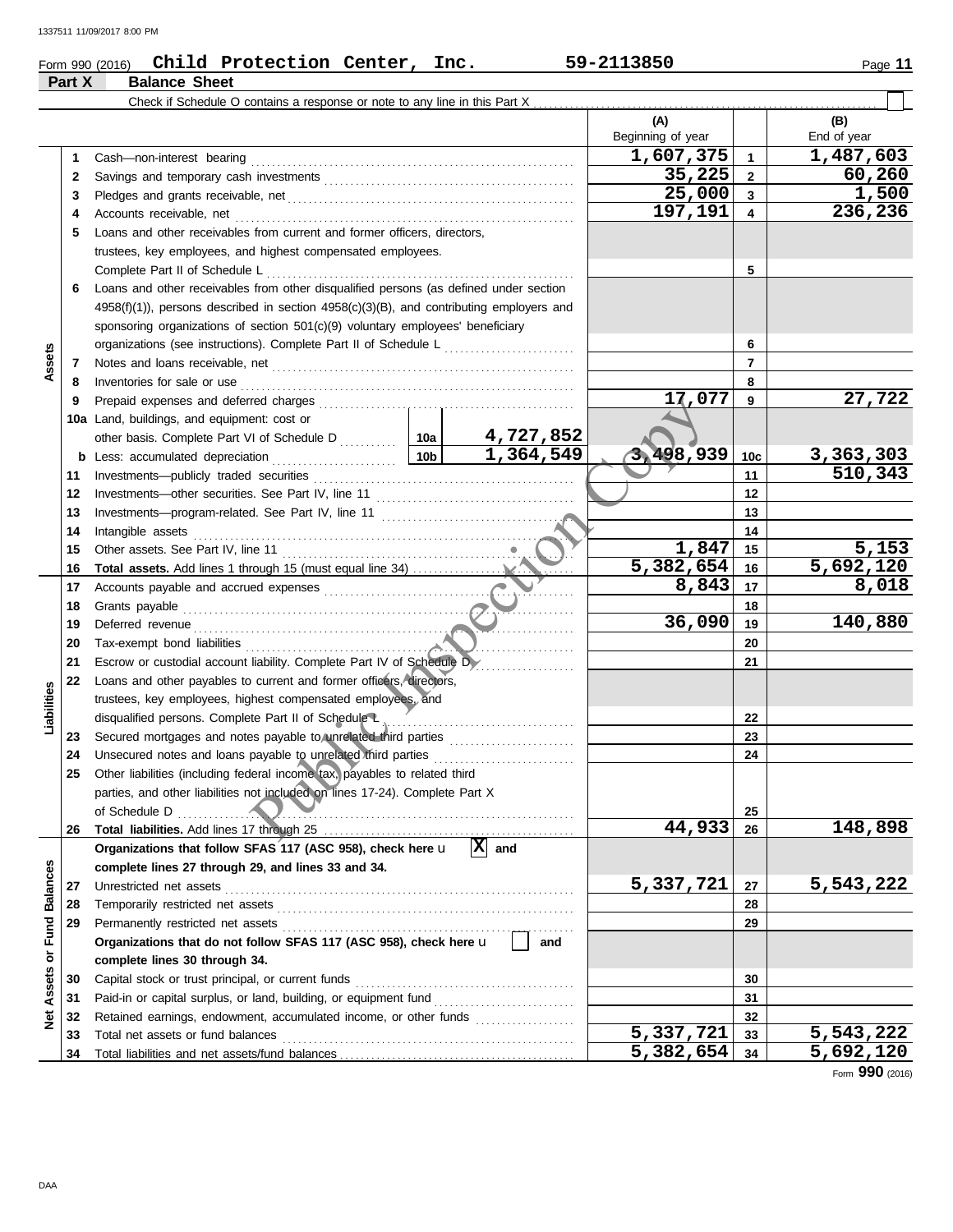|    | 59-2113850<br>Form 990 (2016) $Child$ Protection Center, Inc.                                                                                                                                                                       |                |                |         | Page 12         |
|----|-------------------------------------------------------------------------------------------------------------------------------------------------------------------------------------------------------------------------------------|----------------|----------------|---------|-----------------|
|    | <b>Reconciliation of Net Assets</b><br>Part XI                                                                                                                                                                                      |                |                |         |                 |
|    | Check if Schedule O contains a response or note to any line in this Part XI                                                                                                                                                         |                |                |         |                 |
| 1  |                                                                                                                                                                                                                                     |                | 2,491,463      |         |                 |
| 2  |                                                                                                                                                                                                                                     | $\overline{2}$ | 2,319,184      |         |                 |
| 3  |                                                                                                                                                                                                                                     | $\mathbf{3}$   |                | 172,279 |                 |
| 4  |                                                                                                                                                                                                                                     | 4              | 5,337,721      |         |                 |
| 5  |                                                                                                                                                                                                                                     | 5              |                | 33,222  |                 |
| 6  |                                                                                                                                                                                                                                     | 6              |                |         |                 |
| 7  | Investment expenses <b>contract and the expenses</b>                                                                                                                                                                                | $\overline{7}$ |                |         |                 |
| 8  | Prior period adjustments <b>constructs</b> and construct of the construction of the construction of the construction of the construction of the construction of the construction of the construction of the construction of the con | 8              |                |         |                 |
| 9  | Other changes in net assets or fund balances (explain in Schedule O) [11] content content content content and the content of the content of the content of the content of the content of the content of the content of the con      | 9              |                |         |                 |
| 10 | Net assets or fund balances at end of year. Combine lines 3 through 9 (must equal Part X, line                                                                                                                                      |                |                |         |                 |
|    | 33, column (B))                                                                                                                                                                                                                     | 10             | 5,543,222      |         |                 |
|    | <b>Financial Statements and Reporting</b><br>Part XII                                                                                                                                                                               |                |                |         |                 |
|    |                                                                                                                                                                                                                                     |                |                |         |                 |
|    |                                                                                                                                                                                                                                     |                |                | Yes     | No              |
| 1. | $ X $ Accrual<br>Other<br>Accounting method used to prepare the Form 990:<br>Cash                                                                                                                                                   |                |                |         |                 |
|    | If the organization changed its method of accounting from a prior year or checked "Other," explain in                                                                                                                               |                |                |         |                 |
|    | Schedule O.                                                                                                                                                                                                                         |                |                |         |                 |
|    | 2a Were the organization's financial statements compiled or reviewed by an independent accountant?                                                                                                                                  |                | 2a             |         | X               |
|    | If "Yes," check a box below to indicate whether the financial statements for the year were compiled or                                                                                                                              |                |                |         |                 |
|    | reviewed on a separate basis, consolidated basis, or both:                                                                                                                                                                          |                |                |         |                 |
|    | Consolidated basis<br>Both consolidated and separate basis<br>Separate basis                                                                                                                                                        |                |                |         |                 |
|    | <b>b</b> Were the organization's financial statements audited by an independent accountant?                                                                                                                                         |                | 2 <sub>b</sub> | x       |                 |
|    | If "Yes," check a box below to indicate whether the financial statements for the year were audited on a                                                                                                                             |                |                |         |                 |
|    | separate basis, consolidated basis, or both:                                                                                                                                                                                        |                |                |         |                 |
|    | Both consolidated and separate basis<br>Separate basis<br>Consolidated basis                                                                                                                                                        |                |                |         |                 |
|    | c If "Yes" to line 2a or 2b, does the organization have a committee that assumes responsibility for oversight                                                                                                                       |                |                |         |                 |
|    | of the audit, review, or compilation of its financial statements and selection of an independent accountant?                                                                                                                        |                | 2c             | x       |                 |
|    | If the organization changed either its oversight process or selection process during the tax year, explain in                                                                                                                       |                |                |         |                 |
|    | Schedule O.                                                                                                                                                                                                                         |                |                |         |                 |
|    | 3a As a result of a federal award, was the organization required to undergo an audit or audits as set forth in                                                                                                                      |                |                |         |                 |
|    | the Single Audit Act and OMB Circular A-133?                                                                                                                                                                                        |                | 3a             |         | X.              |
|    | <b>b</b> If "Yes," did the organization undergo the required audit or audits? If the organization did not undergo the                                                                                                               |                |                |         |                 |
|    | required audit or audits, explain why in Schedule O and describe any steps taken to undergo such audits.                                                                                                                            |                | 3 <sub>b</sub> |         |                 |
|    |                                                                                                                                                                                                                                     |                |                |         | Form 990 (2016) |
|    |                                                                                                                                                                                                                                     |                |                |         |                 |
|    |                                                                                                                                                                                                                                     |                |                |         |                 |
|    |                                                                                                                                                                                                                                     |                |                |         |                 |
|    |                                                                                                                                                                                                                                     |                |                |         |                 |
|    |                                                                                                                                                                                                                                     |                |                |         |                 |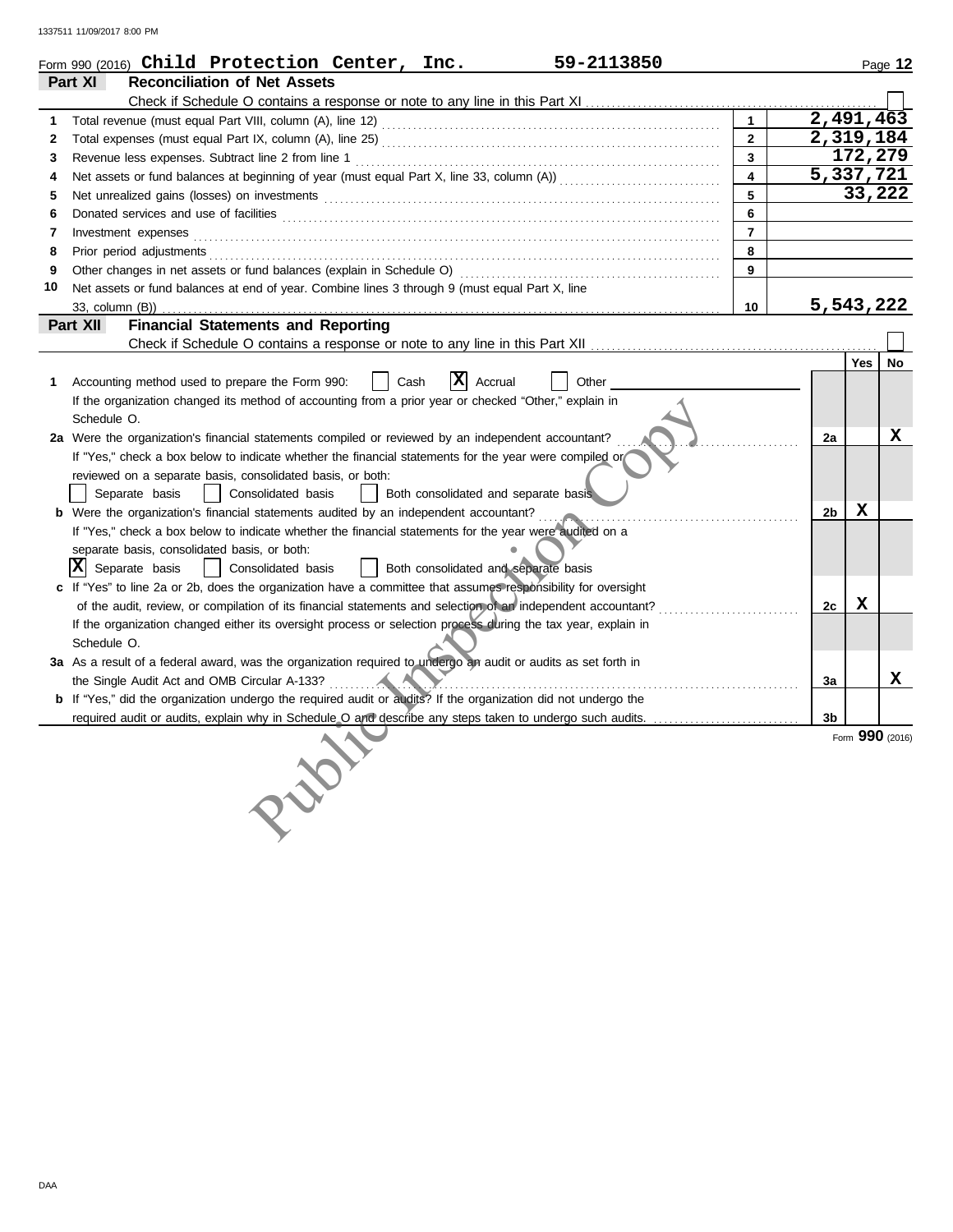| 1337511 11/09/2017 8:00 PM                             |                                                            |                                                                                                                                                                                                                      |     |                                                      |                                                                                                                                                                                                                                                           |                                     |
|--------------------------------------------------------|------------------------------------------------------------|----------------------------------------------------------------------------------------------------------------------------------------------------------------------------------------------------------------------|-----|------------------------------------------------------|-----------------------------------------------------------------------------------------------------------------------------------------------------------------------------------------------------------------------------------------------------------|-------------------------------------|
| <b>SCHEDULE A</b><br>(Form 990 or 990-EZ)              |                                                            | <b>Public Charity Status and Public Support</b>                                                                                                                                                                      |     |                                                      |                                                                                                                                                                                                                                                           | OMB No. 1545-0047                   |
|                                                        |                                                            | Complete if the organization is a section $501(c)(3)$ organization or a section $4947(a)(1)$ nonexempt charitable trust.                                                                                             |     |                                                      |                                                                                                                                                                                                                                                           | 16                                  |
| Department of the Treasury<br>Internal Revenue Service |                                                            | La Attach to Form 990 or Form 990-EZ.<br>u Information about Schedule A (Form 990 or 990-EZ) and its instructions is at www.irs.gov/form990.                                                                         |     |                                                      |                                                                                                                                                                                                                                                           | Open to Public<br><b>Inspection</b> |
| Name of the organization                               |                                                            |                                                                                                                                                                                                                      |     |                                                      | Employer identification number                                                                                                                                                                                                                            |                                     |
|                                                        |                                                            | Child Protection Center, Inc.                                                                                                                                                                                        |     |                                                      | 59-2113850                                                                                                                                                                                                                                                |                                     |
| Part I                                                 |                                                            | The organization is not a private foundation because it is: (For lines 1 through 12, check only one box.)                                                                                                            |     |                                                      | Reason for Public Charity Status (All organizations must complete this part.) See instructions.                                                                                                                                                           |                                     |
| 1                                                      |                                                            | A church, convention of churches, or association of churches described in section 170(b)(1)(A)(i).                                                                                                                   |     |                                                      |                                                                                                                                                                                                                                                           |                                     |
| 2                                                      |                                                            | A school described in section 170(b)(1)(A)(ii). (Attach Schedule E (Form 990 or 990-EZ).)                                                                                                                            |     |                                                      |                                                                                                                                                                                                                                                           |                                     |
| 3                                                      |                                                            | A hospital or a cooperative hospital service organization described in section 170(b)(1)(A)(iii).                                                                                                                    |     |                                                      |                                                                                                                                                                                                                                                           |                                     |
| 4                                                      |                                                            |                                                                                                                                                                                                                      |     |                                                      | A medical research organization operated in conjunction with a hospital described in section 170(b)(1)(A)(iii). Enter the hospital's name,                                                                                                                |                                     |
| city, and state:<br>5                                  |                                                            | An organization operated for the benefit of a college or university owned or operated by a governmental unit described in                                                                                            |     |                                                      |                                                                                                                                                                                                                                                           |                                     |
|                                                        | section 170(b)(1)(A)(iv). (Complete Part II.)              |                                                                                                                                                                                                                      |     |                                                      |                                                                                                                                                                                                                                                           |                                     |
| 6                                                      |                                                            | A federal, state, or local government or governmental unit described in section 170(b)(1)(A)(v).                                                                                                                     |     |                                                      |                                                                                                                                                                                                                                                           |                                     |
| X<br>7                                                 | described in section 170(b)(1)(A)(vi). (Complete Part II.) | An organization that normally receives a substantial part of its support from a governmental unit or from the general public                                                                                         |     |                                                      |                                                                                                                                                                                                                                                           |                                     |
| 8                                                      |                                                            | A community trust described in section 170(b)(1)(A)(vi). (Complete Part II.)                                                                                                                                         |     |                                                      |                                                                                                                                                                                                                                                           |                                     |
| 9                                                      |                                                            | or university or a non-land grant college of agriculture (see instructions). Enter the name, city, and state of the college or                                                                                       |     |                                                      | An agricultural research organization described in section 170(b)(1)(A)(ix) operated in conjunction with a land-grant college                                                                                                                             |                                     |
| university:                                            |                                                            |                                                                                                                                                                                                                      |     |                                                      |                                                                                                                                                                                                                                                           |                                     |
| 10                                                     |                                                            | receipts from activities related to its exempt functions—subject to certain exceptions, and (2) no more than 33 1/3% of its                                                                                          |     |                                                      | An organization that normally receives: (1) more than 33 1/3% of its support from contributions, membership fees, and gross                                                                                                                               |                                     |
|                                                        |                                                            | support from gross investment income and unrelated business taxable income (less section 511 tax) from businesses                                                                                                    |     |                                                      |                                                                                                                                                                                                                                                           |                                     |
| 11                                                     |                                                            | acquired by the organization after June 30, 1975. See section 509(a)(2). (Complete Part III.)<br>An organization organized and operated exclusively to test for public safety. See section 509(a)(4).                |     |                                                      |                                                                                                                                                                                                                                                           |                                     |
| 12                                                     |                                                            |                                                                                                                                                                                                                      |     |                                                      | An organization organized and operated exclusively for the benefit of, to perform the functions of, or to carry out the purposes                                                                                                                          |                                     |
|                                                        |                                                            |                                                                                                                                                                                                                      |     |                                                      | of one or more publicly supported organizations described in section 509(a)(1) or section 509(a)(2). See section 509(a)(3).                                                                                                                               |                                     |
|                                                        |                                                            |                                                                                                                                                                                                                      |     |                                                      | Check the box in lines 12a through 12d that describes the type of supporting organization and complete lines 12e, 12f, and 12g.                                                                                                                           |                                     |
| a                                                      |                                                            | the supported organization(s) the power to regularly appoint of elect a majority of the directors or trustees of the<br>supporting organization. You must complete Part IV, Sections A and B.                        |     |                                                      | Type I. A supporting organization operated, supervised, or controlled by its supported organization(s), typically by giving                                                                                                                               |                                     |
| b                                                      |                                                            | Type II. A supporting organization supervised or controlled in connection with its supported organization(s), by having                                                                                              |     |                                                      |                                                                                                                                                                                                                                                           |                                     |
|                                                        |                                                            |                                                                                                                                                                                                                      |     |                                                      | control or management of the supporting organization vested in the same persons that control or manage the supported                                                                                                                                      |                                     |
| c                                                      |                                                            | organization(s). You must complete Part IV, Sections A and C.                                                                                                                                                        |     |                                                      | Type III functionally integrated. A supporting organization operated in connection with, and functionally integrated with,                                                                                                                                |                                     |
|                                                        |                                                            | its supported organization(s) (see instructions). You must complete Part IV, Sections A, D, and E.                                                                                                                   |     |                                                      |                                                                                                                                                                                                                                                           |                                     |
| d                                                      |                                                            |                                                                                                                                                                                                                      |     |                                                      | Type III non-functionally integrated. A supporting organization operated in connection with its supported organization(s)<br>that is not functionally integrated. The organization generally must satisfy a distribution requirement and an attentiveness |                                     |
|                                                        |                                                            | requirement (see instructions). You must complete Part IV, Sections A and D, and Part V.                                                                                                                             |     |                                                      |                                                                                                                                                                                                                                                           |                                     |
| е                                                      |                                                            | Check this box if the organization received a written determination from the IRS that it is a Type I, Type II, Type III<br>functionally integrated, or Type III non-functionally integrated supporting organization. |     |                                                      |                                                                                                                                                                                                                                                           |                                     |
| f                                                      | Enter the number of supported organizations                |                                                                                                                                                                                                                      |     |                                                      |                                                                                                                                                                                                                                                           |                                     |
| g                                                      |                                                            | Provide the following information about the supported organization(s).                                                                                                                                               |     |                                                      |                                                                                                                                                                                                                                                           |                                     |
| (i) Name of supported                                  | (ii) EIN                                                   | (iii) Type of organization                                                                                                                                                                                           |     | (iv) Is the organization<br>listed in your governing | (v) Amount of monetary                                                                                                                                                                                                                                    | (vi) Amount of                      |
| organization                                           |                                                            | (described on lines 1-10<br>above (see instructions))                                                                                                                                                                |     | document?                                            | support (see<br>instructions)                                                                                                                                                                                                                             | other support (see<br>instructions) |
|                                                        |                                                            |                                                                                                                                                                                                                      | Yes | No                                                   |                                                                                                                                                                                                                                                           |                                     |
| (A)                                                    |                                                            |                                                                                                                                                                                                                      |     |                                                      |                                                                                                                                                                                                                                                           |                                     |
| (B)                                                    |                                                            |                                                                                                                                                                                                                      |     |                                                      |                                                                                                                                                                                                                                                           |                                     |
| (C)                                                    |                                                            |                                                                                                                                                                                                                      |     |                                                      |                                                                                                                                                                                                                                                           |                                     |
| (D)                                                    |                                                            |                                                                                                                                                                                                                      |     |                                                      |                                                                                                                                                                                                                                                           |                                     |
| (E)                                                    |                                                            |                                                                                                                                                                                                                      |     |                                                      |                                                                                                                                                                                                                                                           |                                     |
| Total                                                  |                                                            |                                                                                                                                                                                                                      |     |                                                      |                                                                                                                                                                                                                                                           |                                     |

**For Paperwork Reduction Act Notice, see the Instructions for Form 990 or 990-EZ.**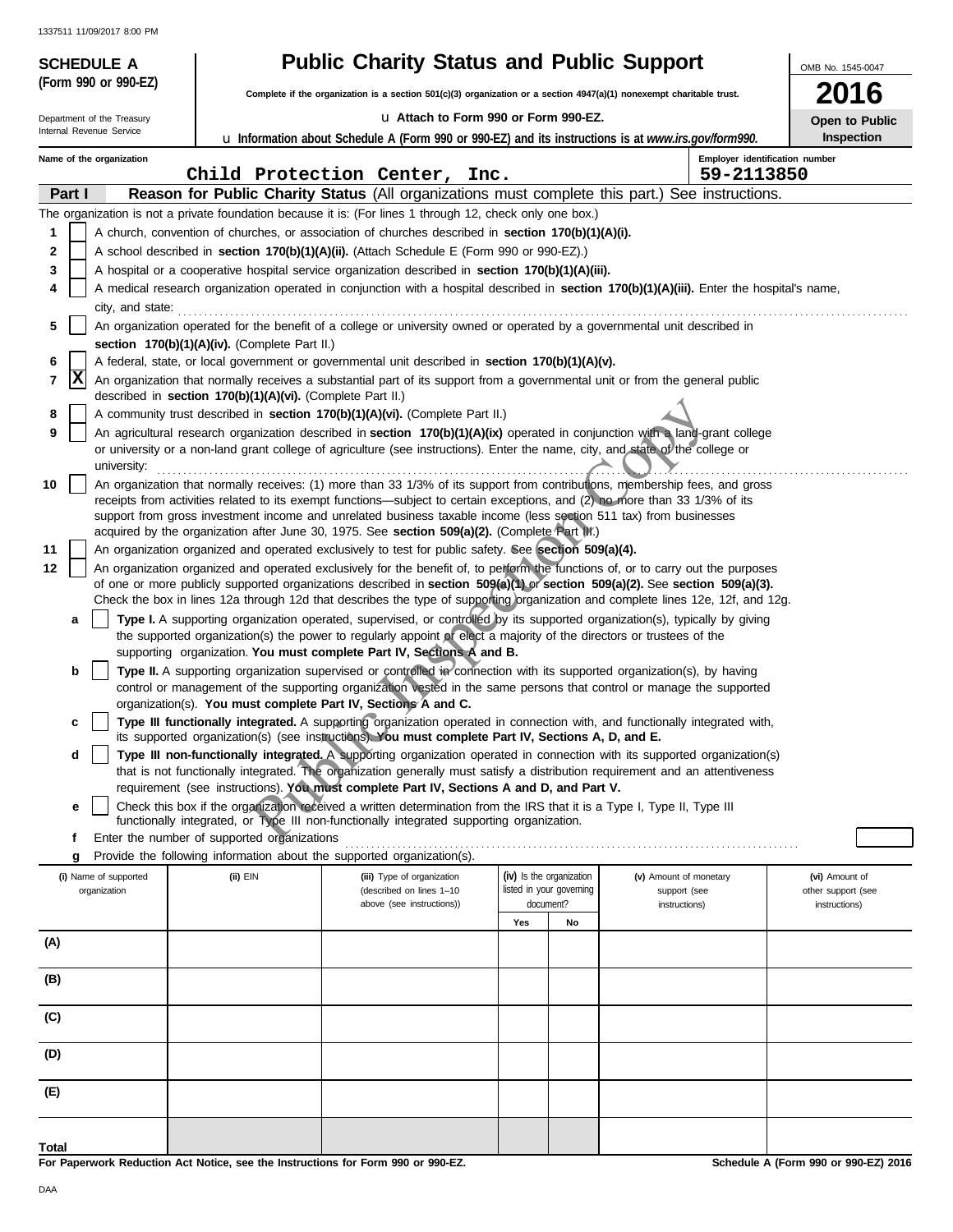|              | Schedule A (Form 990 or 990-EZ) 2016                                                                                                                                                                                           | Child Protection Center, Inc. |            |            |            | 59-2113850 | Page 2                          |
|--------------|--------------------------------------------------------------------------------------------------------------------------------------------------------------------------------------------------------------------------------|-------------------------------|------------|------------|------------|------------|---------------------------------|
|              | Support Schedule for Organizations Described in Sections 170(b)(1)(A)(iv) and 170(b)(1)(A)(vi)<br>Part II                                                                                                                      |                               |            |            |            |            |                                 |
|              | (Complete only if you checked the box on line 5, 7, or 8 of Part I or if the organization failed to qualify under                                                                                                              |                               |            |            |            |            |                                 |
|              | Part III. If the organization fails to qualify under the tests listed below, please complete Part III.)                                                                                                                        |                               |            |            |            |            |                                 |
|              | <b>Section A. Public Support</b>                                                                                                                                                                                               |                               |            |            |            |            |                                 |
|              | Calendar year (or fiscal year beginning in)                                                                                                                                                                                    |                               |            |            |            |            |                                 |
|              | $\mathbf{u}$                                                                                                                                                                                                                   | (a) 2012                      | (b) 2013   | $(c)$ 2014 | (d) $2015$ | (e) 2016   | (f) Total                       |
| 1            | Gifts, grants, contributions, and                                                                                                                                                                                              |                               |            |            |            |            |                                 |
|              | membership fees received. (Do not                                                                                                                                                                                              |                               |            |            |            |            |                                 |
|              | include any "unusual grants.")                                                                                                                                                                                                 | 1,835,826                     | 1,844,388  | 2,758,876  | 2,399,794  | 2,522,519  | 11,361,403                      |
| $\mathbf{2}$ | Tax revenues levied for the                                                                                                                                                                                                    |                               |            |            |            |            |                                 |
|              | organization's benefit and either paid                                                                                                                                                                                         |                               |            |            |            |            |                                 |
|              | to or expended on its behalf                                                                                                                                                                                                   |                               |            |            |            |            |                                 |
| 3            | The value of services or facilities                                                                                                                                                                                            |                               |            |            |            |            |                                 |
|              | furnished by a governmental unit to the                                                                                                                                                                                        |                               |            |            |            |            |                                 |
|              | organization without charge                                                                                                                                                                                                    |                               |            |            |            |            |                                 |
| 4            | Total. Add lines 1 through 3                                                                                                                                                                                                   | 1,835,826                     | 1,844,388  | 2,758,876  | 2,399,794  | 2,522,519  | 11,361,403                      |
| 5            | The portion of total contributions by<br>each person (other than a                                                                                                                                                             |                               |            |            |            |            |                                 |
|              | governmental unit or publicly                                                                                                                                                                                                  |                               |            |            |            |            |                                 |
|              | supported organization) included on                                                                                                                                                                                            |                               |            |            |            |            |                                 |
|              | line 1 that exceeds 2% of the amount                                                                                                                                                                                           |                               |            |            |            |            |                                 |
|              | shown on line 11, column (f) $\ldots$                                                                                                                                                                                          |                               |            |            |            |            | 170,607                         |
| 6            | Public support. Subtract line 5 from line 4.                                                                                                                                                                                   |                               |            |            |            |            | 11,190,796                      |
|              | <b>Section B. Total Support</b><br>Calendar year (or fiscal year beginning in)                                                                                                                                                 |                               |            |            |            |            |                                 |
|              | $\mathbf{u}$                                                                                                                                                                                                                   | (a) 2012                      | (b) $2013$ | (c) $2014$ | $(d)$ 2015 | (e) $2016$ | (f) Total                       |
| 7            | Amounts from line 4<br>.                                                                                                                                                                                                       | 1,835,826                     | 1,844,388  | 2,758,876  | 2,399,794  | 2,522,519  | 11,361,403                      |
| 8            | Gross income from interest, dividends,<br>payments received on securities loans,                                                                                                                                               |                               |            |            |            |            |                                 |
|              | rents, royalties and income from similar                                                                                                                                                                                       |                               |            |            |            |            |                                 |
|              |                                                                                                                                                                                                                                | 8,549                         | 8,566      | 6,579      | 311        | 12,148     | 36,153                          |
| 9            | Net income from unrelated business                                                                                                                                                                                             |                               |            |            |            |            |                                 |
|              | activities, whether or not the business                                                                                                                                                                                        |                               |            |            |            |            |                                 |
|              | is regularly carried on                                                                                                                                                                                                        |                               |            |            |            |            |                                 |
| 10           | Other income. Do not include gain or                                                                                                                                                                                           |                               |            |            |            |            |                                 |
|              | loss from the sale of capital assets                                                                                                                                                                                           | 18, 424                       | 15,841     |            |            |            |                                 |
| 11           | Total support. Add lines 7 through 10                                                                                                                                                                                          |                               |            | 16,331     | 12,020     | 9,173      | 72,089                          |
| 12           | Gross receipts from related activities, etc. (see instructions)                                                                                                                                                                |                               |            |            |            | 12         | 11,469,645<br>264,643           |
| 13           | First five years. If the Form 990 is for the organization's first, second, third, fourth, or fifth tax year as a section 501(c)(3)                                                                                             |                               |            |            |            |            |                                 |
|              | organization, check this box and stop here                                                                                                                                                                                     |                               |            |            |            |            |                                 |
|              | Section C. Computation of Public Support Percentage                                                                                                                                                                            |                               |            |            |            |            |                                 |
| 14           | Public support percentage for 2016 (line 6, column (f) divided by line 11, column (f)) [[[[[[[[[[[[[[[[[[[[[[                                                                                                                  |                               |            |            |            | 14         | 97.57 %                         |
| 15           |                                                                                                                                                                                                                                |                               |            |            |            | 15         | 97.27 %                         |
| 16a          | 33 1/3% support test-2016. If the organization did not check the box on line 13, and line 14 is 33 1/3% or more, check this                                                                                                    |                               |            |            |            |            |                                 |
|              |                                                                                                                                                                                                                                |                               |            |            |            |            | $\blacktriangleright \boxed{X}$ |
| b            | 33 1/3% support test-2015. If the organization did not check a box on line 13 or 16a, and line 15 is 33 1/3% or more, check                                                                                                    |                               |            |            |            |            |                                 |
|              | this box and stop here. The organization qualifies as a publicly supported organization                                                                                                                                        |                               |            |            |            |            |                                 |
| 17a          | 10%-facts-and-circumstances test-2016. If the organization did not check a box on line 13, 16a, or 16b, and line 14 is                                                                                                         |                               |            |            |            |            |                                 |
|              | 10% or more, and if the organization meets the "facts-and-circumstances" test, check this box and stop here. Explain in                                                                                                        |                               |            |            |            |            |                                 |
|              | Part VI how the organization meets the "facts-and-circumstances" test. The organization qualifies as a publicly supported                                                                                                      |                               |            |            |            |            |                                 |
|              | organization<br><u>expanization</u>                                                                                                                                                                                            |                               |            |            |            |            |                                 |
| b            | 10%-facts-and-circumstances test-2015. If the organization did not check a box on line 13, 16a, 16b, or 17a, and line                                                                                                          |                               |            |            |            |            |                                 |
|              | 15 is 10% or more, and if the organization meets the "facts-and-circumstances" test, check this box and stop here.                                                                                                             |                               |            |            |            |            |                                 |
|              | Explain in Part VI how the organization meets the "facts-and-circumstances" test. The organization qualifies as a publicly                                                                                                     |                               |            |            |            |            |                                 |
|              | supported organization contains and contains a supported organization of the supported organization contains and contains a supported organization contains a supported organization contains a supported or support of the su |                               |            |            |            |            |                                 |
| 18           | Private foundation. If the organization did not check a box on line 13, 16a, 16b, 17a, or 17b, check this box and see                                                                                                          |                               |            |            |            |            |                                 |
|              | <b>instructions</b>                                                                                                                                                                                                            |                               |            |            |            |            |                                 |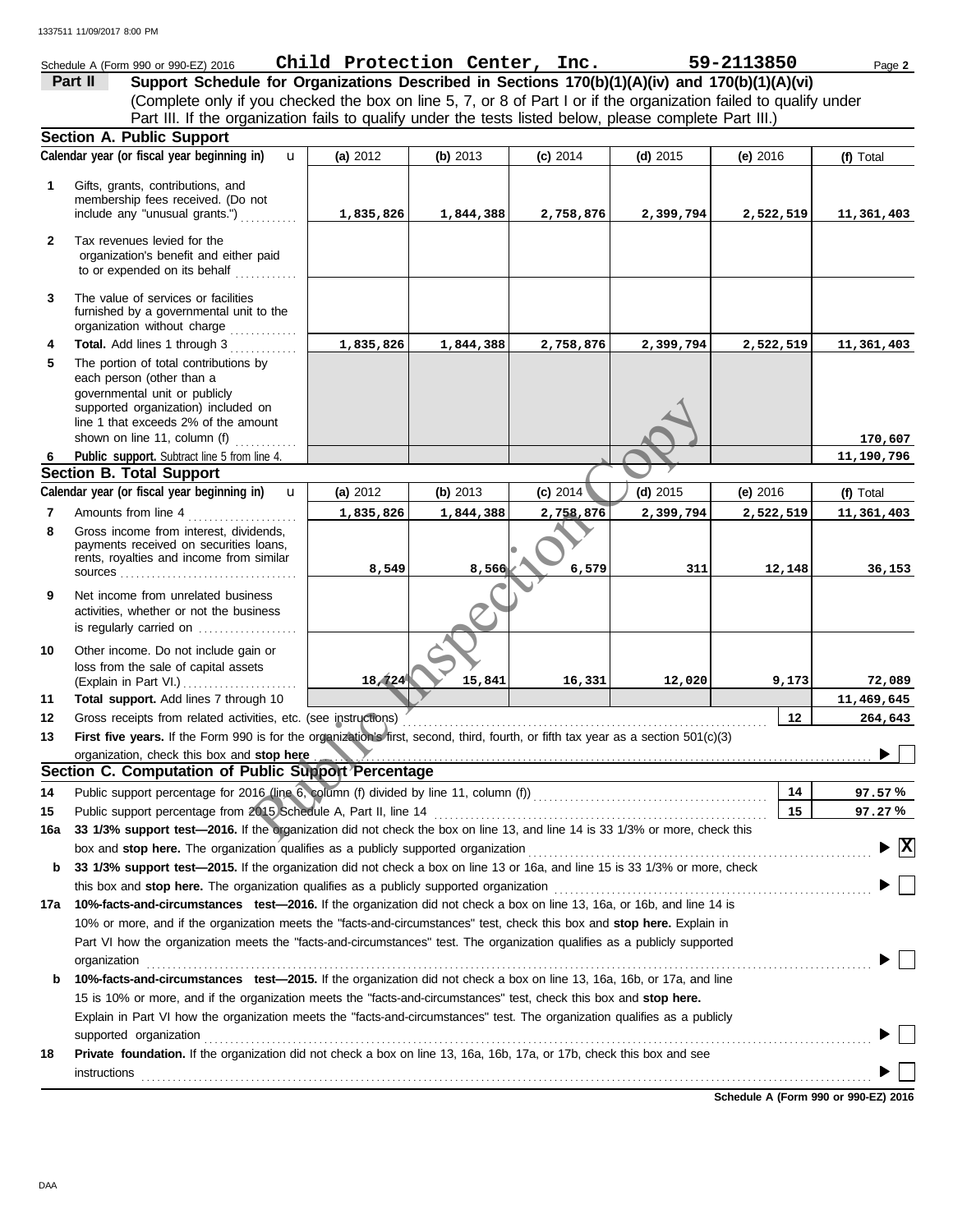|              | Schedule A (Form 990 or 990-EZ) 2016                                                                                                                                                                                           | Child Protection Center, Inc. |          |            |            | 59-2113850 | Page 3    |
|--------------|--------------------------------------------------------------------------------------------------------------------------------------------------------------------------------------------------------------------------------|-------------------------------|----------|------------|------------|------------|-----------|
|              | Support Schedule for Organizations Described in Section 509(a)(2)<br>Part III                                                                                                                                                  |                               |          |            |            |            |           |
|              | (Complete only if you checked the box on line 10 of Part I or if the organization failed to qualify under Part II.                                                                                                             |                               |          |            |            |            |           |
|              | If the organization fails to qualify under the tests listed below, please complete Part II.)                                                                                                                                   |                               |          |            |            |            |           |
|              | <b>Section A. Public Support</b>                                                                                                                                                                                               |                               |          |            |            |            |           |
|              | Calendar year (or fiscal year beginning in)<br>$\mathbf{u}$                                                                                                                                                                    | (a) 2012                      | (b) 2013 | $(c)$ 2014 | $(d)$ 2015 | (e) $2016$ | (f) Total |
| 1            | Gifts, grants, contributions, and membership<br>fees received. (Do not include any "unusual grants.")                                                                                                                          |                               |          |            |            |            |           |
| $\mathbf{2}$ | Gross receipts from admissions, merchandise<br>sold or services performed, or facilities<br>furnished in any activity that is related to the<br>organization's tax-exempt purpose                                              |                               |          |            |            |            |           |
| 3            | Gross receipts from activities that are not an<br>unrelated trade or business under section 513                                                                                                                                |                               |          |            |            |            |           |
| 4            | Tax revenues levied for the<br>organization's benefit and either paid<br>to or expended on its behalf<br>.                                                                                                                     |                               |          |            |            |            |           |
| 5            | The value of services or facilities<br>furnished by a governmental unit to the<br>organization without charge                                                                                                                  |                               |          |            |            |            |           |
| 6            | Total. Add lines 1 through 5                                                                                                                                                                                                   |                               |          |            |            |            |           |
| 7а           | Amounts included on lines 1, 2, and 3<br>received from disqualified persons                                                                                                                                                    |                               |          |            |            |            |           |
| b            | Amounts included on lines 2 and 3<br>received from other than disqualified<br>persons that exceed the greater of \$5,000<br>or 1% of the amount on line 13 for the year $\begin{bmatrix} 1 & 1 \\ 1 & 1 \end{bmatrix}$         |                               |          |            |            |            |           |
|              | Add lines 7a and 7b                                                                                                                                                                                                            |                               |          |            |            |            |           |
| 8            | Public support. (Subtract line 7c from                                                                                                                                                                                         |                               |          |            |            |            |           |
|              | line $6.$ )<br><u>.</u>                                                                                                                                                                                                        |                               |          |            |            |            |           |
|              | <b>Section B. Total Support</b>                                                                                                                                                                                                |                               |          |            |            |            |           |
|              | Calendar year (or fiscal year beginning in) <b>u</b>                                                                                                                                                                           | (a) 2012                      | (b) 2013 | $(c)$ 2014 | $(d)$ 2015 | (e) $2016$ | (f) Total |
| 9            | Amounts from line 6                                                                                                                                                                                                            |                               |          |            |            |            |           |
| 10a          | Gross income from interest, dividends,<br>payments received on securities loans, rents,<br>royalties and income from similar sources                                                                                           |                               |          |            |            |            |           |
| b            | Unrelated business taxable income (less<br>section 511 taxes) from businesses<br>acquired after June 30, 1975                                                                                                                  |                               |          |            |            |            |           |
| c            | Add lines 10a and 10b                                                                                                                                                                                                          |                               |          |            |            |            |           |
| 11           | Net income from unrelated business<br>activities not included in line 10b, whether<br>or not the business is regularly carried on                                                                                              |                               |          |            |            |            |           |
| 12           | Other income. Do not include gain or<br>loss from the sale of capital assets<br>(Explain in Part VI.)                                                                                                                          |                               |          |            |            |            |           |
| 13           | Total support. (Add lines 9, 10c, 11,<br>and 12.) $\ldots$                                                                                                                                                                     |                               |          |            |            |            |           |
| 14           | First five years. If the Form 990 is for the organization's first, second, third, fourth, or fifth tax year as a section 501(c)(3)<br>organization, check this box and stop here                                               |                               |          |            |            |            |           |
|              | Section C. Computation of Public Support Percentage                                                                                                                                                                            |                               |          |            |            |            |           |
| 15           | Public support percentage for 2016 (line 8, column (f) divided by line 13, column (f))<br>[[[COLUMD (f)]                                                                                                                       |                               |          |            |            | 15         | %         |
| 16           |                                                                                                                                                                                                                                |                               |          |            |            | 16         | %         |
|              | Section D. Computation of Investment Income Percentage                                                                                                                                                                         |                               |          |            |            |            |           |
| 17           |                                                                                                                                                                                                                                |                               |          |            |            | 17         | %         |
| 18           | Investment income percentage from 2015 Schedule A, Part III, line 17 [2010] [2010] [2010] [2010] [2010] [2010] [3010] [3010] [3010] [3010] [3010] [3010] [3010] [3010] [3010] [3010] [3010] [3010] [3010] [3010] [3010] [3010] |                               |          |            |            | 18         | %         |
| 19a          | 33 1/3% support tests-2016. If the organization did not check the box on line 14, and line 15 is more than 33 1/3%, and line                                                                                                   |                               |          |            |            |            |           |
|              |                                                                                                                                                                                                                                |                               |          |            |            |            |           |
| b            | 33 1/3% support tests-2015. If the organization did not check a box on line 14 or line 19a, and line 16 is more than 33 1/3%, and                                                                                              |                               |          |            |            |            |           |
|              |                                                                                                                                                                                                                                |                               |          |            |            |            |           |
| 20           |                                                                                                                                                                                                                                |                               |          |            |            |            |           |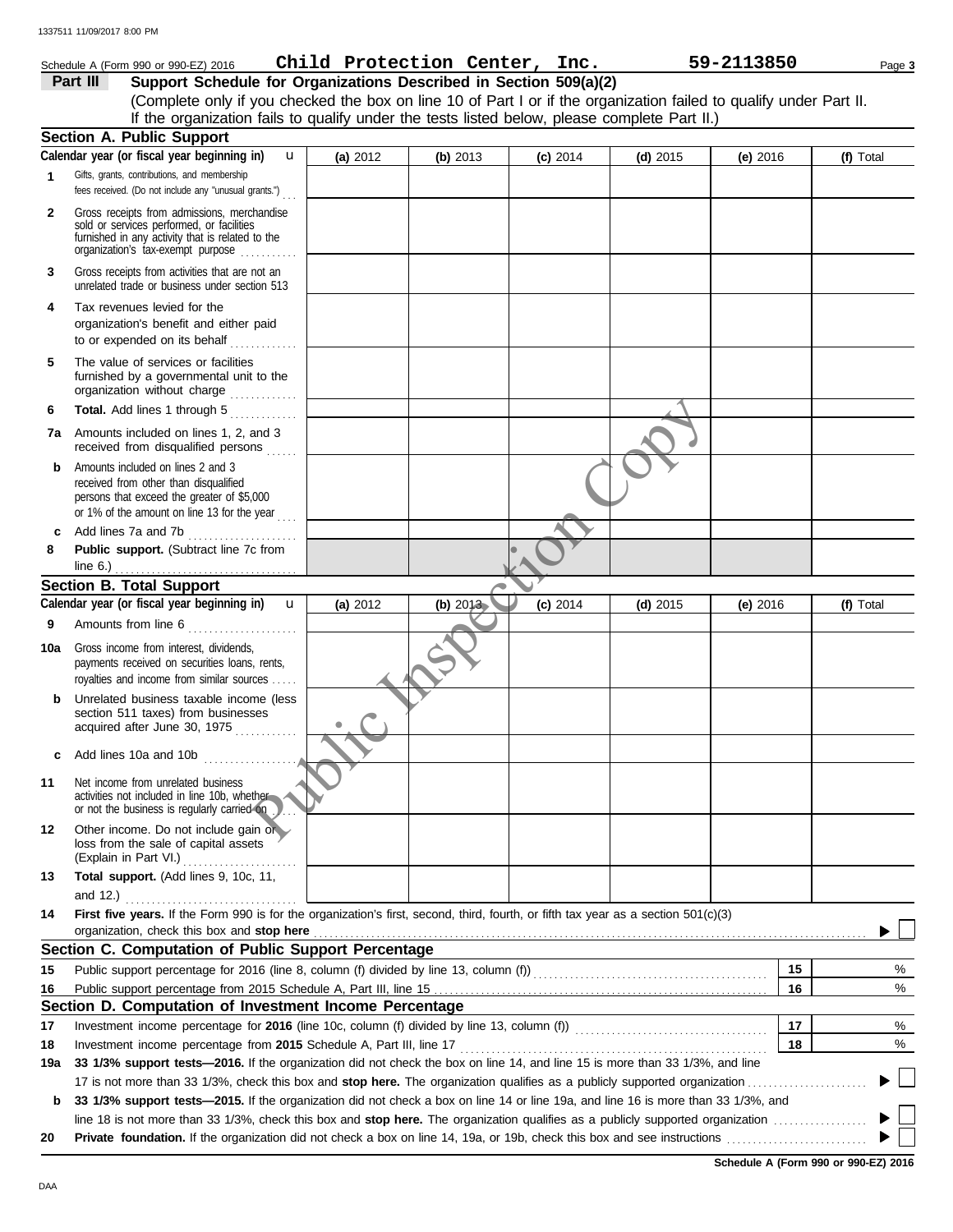|     | Child Protection Center, Inc.<br>Schedule A (Form 990 or 990-EZ) 2016                                                     | 59-2113850      |     | Page 4 |
|-----|---------------------------------------------------------------------------------------------------------------------------|-----------------|-----|--------|
|     | <b>Supporting Organizations</b><br>Part IV                                                                                |                 |     |        |
|     | (Complete only if you checked a box in line 12 on Part I. If you checked 12a of Part I, complete Sections A               |                 |     |        |
|     | and B. If you checked 12b of Part I, complete Sections A and C. If you checked 12c of Part I, complete                    |                 |     |        |
|     | Sections A, D, and E. If you checked 12d of Part I, complete Sections A and D, and complete Part V.)                      |                 |     |        |
|     | Section A. All Supporting Organizations                                                                                   |                 |     |        |
|     |                                                                                                                           |                 | Yes | No     |
| 1   | Are all of the organization's supported organizations listed by name in the organization's governing                      |                 |     |        |
|     | documents? If "No," describe in Part VI how the supported organizations are designated. If designated by                  |                 |     |        |
|     | class or purpose, describe the designation. If historic and continuing relationship, explain.                             | $\mathbf 1$     |     |        |
| 2   | Did the organization have any supported organization that does not have an IRS determination of status                    |                 |     |        |
|     | under section 509(a)(1) or (2)? If "Yes," explain in Part VI how the organization determined that the supported           |                 |     |        |
|     | organization was described in section 509(a)(1) or (2).                                                                   | $\mathbf{2}$    |     |        |
| За  | Did the organization have a supported organization described in section $501(c)(4)$ , $(5)$ , or $(6)$ ? If "Yes," answer |                 |     |        |
|     | $(b)$ and $(c)$ below.                                                                                                    | 3a              |     |        |
| b   | Did the organization confirm that each supported organization qualified under section $501(c)(4)$ , (5), or (6) and       |                 |     |        |
|     | satisfied the public support tests under section 509(a)(2)? If "Yes," describe in Part VI when and how the                |                 |     |        |
|     | organization made the determination.                                                                                      | 3b              |     |        |
| c   | Did the organization ensure that all support to such organizations was used exclusively for section $170(c)(2)(B)$        |                 |     |        |
|     | purposes? If "Yes," explain in Part VI what controls the organization put in place to ensure such use.                    | 3c              |     |        |
| 4a  | Was any supported organization not organized in the United States ("foreign supported organization")? If                  |                 |     |        |
|     | "Yes," and if you checked 12a or 12b in Part I, answer (b) and (c) below.                                                 | 4a              |     |        |
| b   | Did the organization have ultimate control and discretion in deciding whether to make grants to the foreign               |                 |     |        |
|     | supported organization? If "Yes," describe in Part VI how the organization had such control and discretion                |                 |     |        |
|     | despite being controlled or supervised by or in connection with its supported organizations.                              | 4b              |     |        |
| c   | Did the organization support any foreign supported organization that does not have an IRS determination                   |                 |     |        |
|     | under sections 501(c)(3) and 509(a)(1) or (2)? If "Yes," explain in Part VI what controls the organization used           |                 |     |        |
|     | to ensure that all support to the foreign supported organization was used exclusively for section $170(c)(2)(B)$          |                 |     |        |
|     | purposes.                                                                                                                 | 4c              |     |        |
| 5a  | Did the organization add, substitute, or remove any supported organizations during the tax year? If "Yes,"                |                 |     |        |
|     | answer (b) and (c) below (if applicable). Also, provide detail in Part VI, including (i) the names and EIN                |                 |     |        |
|     | numbers of the supported organizations added, substituted, or removed; (ii) the reasons for each such action;             |                 |     |        |
|     | (iii) the authority under the organization's organizing document authorizing such action; and (iv) how the action         |                 |     |        |
|     | was accomplished (such as by amendment to the organizing document).                                                       | 5a              |     |        |
| b   | Type I or Type II only. Was any added or substituted supported organization part of a class already                       |                 |     |        |
|     | designated in the organization's organizing document?                                                                     | 5b              |     |        |
|     | Substitutions only. Was the substitution the result of an event beyond the organization's control?                        | 5c              |     |        |
| 6   | Did the organization provide support (whether in the form of grants or the provision of services or facilities) to        |                 |     |        |
|     | anyone other than (i) its supported organizations, (ii) individuals that are part of the charitable class benefited       |                 |     |        |
|     | by one or more of its supported organizations, or (iii) other supporting organizations that also support or               |                 |     |        |
|     | benefit one or more of the filing organization's supported organizations? If "Yes," provide detail in Part VI.            | 6               |     |        |
| 7   | Did the organization provide a grant, loan, compensation, or other similar payment to a substantial contributor           |                 |     |        |
|     | (defined in section $4958(c)(3)(C)$ ), a family member of a substantial contributor, or a 35% controlled entity with      |                 |     |        |
|     | regard to a substantial contributor? If "Yes," complete Part I of Schedule L (Form 990 or 990-EZ).                        | 7               |     |        |
| 8   | Did the organization make a loan to a disqualified person (as defined in section 4958) not described in line 7?           |                 |     |        |
|     | If "Yes," complete Part I of Schedule L (Form 990 or 990-EZ).                                                             | 8               |     |        |
| 9a  | Was the organization controlled directly or indirectly at any time during the tax year by one or more                     |                 |     |        |
|     | disqualified persons as defined in section 4946 (other than foundation managers and organizations described               |                 |     |        |
|     | in section $509(a)(1)$ or $(2)$ ? If "Yes," provide detail in Part VI.                                                    | 9а              |     |        |
| b   | Did one or more disqualified persons (as defined in line 9a) hold a controlling interest in any entity in which           |                 |     |        |
|     | the supporting organization had an interest? If "Yes," provide detail in Part VI.                                         | 9b              |     |        |
| c   | Did a disqualified person (as defined in line 9a) have an ownership interest in, or derive any personal benefit           |                 |     |        |
|     | from, assets in which the supporting organization also had an interest? If "Yes," provide detail in Part VI.              | 9c              |     |        |
| 10a | Was the organization subject to the excess business holdings rules of section 4943 because of section                     |                 |     |        |
|     | 4943(f) (regarding certain Type II supporting organizations, and all Type III non-functionally integrated                 |                 |     |        |
|     | supporting organizations)? If "Yes," answer 10b below.                                                                    | 10a             |     |        |
| b   | Did the organization have any excess business holdings in the tax year? (Use Schedule C, Form 4720, to                    |                 |     |        |
|     | determine whether the organization had excess business holdings.)                                                         | 10 <sub>b</sub> |     |        |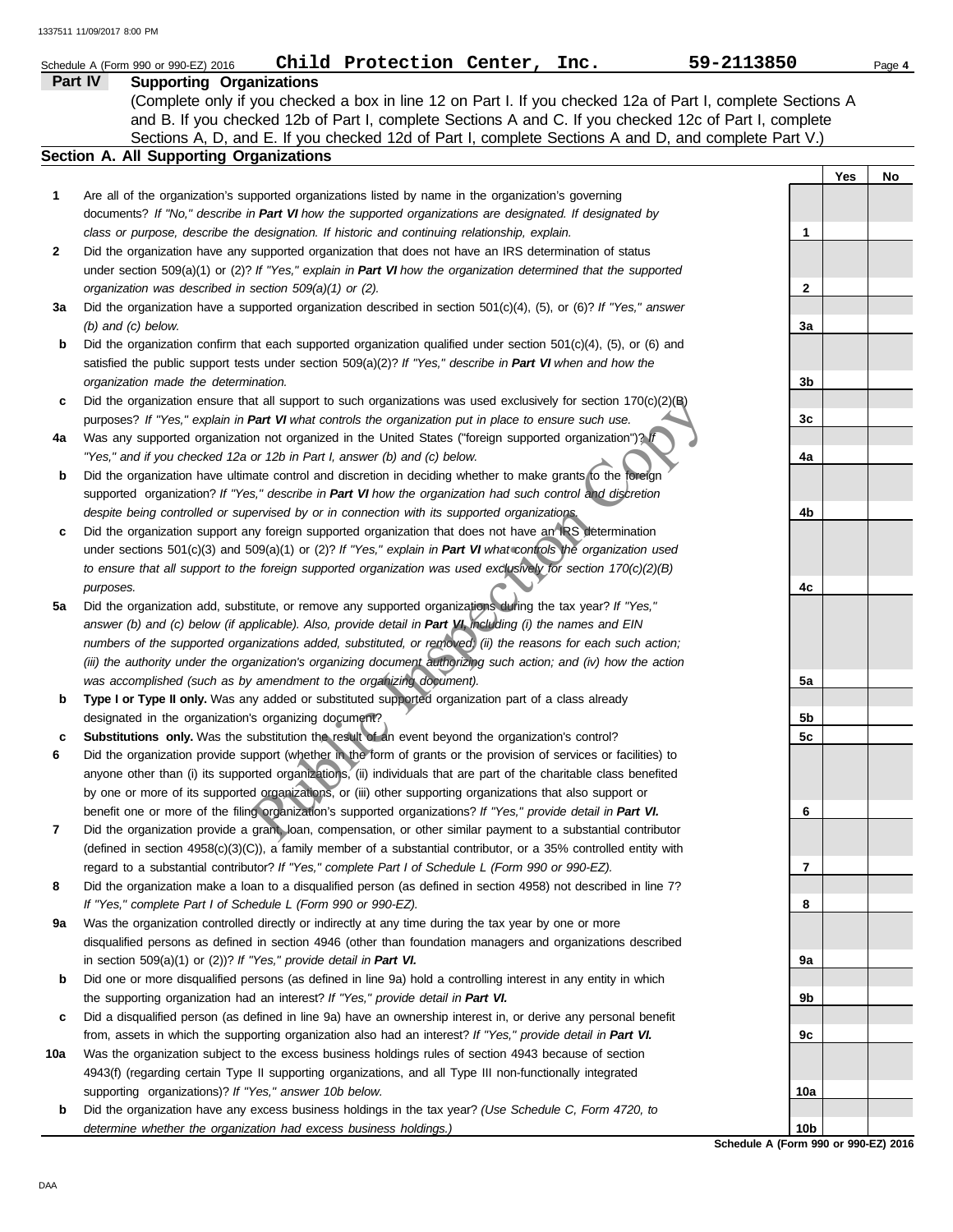|              | Child Protection Center, Inc.<br>59-2113850<br>Schedule A (Form 990 or 990-EZ) 2016                                                                              |                 |     | Page 5 |
|--------------|------------------------------------------------------------------------------------------------------------------------------------------------------------------|-----------------|-----|--------|
|              | <b>Supporting Organizations (continued)</b><br>Part IV                                                                                                           |                 |     |        |
| 11           | Has the organization accepted a gift or contribution from any of the following persons?                                                                          |                 | Yes | No     |
| a            | A person who directly or indirectly controls, either alone or together with persons described in (b) and (c)                                                     |                 |     |        |
|              | below, the governing body of a supported organization?                                                                                                           | 11a             |     |        |
| b            | A family member of a person described in (a) above?                                                                                                              | 11 <sub>b</sub> |     |        |
| c            | A 35% controlled entity of a person described in (a) or (b) above? If "Yes" to a, b, or c, provide detail in Part VI.                                            | 11c             |     |        |
|              | <b>Section B. Type I Supporting Organizations</b>                                                                                                                |                 |     |        |
|              |                                                                                                                                                                  |                 | Yes | No     |
| 1            | Did the directors, trustees, or membership of one or more supported organizations have the power to                                                              |                 |     |        |
|              | regularly appoint or elect at least a majority of the organization's directors or trustees at all times during the                                               |                 |     |        |
|              | tax year? If "No," describe in Part VI how the supported organization(s) effectively operated, supervised, or                                                    |                 |     |        |
|              | controlled the organization's activities. If the organization had more than one supported organization,                                                          |                 |     |        |
|              | describe how the powers to appoint and/or remove directors or trustees were allocated among the supported                                                        |                 |     |        |
|              | organizations and what conditions or restrictions, if any, applied to such powers during the tax year.                                                           | 1               |     |        |
| 2            | Did the organization operate for the benefit of any supported organization other than the supported                                                              |                 |     |        |
|              | organization(s) that operated, supervised, or controlled the supporting organization? If "Yes," explain in Part                                                  |                 |     |        |
|              | VI how providing such benefit carried out the purposes of the supported organization(s) that operated,<br>supervised, or controlled the supporting organization. | $\mathbf{2}$    |     |        |
|              | Section C. Type II Supporting Organizations                                                                                                                      |                 |     |        |
|              |                                                                                                                                                                  |                 | Yes | No     |
| 1            | Were a majority of the organization's directors or trustees during the tax year also a majority of the directors                                                 |                 |     |        |
|              | or trustees of each of the organization's supported organization(s)? If "No," describe in Part VI how control                                                    |                 |     |        |
|              | or management of the supporting organization was vested in the same persons that controlled or managed                                                           |                 |     |        |
|              | the supported organization(s).                                                                                                                                   | 1               |     |        |
|              | Section D. All Type III Supporting Organizations                                                                                                                 |                 |     |        |
|              |                                                                                                                                                                  |                 | Yes | No     |
| 1            | Did the organization provide to each of its supported organizations, by the last day of the fifth month of the                                                   |                 |     |        |
|              | organization's tax year, (i) a written notice describing the type and amount of support provided during the prior tax                                            |                 |     |        |
|              | year, (ii) a copy of the Form 990 that was most recently filed as of the date of notification, and (iii) copies of the                                           |                 |     |        |
|              | organization's governing documents in effect on the date of notification, to the extent not previously provided?                                                 | 1               |     |        |
| 2            | Were any of the organization's officers, directors, or trustees either (i) appointed or elected by the supported                                                 |                 |     |        |
|              | organization(s) or (ii) serving on the governing body of a supported organization? If "No," explain in Part VI how                                               |                 |     |        |
|              | the organization maintained a close and continuous working relationship with the supported organization(s).                                                      | 2               |     |        |
| 3            | By reason of the relationship described in (2), did the organization's supported organizations have a                                                            |                 |     |        |
|              | significant voice in the organization's investment/policies and in directing the use of the organization's                                                       |                 |     |        |
|              | income or assets at all times during the tax year? If "Yes," describe in Part VI the role the organization's                                                     |                 |     |        |
|              | supported organizations played in this regard.<br>Section E. Type III Functionally-Integrated Supporting Organizations                                           | 3               |     |        |
|              | Check the box next to the method that the organization used to satisfy the Integral Part Test during the year (see instructions).                                |                 |     |        |
| 1            | The organization satisfied the Activities Test. Complete line 2 below.                                                                                           |                 |     |        |
| а<br>b       | The organization is the parent of each of its supported organizations. Complete line 3 below.                                                                    |                 |     |        |
| C            | The organization supported a governmental entity. Describe in Part VI how you supported a government entity (see instructions).                                  |                 |     |        |
|              |                                                                                                                                                                  |                 |     |        |
| $\mathbf{z}$ | Activities Test. Answer (a) and (b) below.                                                                                                                       |                 | Yes | No     |
| а            | Did substantially all of the organization's activities during the tax year directly further the exempt purposes of                                               |                 |     |        |
|              | the supported organization(s) to which the organization was responsive? If "Yes," then in Part VI identify                                                       |                 |     |        |
|              | those supported organizations and explain how these activities directly furthered their exempt purposes,                                                         |                 |     |        |
|              | how the organization was responsive to those supported organizations, and how the organization determined                                                        |                 |     |        |
|              | that these activities constituted substantially all of its activities.                                                                                           | 2a              |     |        |
| b            | Did the activities described in (a) constitute activities that, but for the organization's involvement, one or more                                              |                 |     |        |
|              | of the organization's supported organization(s) would have been engaged in? If "Yes," explain in Part VI the                                                     |                 |     |        |
|              | reasons for the organization's position that its supported organization(s) would have engaged in these                                                           |                 |     |        |
|              | activities but for the organization's involvement.                                                                                                               | 2b              |     |        |
| 3            | Parent of Supported Organizations. Answer (a) and (b) below.                                                                                                     |                 |     |        |
| a            | Did the organization have the power to regularly appoint or elect a majority of the officers, directors, or                                                      |                 |     |        |
|              | trustees of each of the supported organizations? Provide details in Part VI.                                                                                     | 3a              |     |        |

| <b>b</b> Did the organization exercise a substantial degree of direction over the policies, programs, and activities of each |
|------------------------------------------------------------------------------------------------------------------------------|
| of its supported organizations? If "Yes," describe in Part VI the role played by the organization in this regard.            |

DAA **Schedule A (Form 990 or 990-EZ) 2016 3b**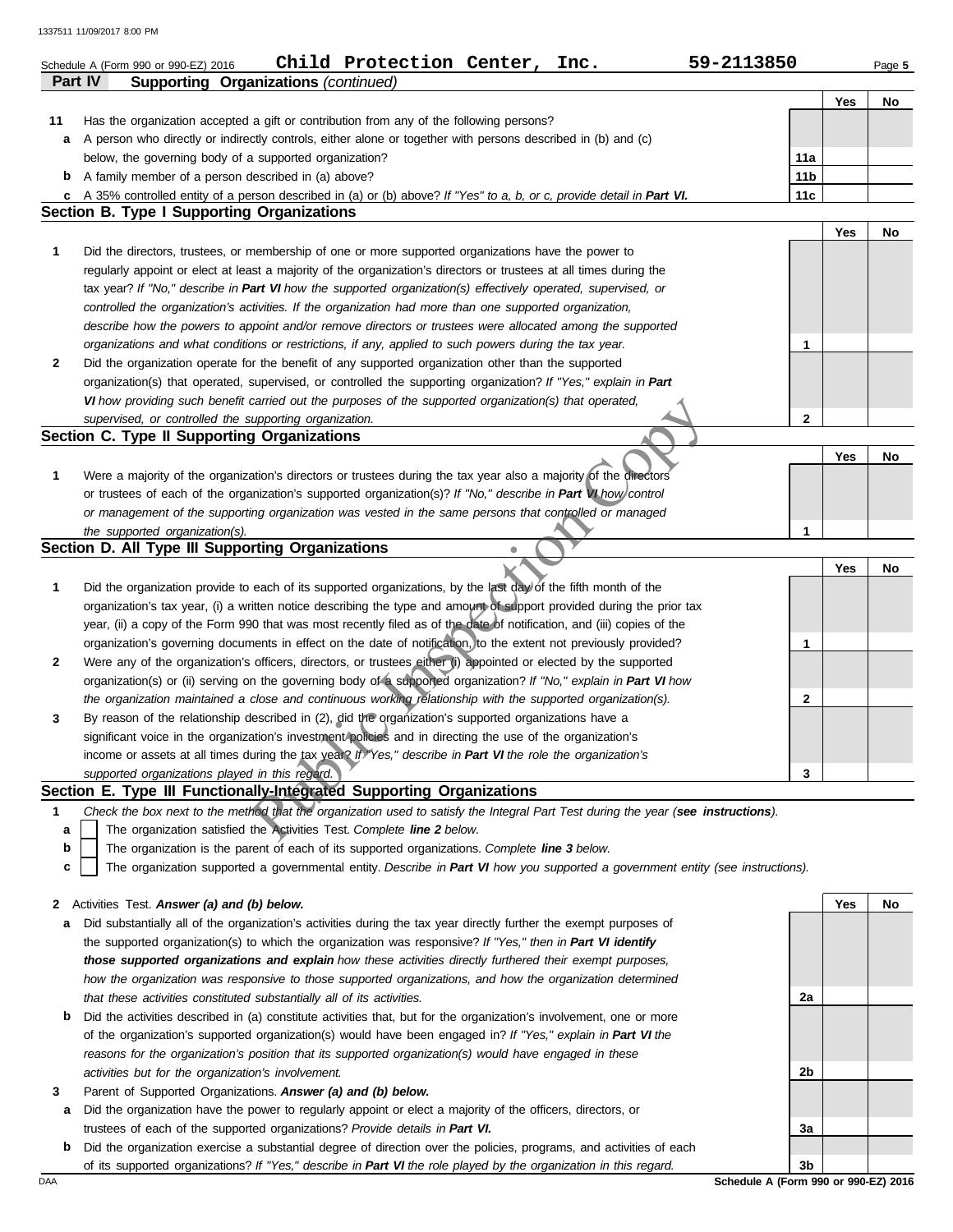| Child Protection Center, Inc.<br>Schedule A (Form 990 or 990-EZ) 2016                                                                 |                | 59-2113850     | Page 6                         |
|---------------------------------------------------------------------------------------------------------------------------------------|----------------|----------------|--------------------------------|
| Type III Non-Functionally Integrated 509(a)(3) Supporting Organizations<br><b>Part V</b>                                              |                |                |                                |
| 1<br>Check here if the organization satisfied the Integral Part Test as a qualifying trust on Nov. 20, 1970 (explain in Part VI). See |                |                |                                |
| instructions. All other Type III non-functionally integrated supporting organizations must complete Sections A through E.             |                |                |                                |
| Section A - Adjusted Net Income                                                                                                       |                | (A) Prior Year | (B) Current Year<br>(optional) |
| Net short-term capital gain<br>1.                                                                                                     | 1              |                |                                |
| $\mathbf{2}$<br>Recoveries of prior-year distributions                                                                                | $\mathbf{2}$   |                |                                |
| 3<br>Other gross income (see instructions)                                                                                            | 3              |                |                                |
| 4<br>Add lines 1 through 3.                                                                                                           | 4              |                |                                |
| 5<br>Depreciation and depletion                                                                                                       | 5              |                |                                |
| 6<br>Portion of operating expenses paid or incurred for production or                                                                 |                |                |                                |
| collection of gross income or for management, conservation, or                                                                        |                |                |                                |
| maintenance of property held for production of income (see instructions)                                                              | 6              |                |                                |
| $\mathbf{7}$<br>Other expenses (see instructions)                                                                                     | $\overline{7}$ |                |                                |
| 8<br>Adjusted Net Income (subtract lines 5, 6 and 7 from line 4).                                                                     | 8              |                |                                |
| <b>Section B - Minimum Asset Amount</b>                                                                                               |                | (A) Prior Year | (B) Current Year<br>(optional) |
| 1<br>Aggregate fair market value of all non-exempt-use assets (see                                                                    |                |                |                                |
| instructions for short tax year or assets held for part of year):                                                                     |                |                |                                |
| <b>a</b> Average monthly value of securities                                                                                          | 1a             |                |                                |
| b<br>Average monthly cash balances                                                                                                    | 1,b            |                |                                |
| Fair market value of other non-exempt-use assets<br>C                                                                                 | 1 <sub>c</sub> |                |                                |
| <b>Total</b> (add lines 1a, 1b, and 1c)<br>d                                                                                          | 1d             |                |                                |
| <b>Discount</b> claimed for blockage or other<br>е                                                                                    |                |                |                                |
| factors (explain in detail in <b>Part VI)</b> :                                                                                       |                |                |                                |
| $\mathbf{2}$<br>Acquisition indebtedness applicable to non-exempt-use assets<br>$\bullet$                                             | $\mathbf{2}$   |                |                                |
| 3<br>Subtract line 2 from line 1d.                                                                                                    | 3              |                |                                |
| Cash deemed held for exempt use. Enter 1-1/2% of line 3 (for greater amount,<br>4                                                     |                |                |                                |
| see instructions).                                                                                                                    | 4              |                |                                |
| 5<br>Net value of non-exempt-use assets (subtract line 4 from line 3)                                                                 | 5              |                |                                |
| 6<br>Multiply line 5 by .035.                                                                                                         | 6              |                |                                |
| 7<br>Recoveries of prior-year distributions                                                                                           | $\overline{7}$ |                |                                |
| 8<br>Minimum Asset Amount (add line 7 to line 6)                                                                                      | 8              |                |                                |
| Section C - Distributable Amount                                                                                                      |                |                | <b>Current Year</b>            |
| Adjusted net income for prior year (from Section A, line 8, Column A)<br>1                                                            | 1              |                |                                |
| Enter 85% of line 1.<br>$\mathbf{2}$                                                                                                  | $\mathbf{2}$   |                |                                |
| Minimum asset amount for prior year (from Section B, line 8, Column A)<br>3                                                           | 3              |                |                                |
| Enter greater of line 2 or line 3.<br>4                                                                                               | 4              |                |                                |
| 5<br>Income tax imposed in prior year.                                                                                                | 5              |                |                                |
| Distributable Amount. Subtract line 5 from line 4, unless subject to<br>6                                                             |                |                |                                |
| emergency temporary reduction (see instructions).                                                                                     | 6              |                |                                |
|                                                                                                                                       |                |                |                                |

**7** | Check here if the current year is the organization's first as a non-functionally integrated Type III supporting organization (see instructions).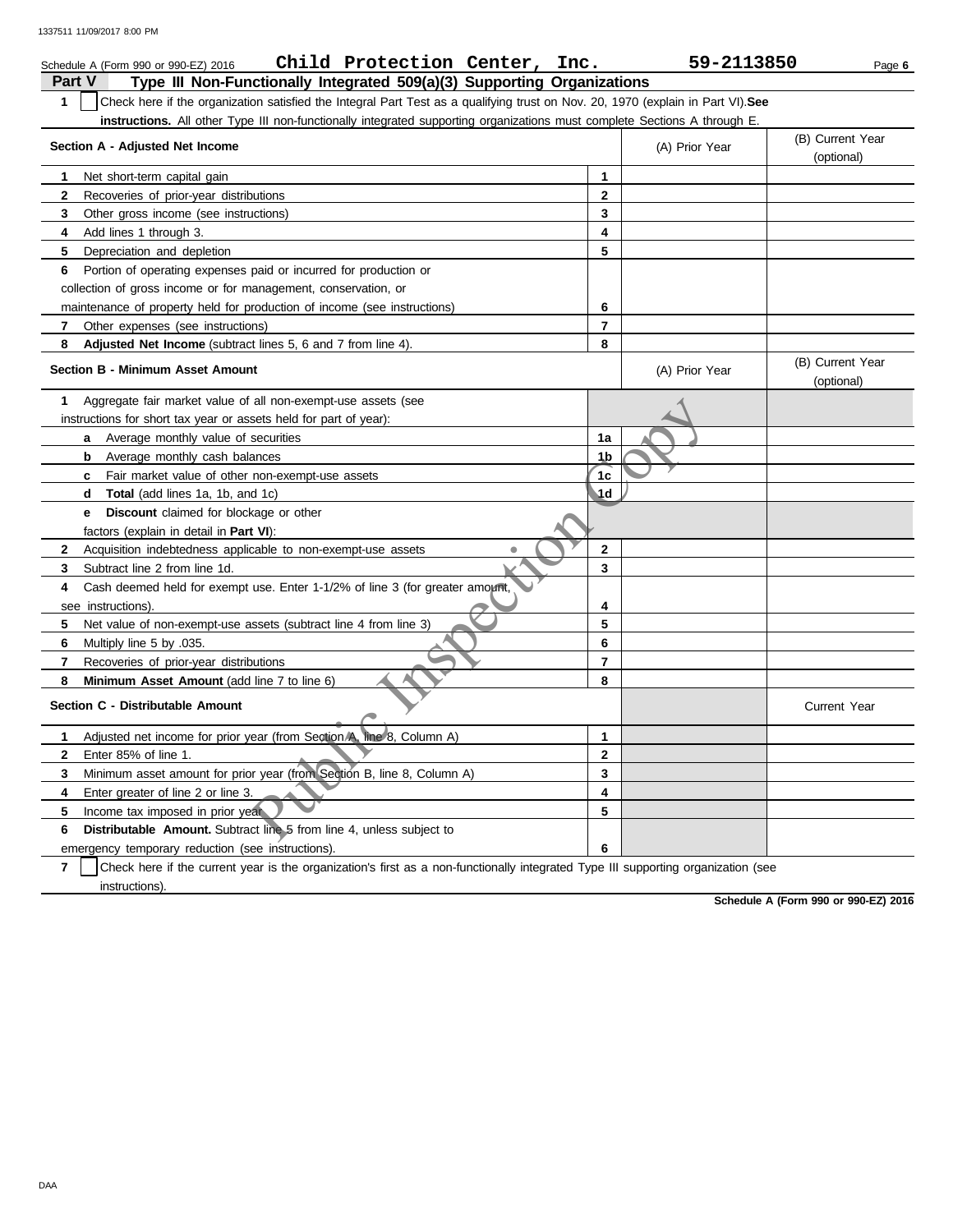|                | Child Protection Center, Inc.<br>Schedule A (Form 990 or 990-EZ) 2016                                                                    |                             | 59-2113850                | Page 7               |
|----------------|------------------------------------------------------------------------------------------------------------------------------------------|-----------------------------|---------------------------|----------------------|
| Part V         | Type III Non-Functionally Integrated 509(a)(3) Supporting Organizations (continued)                                                      |                             |                           |                      |
|                | <b>Section D - Distributions</b><br>Amounts paid to supported organizations to accomplish exempt purposes                                |                             |                           | <b>Current Year</b>  |
| 1              |                                                                                                                                          |                             |                           |                      |
| $\mathbf{2}$   | Amounts paid to perform activity that directly furthers exempt purposes of supported<br>organizations, in excess of income from activity |                             |                           |                      |
| 3              | Administrative expenses paid to accomplish exempt purposes of supported organizations                                                    |                             |                           |                      |
| 4              | Amounts paid to acquire exempt-use assets                                                                                                |                             |                           |                      |
| 5              | Qualified set-aside amounts (prior IRS approval required)                                                                                |                             |                           |                      |
| 6              | Other distributions (describe in <b>Part VI</b> ). See instructions.                                                                     |                             |                           |                      |
| $\overline{7}$ | Total annual distributions. Add lines 1 through 6.                                                                                       |                             |                           |                      |
| 8              | Distributions to attentive supported organizations to which the organization is responsive                                               |                             |                           |                      |
|                | (provide details in Part VI). See instructions.                                                                                          |                             |                           |                      |
| 9              | Distributable amount for 2016 from Section C, line 6                                                                                     |                             |                           |                      |
| 10             | Line 8 amount divided by Line 9 amount                                                                                                   |                             |                           |                      |
|                |                                                                                                                                          | (i)                         | (ii)                      | (iii)                |
|                | Section E - Distribution Allocations (see instructions)                                                                                  | <b>Excess Distributions</b> | <b>Underdistributions</b> | <b>Distributable</b> |
|                |                                                                                                                                          |                             | Pre-2016                  | Amount for 2016      |
| 1              | Distributable amount for 2016 from Section C, line 6                                                                                     |                             |                           |                      |
|                | Underdistributions, if any, for years prior to 2016                                                                                      |                             |                           |                      |
| $\mathbf{2}$   | (reasonable cause required-explain in Part VI). See                                                                                      |                             |                           |                      |
| 3              | instructions.                                                                                                                            |                             |                           |                      |
| a              | Excess distributions carryover, if any, to 2016:                                                                                         |                             |                           |                      |
| b              |                                                                                                                                          |                             |                           |                      |
|                |                                                                                                                                          |                             |                           |                      |
|                |                                                                                                                                          |                             |                           |                      |
|                | e From 2015                                                                                                                              |                             |                           |                      |
|                | f Total of lines 3a through e                                                                                                            |                             |                           |                      |
|                | <b>g</b> Applied to underdistributions of prior years                                                                                    |                             |                           |                      |
|                | h Applied to 2016 distributable amount                                                                                                   |                             |                           |                      |
|                | <i>i</i> Carryover from 2011 not applied (see instructions)                                                                              |                             |                           |                      |
|                | Remainder. Subtract lines 3q, 3h, and 3i from 3f.                                                                                        |                             |                           |                      |
| 4              | Distributions for 2016 from                                                                                                              |                             |                           |                      |
|                | \$<br>Section D, line 7:                                                                                                                 |                             |                           |                      |
|                | a Applied to underdistributions of prior years                                                                                           |                             |                           |                      |
|                | <b>b</b> Applied to 2016 distributable amount                                                                                            |                             |                           |                      |
|                | <b>c</b> Remainder. Subtract lines 4a and 4b from 4.                                                                                     |                             |                           |                      |
| 5              | Remaining underdistributions for years prior to 2016, if                                                                                 |                             |                           |                      |
|                | any. Subtract lines 3g and 4a from line 2. For result                                                                                    |                             |                           |                      |
|                | greater than zero, explain in Part VI. See instructions.                                                                                 |                             |                           |                      |
| 6              | Remaining underdistributions for 2016. Subtract lines 3h                                                                                 |                             |                           |                      |
|                | and 4b from line 1. For result greater than zero, explain in                                                                             |                             |                           |                      |
|                | Part VI. See instructions.                                                                                                               |                             |                           |                      |
| 7              | Excess distributions carryover to 2017. Add lines 3j                                                                                     |                             |                           |                      |
|                | and 4c.                                                                                                                                  |                             |                           |                      |
| 8              | Breakdown of line 7:                                                                                                                     |                             |                           |                      |
| a              |                                                                                                                                          |                             |                           |                      |
|                | <b>b</b> Excess from 2013                                                                                                                |                             |                           |                      |
|                | c Excess from 2014                                                                                                                       |                             |                           |                      |
|                | <b>d</b> Excess from 2015<br>.                                                                                                           |                             |                           |                      |
|                | e Excess from 2016                                                                                                                       |                             |                           |                      |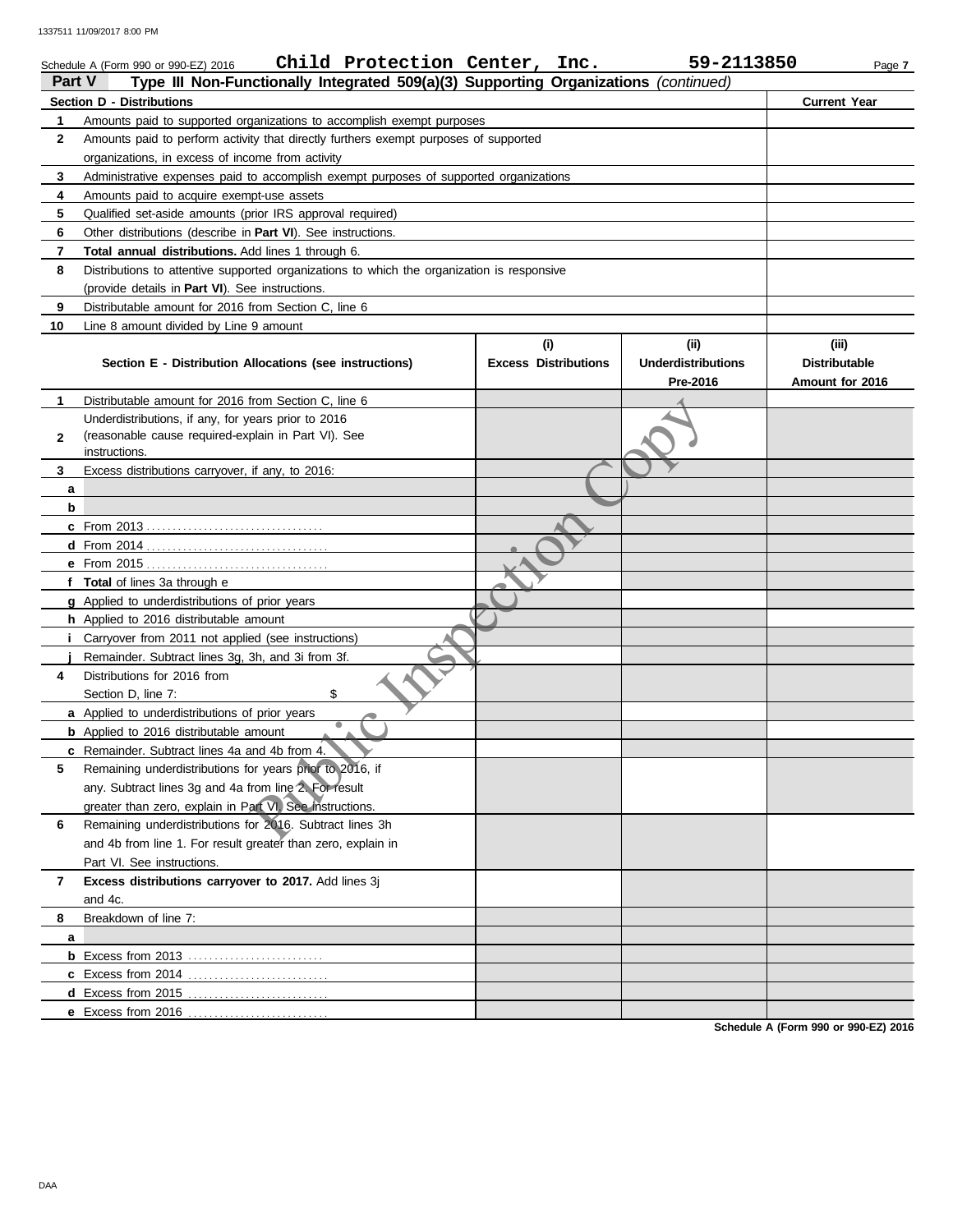|         | Schedule A (Form 990 or 990-EZ) 2016                                                           | Child Protection Center, Inc. |        | 59-2113850                                                                                                                                                                                                                                                                                                                                                                                                                                                                               | Page 8 |
|---------|------------------------------------------------------------------------------------------------|-------------------------------|--------|------------------------------------------------------------------------------------------------------------------------------------------------------------------------------------------------------------------------------------------------------------------------------------------------------------------------------------------------------------------------------------------------------------------------------------------------------------------------------------------|--------|
| Part VI | lines 2, 5, and 6. Also complete this part for any additional information. (See instructions.) |                               |        | Supplemental Information. Provide the explanations required by Part II, line 10; Part II, line 17a or 17b; Part<br>III, line 12; Part IV, Section A, lines 1, 2, 3b, 3c, 4b, 4c, 5a, 6, 9a, 9b, 9c, 11a, 11b, and 11c; Part IV, Section<br>B, lines 1 and 2; Part IV, Section C, line 1; Part IV, Section D, lines 2 and 3; Part IV, Section E, lines 1c, 2a, 2b,<br>3a and 3b; Part V, line 1; Part V, Section B, line 1e; Part V, Section D, lines 5, 6, and 8; and Part V, Section E, |        |
|         | Part II, Line 10 - Other Income Detail                                                         |                               |        |                                                                                                                                                                                                                                                                                                                                                                                                                                                                                          |        |
| Other   | <b>Income</b>                                                                                  |                               | 72,089 |                                                                                                                                                                                                                                                                                                                                                                                                                                                                                          |        |
|         |                                                                                                |                               |        |                                                                                                                                                                                                                                                                                                                                                                                                                                                                                          |        |
|         |                                                                                                |                               |        |                                                                                                                                                                                                                                                                                                                                                                                                                                                                                          |        |
|         |                                                                                                |                               |        |                                                                                                                                                                                                                                                                                                                                                                                                                                                                                          |        |
|         |                                                                                                |                               |        |                                                                                                                                                                                                                                                                                                                                                                                                                                                                                          |        |
|         |                                                                                                |                               |        |                                                                                                                                                                                                                                                                                                                                                                                                                                                                                          |        |
|         |                                                                                                |                               |        |                                                                                                                                                                                                                                                                                                                                                                                                                                                                                          |        |
|         |                                                                                                |                               |        |                                                                                                                                                                                                                                                                                                                                                                                                                                                                                          |        |
|         |                                                                                                |                               |        |                                                                                                                                                                                                                                                                                                                                                                                                                                                                                          |        |
|         |                                                                                                |                               |        |                                                                                                                                                                                                                                                                                                                                                                                                                                                                                          |        |
|         |                                                                                                |                               |        |                                                                                                                                                                                                                                                                                                                                                                                                                                                                                          |        |
|         |                                                                                                |                               |        |                                                                                                                                                                                                                                                                                                                                                                                                                                                                                          |        |
|         |                                                                                                |                               |        |                                                                                                                                                                                                                                                                                                                                                                                                                                                                                          |        |
|         |                                                                                                |                               |        |                                                                                                                                                                                                                                                                                                                                                                                                                                                                                          |        |
|         |                                                                                                |                               |        |                                                                                                                                                                                                                                                                                                                                                                                                                                                                                          |        |
|         |                                                                                                |                               |        |                                                                                                                                                                                                                                                                                                                                                                                                                                                                                          |        |
|         |                                                                                                |                               |        |                                                                                                                                                                                                                                                                                                                                                                                                                                                                                          |        |
|         |                                                                                                |                               |        |                                                                                                                                                                                                                                                                                                                                                                                                                                                                                          |        |
|         |                                                                                                |                               |        |                                                                                                                                                                                                                                                                                                                                                                                                                                                                                          |        |
|         |                                                                                                |                               |        |                                                                                                                                                                                                                                                                                                                                                                                                                                                                                          |        |
|         |                                                                                                |                               |        |                                                                                                                                                                                                                                                                                                                                                                                                                                                                                          |        |
|         |                                                                                                |                               |        |                                                                                                                                                                                                                                                                                                                                                                                                                                                                                          |        |
|         |                                                                                                |                               |        |                                                                                                                                                                                                                                                                                                                                                                                                                                                                                          |        |
|         |                                                                                                |                               |        |                                                                                                                                                                                                                                                                                                                                                                                                                                                                                          |        |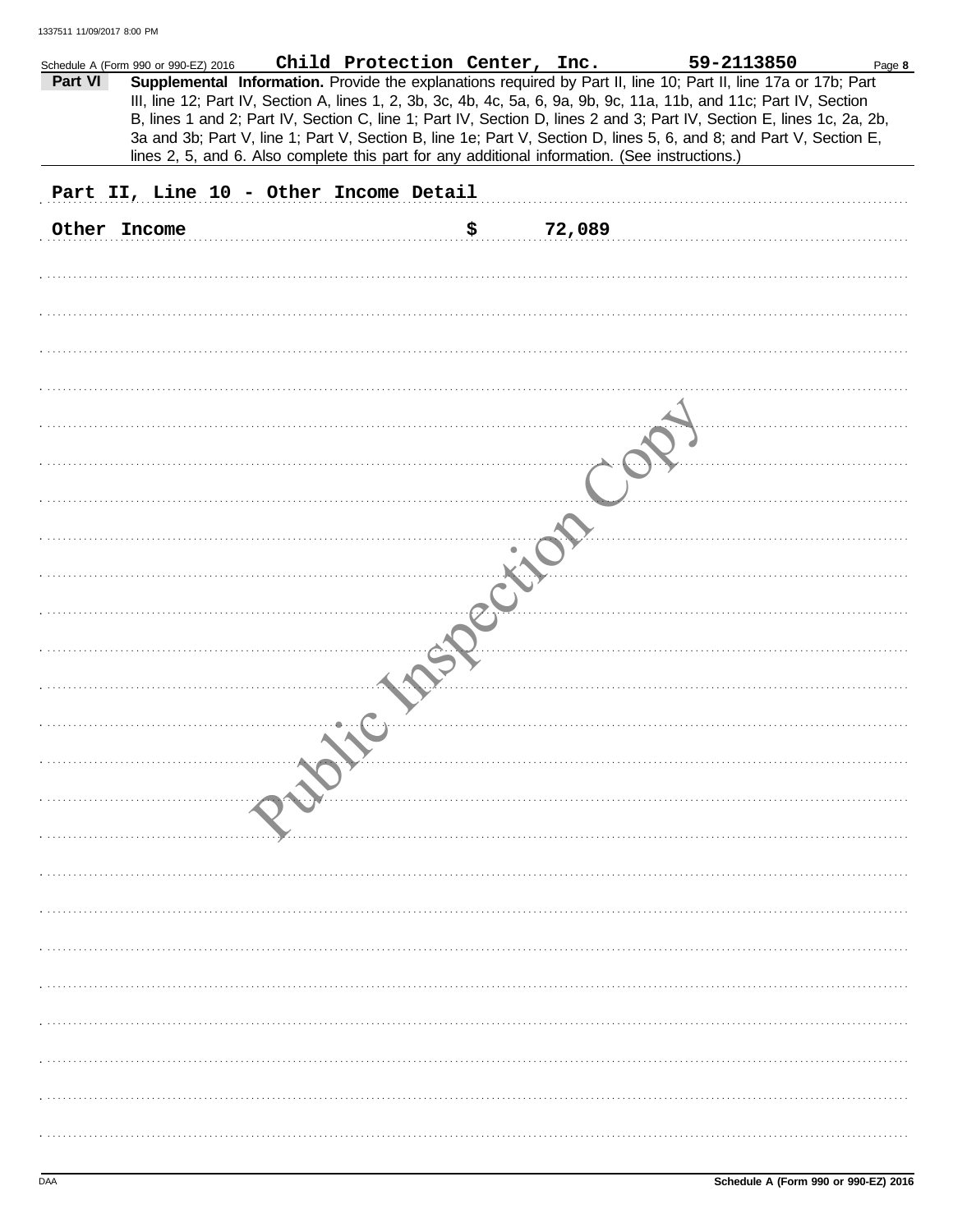| or 990-PF)<br>Department of the Treasury             |                                                                                                                                                                            | <b>Schedule of Contributors</b>                                                                                                                                                                                                                              |                                | OMB No. 1545-0047 |
|------------------------------------------------------|----------------------------------------------------------------------------------------------------------------------------------------------------------------------------|--------------------------------------------------------------------------------------------------------------------------------------------------------------------------------------------------------------------------------------------------------------|--------------------------------|-------------------|
|                                                      | La Attach to Form 990, Form 990-EZ, or Form 990-PF.<br><b>U Information about Schedule B (Form 990, 990-EZ, or 990-PF) and its instructions is at www.irs.gov/form990.</b> |                                                                                                                                                                                                                                                              | 2016                           |                   |
| Internal Revenue Service<br>Name of the organization |                                                                                                                                                                            |                                                                                                                                                                                                                                                              | Employer identification number |                   |
|                                                      | Child Protection Center, Inc.                                                                                                                                              |                                                                                                                                                                                                                                                              | 59-2113850                     |                   |
| <b>Organization type</b> (check one):                |                                                                                                                                                                            |                                                                                                                                                                                                                                                              |                                |                   |
| Filers of:                                           | Section:                                                                                                                                                                   |                                                                                                                                                                                                                                                              |                                |                   |
| Form 990 or 990-EZ                                   | x <br>501(c)<br>3.                                                                                                                                                         | ) (enter number) organization                                                                                                                                                                                                                                |                                |                   |
|                                                      |                                                                                                                                                                            | $4947(a)(1)$ nonexempt charitable trust not treated as a private foundation                                                                                                                                                                                  |                                |                   |
|                                                      | 527 political organization                                                                                                                                                 |                                                                                                                                                                                                                                                              |                                |                   |
| Form 990-PF                                          | $501(c)(3)$ exempt private foundation                                                                                                                                      |                                                                                                                                                                                                                                                              |                                |                   |
|                                                      |                                                                                                                                                                            | 4947(a)(1) nonexempt charitable trust treated as a private foundation                                                                                                                                                                                        |                                |                   |
|                                                      | 501(c)(3) taxable private foundation                                                                                                                                       |                                                                                                                                                                                                                                                              |                                |                   |
|                                                      | Check if your organization is covered by the <b>General Rule</b> or a <b>Special Rule.</b>                                                                                 |                                                                                                                                                                                                                                                              |                                |                   |
|                                                      |                                                                                                                                                                            | <b>Note:</b> Only a section 501(c)(7), (8), or (10) organization can check boxes for both the General Rule and a Special Rule. See                                                                                                                           |                                |                   |
| instructions.<br><b>General Rule</b>                 |                                                                                                                                                                            |                                                                                                                                                                                                                                                              |                                |                   |
|                                                      |                                                                                                                                                                            |                                                                                                                                                                                                                                                              |                                |                   |
|                                                      |                                                                                                                                                                            |                                                                                                                                                                                                                                                              |                                |                   |
|                                                      | For an organization filing Form 990, 990-EZ, or 990-PF that received, during the year, contributions totaling \$5,000                                                      | or more (in money or property) from any one contributor. Complete Parts I and II. See instructions for determining a                                                                                                                                         |                                |                   |
| contributor's total contributions.                   |                                                                                                                                                                            |                                                                                                                                                                                                                                                              |                                |                   |
| <b>Special Rules</b>                                 |                                                                                                                                                                            |                                                                                                                                                                                                                                                              |                                |                   |
| X                                                    |                                                                                                                                                                            | For an organization described in section 501(c)(3) filing Form 990 or 990-EZ that met the 33 <sup>1</sup> /3 % support test of the                                                                                                                           |                                |                   |
|                                                      |                                                                                                                                                                            | regulations under sections 509(a)(1) and 170(b)(1)(A)(vi), that checked Schedule A (Form 990 or 990-EZ), Part II, line                                                                                                                                       |                                |                   |
|                                                      |                                                                                                                                                                            | 13, 16a, or 16b, and that received from any one contributor, during the year, total contributions of the greater of (1)<br>\$5,000 or (2) 2% of the amount on (i) Form 990, Part VIII, line 1h, or (ii) Form 990-EZ, line 1. Complete Parts I and II.        |                                |                   |
|                                                      |                                                                                                                                                                            |                                                                                                                                                                                                                                                              |                                |                   |
|                                                      |                                                                                                                                                                            | For an organization described in section 501(c)(7), (8), or (10) filing Form 990 or 990-EZ that received from any one<br>contributor, during the year, total contributions of more than \$1,000 exclusively for religious, charitable, scientific,           |                                |                   |
|                                                      |                                                                                                                                                                            | literary, or educational purposes, or for the prevention of cruelty to children or animals. Complete Parts I, II, and III.                                                                                                                                   |                                |                   |
|                                                      |                                                                                                                                                                            | For an organization described in section $501(c)(7)$ , (8), or (10) filing Form 990 or 990-EZ that received from any one                                                                                                                                     |                                |                   |
|                                                      |                                                                                                                                                                            | contributor, during the year, contributions exclusively for religious, charitable, etc., purposes, but no such                                                                                                                                               |                                |                   |
|                                                      |                                                                                                                                                                            | contributions totaled more than \$1,000. If this box is checked, enter here the total contributions that were received                                                                                                                                       |                                |                   |
|                                                      |                                                                                                                                                                            | during the year for an exclusively religious, charitable, etc., purpose. Don't complete any of the parts unless the<br><b>General Rule</b> applies to this organization because it received <i>nonexclusively</i> religious, charitable, etc., contributions |                                |                   |

**For Paperwork Reduction Act Notice, see the Instructions for Form 990, 990-EZ, or 990-PF.**

**Schedule B (Form 990, 990-EZ, or 990-PF) (2016)**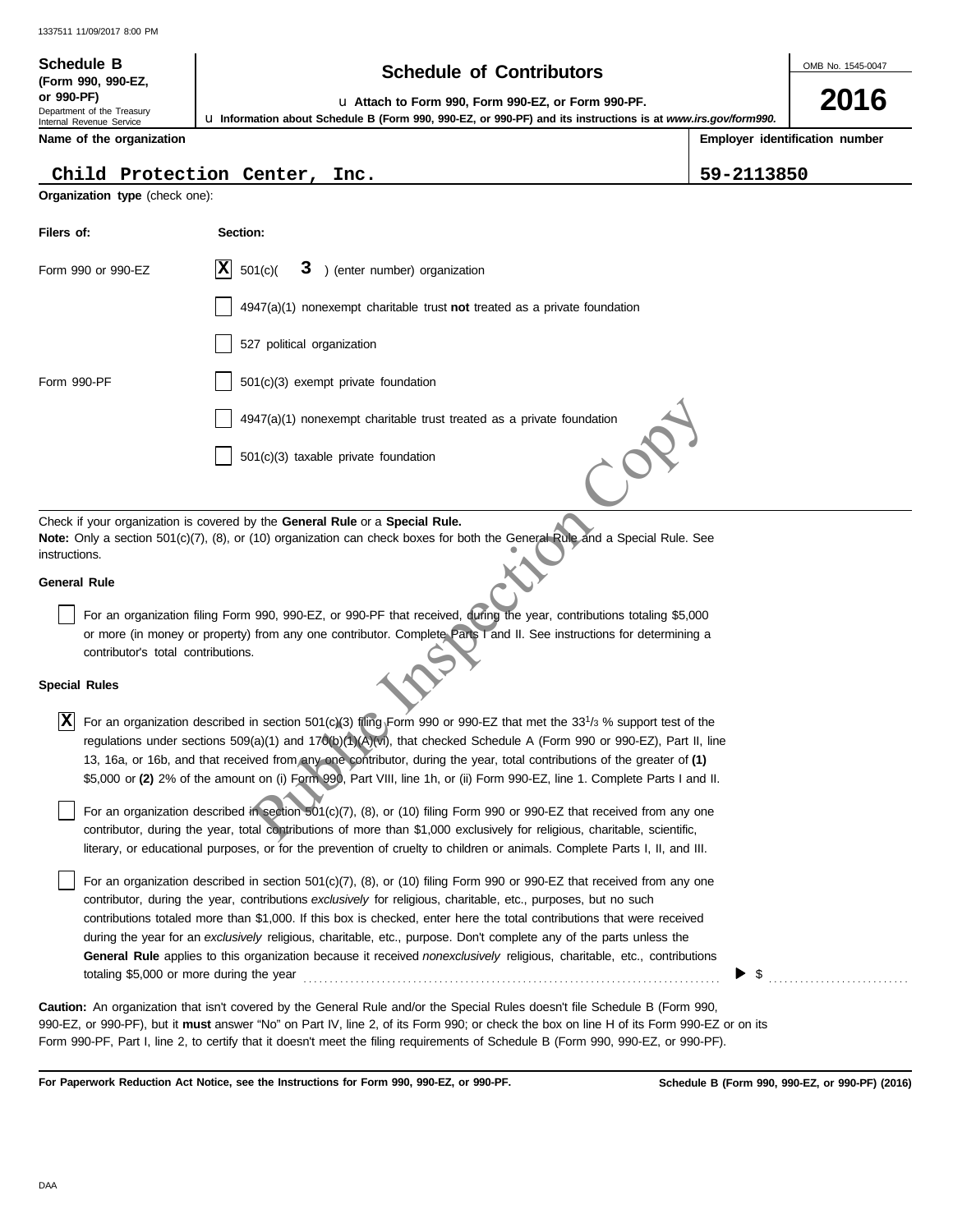|                  | Schedule B (Form 990, 990-EZ, or 990-PF) (2016)<br>Name of organization<br>Child Protection Center, Inc. | Page 1 of 1<br>Page 2<br>Employer identification number<br>59-2113850 |                                                                                         |
|------------------|----------------------------------------------------------------------------------------------------------|-----------------------------------------------------------------------|-----------------------------------------------------------------------------------------|
| Part I           | Contributors (See instructions). Use duplicate copies of Part I if additional space is needed.           |                                                                       |                                                                                         |
| (a)<br>No.       | (b)<br>Name, address, and ZIP + 4                                                                        | (c)<br><b>Total contributions</b>                                     | (d)<br>Type of contribution                                                             |
| $\mathbf{1}$     |                                                                                                          | 51,200<br>\$                                                          | Person<br>Payroll<br>Noncash<br>(Complete Part II for<br>noncash contributions.)        |
| (a)<br>No.       | (b)<br>Name, address, and ZIP + 4                                                                        | (c)<br><b>Total contributions</b>                                     | (d)<br>Type of contribution                                                             |
| $\mathbf{2}$     |                                                                                                          | 2014763<br>\$                                                         | Person<br>Payroll<br>Noncash<br>(Complete Part II for<br>noncash contributions.)        |
| (a)<br>No.       | (b)<br>Name, address, and ZIP + 4                                                                        | Total contributions                                                   | (d)<br>Type of contribution                                                             |
| 3                |                                                                                                          | 155,085                                                               | Person<br>Payroll<br>Noncash<br>(Complete Part II for<br>noncash contributions.)        |
| (a)<br>No.       | (b)<br>Name, address, and ZIP +                                                                          | (c)<br><b>Total contributions</b>                                     | (d)<br>Type of contribution                                                             |
| 4                |                                                                                                          | 236,120<br>\$                                                         | Person<br>Payroll<br><b>Noncash</b><br>(Complete Part II for<br>noncash contributions.) |
| (a)<br>No.       | (b)<br>Name, address, and ZIP + 4                                                                        | (c)<br><b>Total contributions</b>                                     | (d)<br>Type of contribution                                                             |
| $\overline{5}$   |                                                                                                          | 508,223<br>\$                                                         | Person<br>Payroll<br>Noncash<br>(Complete Part II for<br>noncash contributions.)        |
| (a)<br>No.       | (b)<br>Name, address, and ZIP + 4                                                                        | (c)<br><b>Total contributions</b>                                     | (d)<br>Type of contribution                                                             |
| $6 \overline{6}$ |                                                                                                          | 230,977<br>\$                                                         | Person<br>Payroll<br>Noncash<br>(Complete Part II for<br>noncash contributions.)        |

**Schedule B (Form 990, 990-EZ, or 990-PF) (2016)**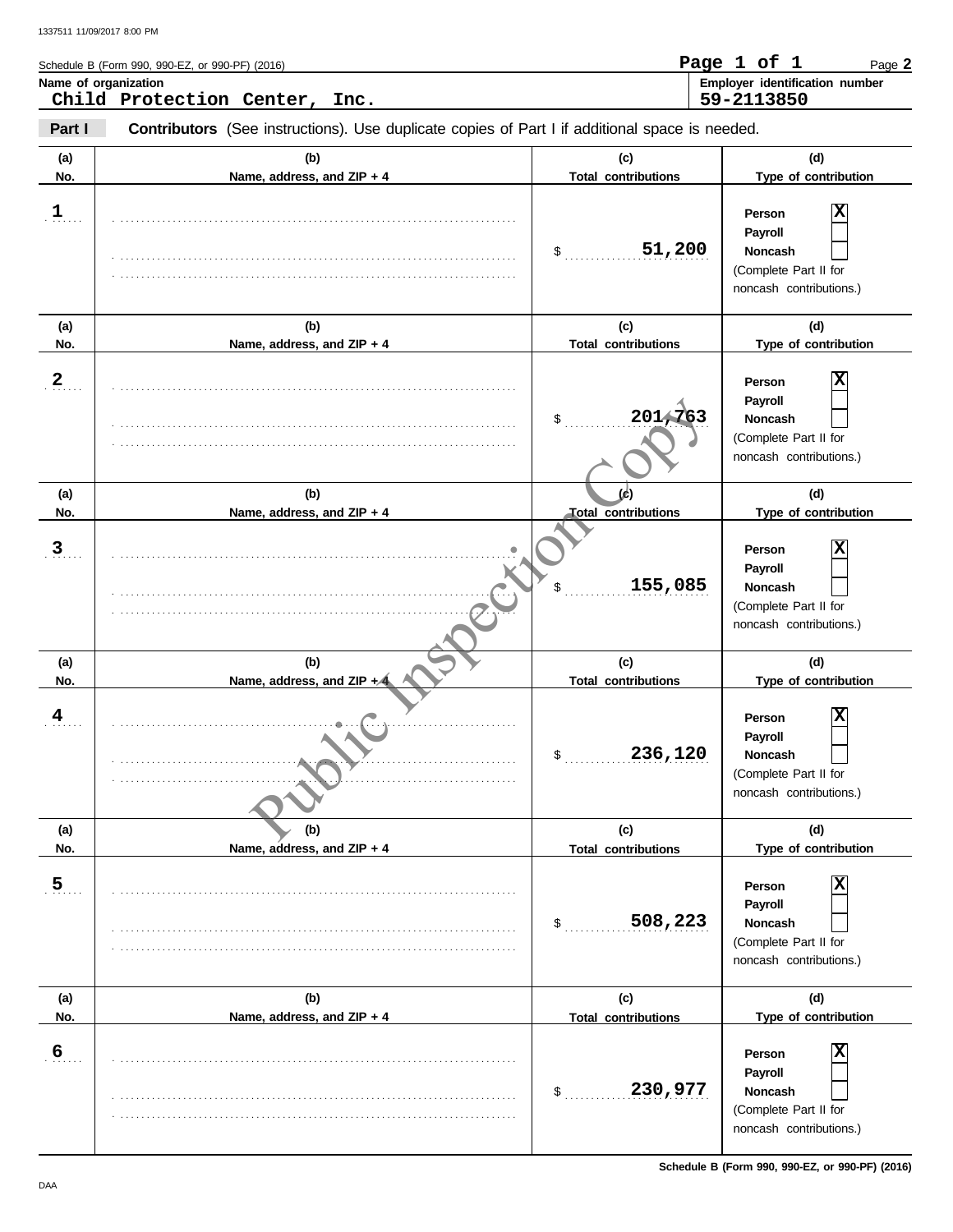# **SCHEDULE D Supplemental Financial Statements**

**Part IV, line 6, 7, 8, 9, 10, 11a, 11b, 11c, 11d, 11e, 11f, 12a, or 12b.** u **Complete if the organization answered "Yes" on Form 990,**

u **Attach to Form 990.**  u **Information about Schedule D (Form 990) and its instructions is at** *www.irs.gov/form990.*

**2016 Open to Public Inspection**

OMB No. 1545-0047

**Employer identification number**

| Internal Revenue Service   |  |
|----------------------------|--|
| Department of the Treasury |  |

**(Form 990)**

DAA

| Child Protection Center, Inc.                                                                                                                                                                                                                                  | 59-2113850                                |
|----------------------------------------------------------------------------------------------------------------------------------------------------------------------------------------------------------------------------------------------------------------|-------------------------------------------|
| Organizations Maintaining Donor Advised Funds or Other Similar Funds or Accounts.<br>Part I<br>Complete if the organization answered "Yes" on Form 990, Part IV, line 6.                                                                                       |                                           |
| (a) Donor advised funds                                                                                                                                                                                                                                        | (b) Funds and other accounts              |
| 1                                                                                                                                                                                                                                                              |                                           |
| 2                                                                                                                                                                                                                                                              |                                           |
| З                                                                                                                                                                                                                                                              |                                           |
| 4                                                                                                                                                                                                                                                              |                                           |
| Did the organization inform all donors and donor advisors in writing that the assets held in donor advised<br>5                                                                                                                                                |                                           |
|                                                                                                                                                                                                                                                                | Yes<br>No                                 |
| Did the organization inform all grantees, donors, and donor advisors in writing that grant funds can be used<br>6                                                                                                                                              |                                           |
| only for charitable purposes and not for the benefit of the donor or donor advisor, or for any other purpose                                                                                                                                                   |                                           |
|                                                                                                                                                                                                                                                                | Yes<br>No                                 |
| <b>Conservation Easements.</b><br>Part II                                                                                                                                                                                                                      |                                           |
| Complete if the organization answered "Yes" on Form 990, Part IV, line 7.                                                                                                                                                                                      |                                           |
| Purpose(s) of conservation easements held by the organization (check all that apply).<br>1                                                                                                                                                                     |                                           |
| Preservation of a historically important land area<br>Preservation of land for public use (e.g., recreation or education)                                                                                                                                      |                                           |
| Preservation of a certified historic structure<br>Protection of natural habitat                                                                                                                                                                                |                                           |
| Preservation of open space                                                                                                                                                                                                                                     |                                           |
| Complete lines 2a through 2d if the organization held a qualified conservation contribution in the form of a conservation<br>2                                                                                                                                 |                                           |
| easement on the last day of the tax year.                                                                                                                                                                                                                      | Held at the End of the Tax Year           |
| a                                                                                                                                                                                                                                                              | 2a                                        |
| Marianne                                                                                                                                                                                                                                                       | 2b                                        |
| b<br>Number of conservation easements on a certified historic structure included in (a)                                                                                                                                                                        | 2c                                        |
| c<br>d Number of conservation easements included in (c) acquired after 8/17/06, and not on a                                                                                                                                                                   |                                           |
|                                                                                                                                                                                                                                                                |                                           |
| historic structure listed in the National Register                                                                                                                                                                                                             | 2d                                        |
| Number of conservation easements modified, transferred, released, extinguished, or terminated by the organization during the<br>3                                                                                                                              |                                           |
| tax year $\mathbf u$<br>Number of states where property subject to conservation easement is located u                                                                                                                                                          |                                           |
|                                                                                                                                                                                                                                                                |                                           |
| Does the organization have a written policy regarding the periodic monitoring, inspection, handling of<br>5                                                                                                                                                    | Yes<br>No                                 |
|                                                                                                                                                                                                                                                                |                                           |
| Staff and volunteer hours devoted to monitoring, inspecting, handling of violations, and enforcing conservation easements during the year<br>6                                                                                                                 |                                           |
| $\mathbf{u}$ <sub></sub>                                                                                                                                                                                                                                       |                                           |
| Amount of expenses incurred in monitoring, inspecting, handling of violations, and enforcing conservation easements during the year<br>7                                                                                                                       |                                           |
| u \$                                                                                                                                                                                                                                                           |                                           |
| Does each conservation easement reported on line 2(d) above satisfy the requirements of section 170(h)(4)(B)(i)<br>8                                                                                                                                           | Yes                                       |
|                                                                                                                                                                                                                                                                | No                                        |
| In Part XIII, describe how the organization reports conservation easements in its revenue and expense statement, and<br>9<br>balance sheet, and include, if applicable, the text of the footnote to the organization's financial statements that describes the |                                           |
| organization's accounting for conservation easements.                                                                                                                                                                                                          |                                           |
| Organizations Maintaining Collections of Art, Historical Treasures, or Other Similar Assets.<br>Part III                                                                                                                                                       |                                           |
| Complete if the organization answered "Yes" on Form 990, Part IV, line 8.                                                                                                                                                                                      |                                           |
| 1a If the organization elected, as permitted under SFAS 116 (ASC 958), not to report in its revenue statement and balance sheet                                                                                                                                |                                           |
| works of art, historical treasures, or other similar assets held for public exhibition, education, or research in furtherance of                                                                                                                               |                                           |
| public service, provide, in Part XIII, the text of the footnote to its financial statements that describes these items.                                                                                                                                        |                                           |
| <b>b</b> If the organization elected, as permitted under SFAS 116 (ASC 958), to report in its revenue statement and balance sheet                                                                                                                              |                                           |
| works of art, historical treasures, or other similar assets held for public exhibition, education, or research in furtherance of                                                                                                                               |                                           |
| public service, provide the following amounts relating to these items:                                                                                                                                                                                         |                                           |
|                                                                                                                                                                                                                                                                |                                           |
|                                                                                                                                                                                                                                                                |                                           |
| If the organization received or held works of art, historical treasures, or other similar assets for financial gain, provide the<br>2                                                                                                                          |                                           |
|                                                                                                                                                                                                                                                                |                                           |
| following amounts required to be reported under SFAS 116 (ASC 958) relating to these items:                                                                                                                                                                    |                                           |
|                                                                                                                                                                                                                                                                | $u \sqrt{s}$                              |
| For Paperwork Reduction Act Notice, see the Instructions for Form 990.                                                                                                                                                                                         | <u>u</u> \$<br>Schedule D (Form 990) 2016 |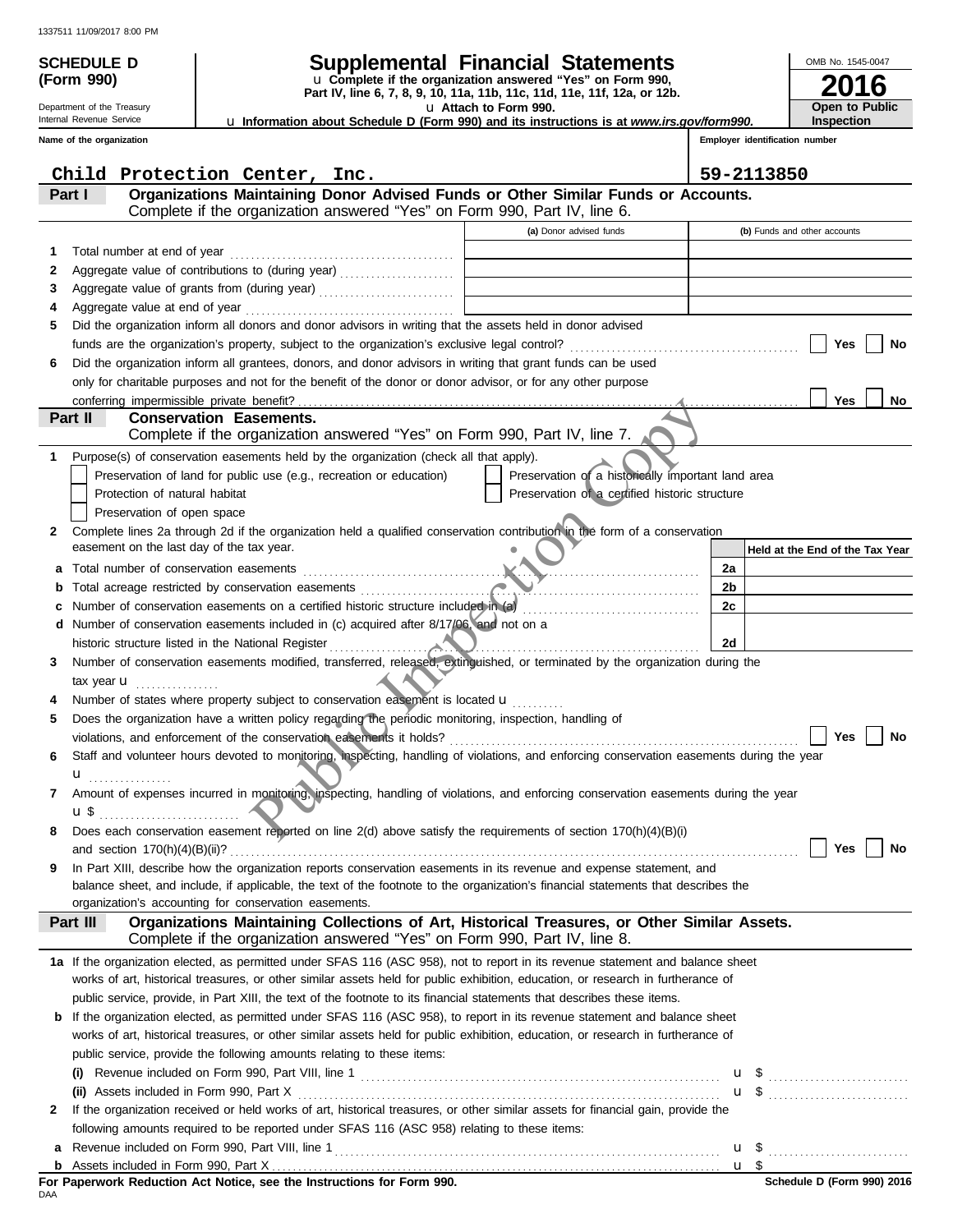|   | Schedule D (Form 990) 2016  Child Protection Center, Inc.                                                                                                                                                                      |                         |                           |                         |                    | 59-2113850           | Page 2                |  |
|---|--------------------------------------------------------------------------------------------------------------------------------------------------------------------------------------------------------------------------------|-------------------------|---------------------------|-------------------------|--------------------|----------------------|-----------------------|--|
|   | Organizations Maintaining Collections of Art, Historical Treasures, or Other Similar Assets (continued)<br>Part III                                                                                                            |                         |                           |                         |                    |                      |                       |  |
| 3 | Using the organization's acquisition, accession, and other records, check any of the following that are a significant use of its<br>collection items (check all that apply):                                                   |                         |                           |                         |                    |                      |                       |  |
| a | Public exhibition                                                                                                                                                                                                              | d                       | Loan or exchange programs |                         |                    |                      |                       |  |
| b | Scholarly research                                                                                                                                                                                                             | е                       |                           |                         |                    |                      |                       |  |
| c |                                                                                                                                                                                                                                |                         |                           |                         |                    |                      |                       |  |
|   | Preservation for future generations<br>Provide a description of the organization's collections and explain how they further the organization's exempt purpose in Part                                                          |                         |                           |                         |                    |                      |                       |  |
|   | XIII.                                                                                                                                                                                                                          |                         |                           |                         |                    |                      |                       |  |
|   | During the year, did the organization solicit or receive donations of art, historical treasures, or other similar                                                                                                              |                         |                           |                         |                    |                      |                       |  |
| 5 |                                                                                                                                                                                                                                |                         |                           |                         |                    |                      | <b>Yes</b>            |  |
|   | Part IV<br><b>Escrow and Custodial Arrangements.</b>                                                                                                                                                                           |                         |                           |                         |                    |                      | No                    |  |
|   | Complete if the organization answered "Yes" on Form 990, Part IV, line 9, or reported an amount on Form                                                                                                                        |                         |                           |                         |                    |                      |                       |  |
|   | 990, Part X, line 21.                                                                                                                                                                                                          |                         |                           |                         |                    |                      |                       |  |
|   | 1a Is the organization an agent, trustee, custodian or other intermediary for contributions or other assets not                                                                                                                |                         |                           |                         |                    |                      |                       |  |
|   | included on Form 990, Part X?                                                                                                                                                                                                  |                         |                           |                         |                    |                      | <b>Yes</b><br>No      |  |
|   |                                                                                                                                                                                                                                |                         |                           |                         |                    |                      |                       |  |
|   | <b>b</b> If "Yes," explain the arrangement in Part XIII and complete the following table:                                                                                                                                      |                         |                           |                         |                    |                      | Amount                |  |
|   |                                                                                                                                                                                                                                |                         |                           |                         |                    |                      |                       |  |
| c | Beginning balance                                                                                                                                                                                                              |                         |                           |                         |                    | 1c                   |                       |  |
|   | Additions during the year manufactured and contact the year manufactured and all the year manufactured and all the year manufactured and all the year manufactured and all the year manufactured and all the year manufactured |                         |                           |                         |                    | 1 <sub>d</sub>       |                       |  |
|   |                                                                                                                                                                                                                                |                         |                           |                         |                    | 1e                   |                       |  |
|   |                                                                                                                                                                                                                                |                         |                           |                         |                    | 1f                   |                       |  |
|   | 2a Did the organization include an amount on Form 990, Part X, line 21, for escrow or custodial account hability?                                                                                                              |                         |                           |                         |                    |                      | <b>Yes</b><br>No      |  |
|   | <b>b</b> If "Yes," explain the arrangement in Part XIII. Check here if the explanation has been provided on Part XIII                                                                                                          |                         |                           |                         |                    |                      |                       |  |
|   | <b>Endowment Funds.</b><br>Part V                                                                                                                                                                                              |                         |                           |                         |                    |                      |                       |  |
|   | Complete if the organization answered "Yes" on Form 990, Part IV, line 10.                                                                                                                                                     |                         |                           |                         |                    |                      |                       |  |
|   |                                                                                                                                                                                                                                | (a) Current year        |                           | (b) Prior year          | (c) Two years back | (d) Three years back | (e) Four years back   |  |
|   | 1a Beginning of year balance                                                                                                                                                                                                   | 490,349                 |                           | 490, 103                |                    |                      |                       |  |
|   | <b>b</b> Contributions                                                                                                                                                                                                         | 14,837                  |                           |                         | 489,995            |                      |                       |  |
|   | Net investment earnings, gains, and                                                                                                                                                                                            |                         |                           |                         |                    |                      |                       |  |
|   | losses                                                                                                                                                                                                                         | 47,272                  |                           | 246                     | 108                |                      |                       |  |
|   | d Grants or scholarships<br>and a complete state of the state of the                                                                                                                                                           |                         |                           |                         |                    |                      |                       |  |
|   | e Other expenditures for facilities and                                                                                                                                                                                        |                         |                           |                         |                    |                      |                       |  |
|   |                                                                                                                                                                                                                                |                         |                           |                         |                    |                      |                       |  |
|   | f Administrative expenses                                                                                                                                                                                                      | 1,826                   |                           |                         |                    |                      |                       |  |
|   | End of year balance                                                                                                                                                                                                            | 550,632                 |                           | 490,349                 | 490,103            |                      |                       |  |
|   | 2 Provide the estimated percentage of the current year end balance (line 1g, column (a)) held as:                                                                                                                              |                         |                           |                         |                    |                      |                       |  |
|   | Board designated or quasi-endowment <b>u</b> 100.00 %                                                                                                                                                                          |                         |                           |                         |                    |                      |                       |  |
|   | <b>b</b> Permanent endowment <b>u</b>                                                                                                                                                                                          |                         |                           |                         |                    |                      |                       |  |
|   | Temporarily restricted endowment <b>u</b>                                                                                                                                                                                      | ℅                       |                           |                         |                    |                      |                       |  |
|   | The percentages on lines 2a, 2b, and 2c should equal 100%.                                                                                                                                                                     |                         |                           |                         |                    |                      |                       |  |
|   | 3a Are there endowment funds not in the possession of the organization that are held and administered for the                                                                                                                  |                         |                           |                         |                    |                      |                       |  |
|   | organization by:                                                                                                                                                                                                               |                         |                           |                         |                    |                      | Yes<br><b>No</b>      |  |
|   |                                                                                                                                                                                                                                |                         |                           |                         |                    |                      | X<br>3a(i)            |  |
|   | (ii) related organizations                                                                                                                                                                                                     |                         |                           |                         |                    |                      | $\mathbf x$<br>3a(ii) |  |
|   |                                                                                                                                                                                                                                |                         |                           |                         |                    |                      | 3b                    |  |
|   | Describe in Part XIII the intended uses of the organization's endowment funds.                                                                                                                                                 |                         |                           |                         |                    |                      |                       |  |
|   | Part VI<br>Land, Buildings, and Equipment.                                                                                                                                                                                     |                         |                           |                         |                    |                      |                       |  |
|   | Complete if the organization answered "Yes" on Form 990, Part IV, line 11a. See Form 990, Part X, line 10.                                                                                                                     |                         |                           |                         |                    |                      |                       |  |
|   | Description of property                                                                                                                                                                                                        | (a) Cost or other basis |                           | (b) Cost or other basis |                    | (c) Accumulated      | (d) Book value        |  |
|   |                                                                                                                                                                                                                                | (investment)            |                           | (other)                 |                    | depreciation         |                       |  |
|   | 1a Land                                                                                                                                                                                                                        |                         |                           |                         |                    |                      |                       |  |
|   |                                                                                                                                                                                                                                |                         |                           |                         | 4,077,879          | 816,569              | 3,261,310             |  |
|   | c Leasehold improvements                                                                                                                                                                                                       |                         |                           |                         |                    |                      |                       |  |
|   |                                                                                                                                                                                                                                |                         |                           |                         | 473,340            | 379,722              | 93,618                |  |
| е |                                                                                                                                                                                                                                |                         |                           |                         | 176,633            | 168,258              | 8,375                 |  |
|   |                                                                                                                                                                                                                                |                         |                           |                         |                    | u                    | 3,363,303             |  |
|   |                                                                                                                                                                                                                                |                         |                           |                         |                    |                      |                       |  |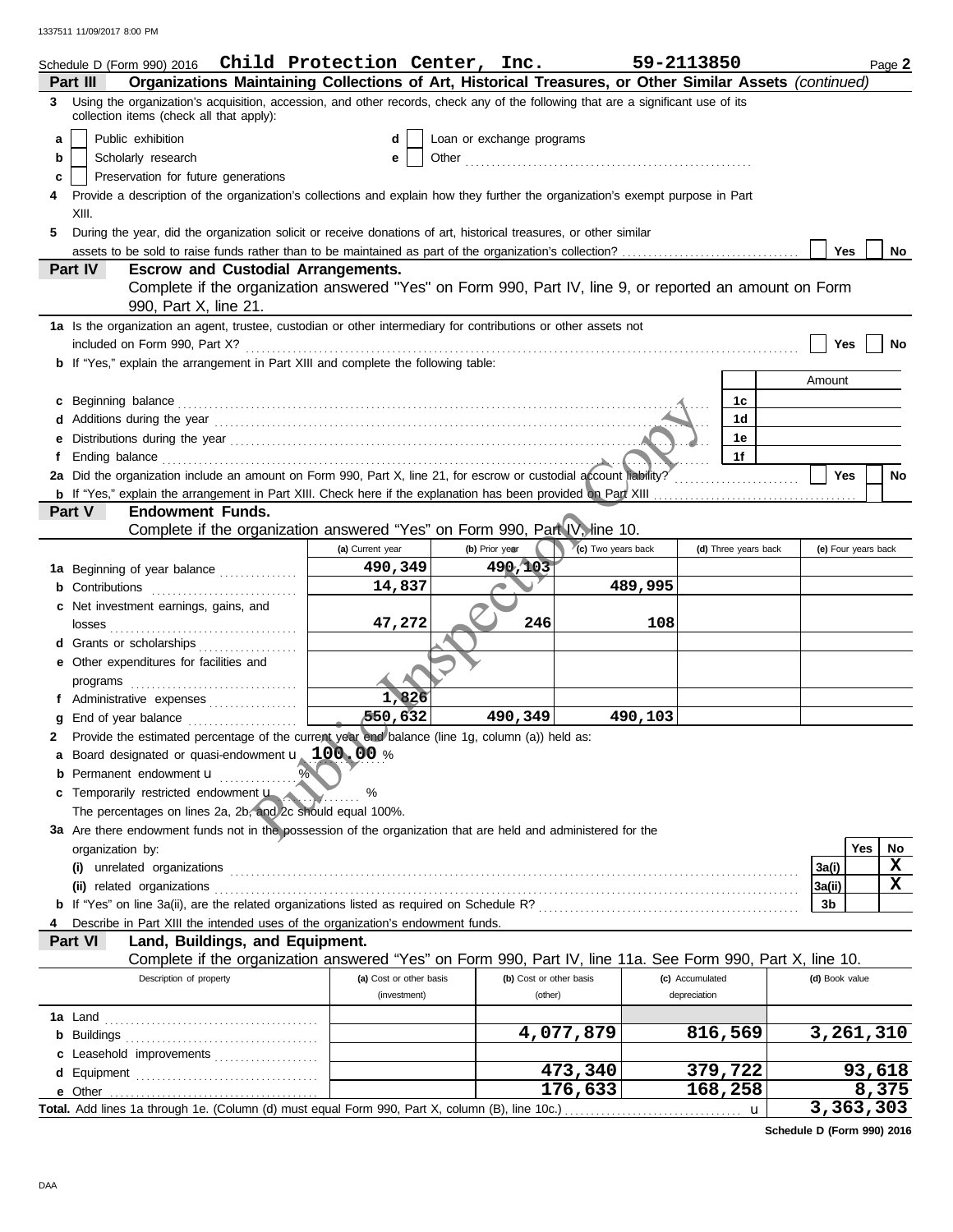| Schedule D (Form 990) 2016 |                                                                                | Child Protection Center, Inc. |                 |                | 59-2113850                                                                                                 | Page 3         |
|----------------------------|--------------------------------------------------------------------------------|-------------------------------|-----------------|----------------|------------------------------------------------------------------------------------------------------------|----------------|
| Part VII                   | Investments-Other Securities.                                                  |                               |                 |                |                                                                                                            |                |
|                            |                                                                                |                               |                 |                | Complete if the organization answered "Yes" on Form 990, Part IV, line 11b. See Form 990, Part X, line 12. |                |
|                            | (a) Description of security or category                                        |                               |                 | (b) Book value | (c) Method of valuation:                                                                                   |                |
|                            | (including name of security)                                                   |                               |                 |                | Cost or end-of-year market value                                                                           |                |
|                            |                                                                                |                               |                 |                |                                                                                                            |                |
|                            |                                                                                |                               |                 |                |                                                                                                            |                |
|                            | (3) Other $\ldots$ and $\ldots$ and $\ldots$ and $\ldots$                      |                               |                 |                |                                                                                                            |                |
|                            |                                                                                |                               |                 |                |                                                                                                            |                |
| $\ldots$ (B)               |                                                                                |                               |                 |                |                                                                                                            |                |
| $\overline{C}$             |                                                                                |                               |                 |                |                                                                                                            |                |
| (D)                        |                                                                                |                               |                 |                |                                                                                                            |                |
| (E)                        |                                                                                |                               |                 |                |                                                                                                            |                |
| (F)                        |                                                                                |                               |                 |                |                                                                                                            |                |
| (G)                        |                                                                                |                               |                 |                |                                                                                                            |                |
| (H)                        |                                                                                |                               |                 |                |                                                                                                            |                |
|                            | Total. (Column (b) must equal Form 990, Part X, col. (B) line 12.) $\mathbf u$ |                               |                 |                |                                                                                                            |                |
| Part VIII                  | Investments-Program Related.                                                   |                               |                 |                |                                                                                                            |                |
|                            |                                                                                |                               |                 |                | Complete if the organization answered "Yes" on Form 990, Part IV, line 11c. See Form 990, Part X, line 13. |                |
|                            | (a) Description of investment                                                  |                               |                 | (b) Book value | (c) Method of valuation:                                                                                   |                |
|                            |                                                                                |                               |                 |                | Cost or end-of-year market value                                                                           |                |
| (1)                        |                                                                                |                               |                 |                |                                                                                                            |                |
| (2)                        |                                                                                |                               |                 |                |                                                                                                            |                |
| (3)                        |                                                                                |                               |                 |                |                                                                                                            |                |
| (4)                        |                                                                                |                               |                 |                |                                                                                                            |                |
| (5)                        |                                                                                |                               |                 |                |                                                                                                            |                |
| (6)                        |                                                                                |                               |                 |                |                                                                                                            |                |
| (7)                        |                                                                                |                               |                 |                |                                                                                                            |                |
| (8)                        |                                                                                |                               |                 |                |                                                                                                            |                |
| (9)                        |                                                                                |                               |                 |                |                                                                                                            |                |
|                            | Total. (Column (b) must equal Form 990, Part X, col. (B) line 13.) $\mathbf u$ |                               |                 |                |                                                                                                            |                |
| Part IX                    | Other Assets.                                                                  |                               |                 |                |                                                                                                            |                |
|                            |                                                                                |                               |                 |                | Complete if the organization answered "Yes" on Form 990, Part IV, line 11d. See Form 990, Part X, line 15. |                |
|                            |                                                                                |                               | (a) Description |                |                                                                                                            | (b) Book value |
| (1)                        |                                                                                |                               |                 |                |                                                                                                            |                |
| (2)                        |                                                                                |                               |                 |                |                                                                                                            |                |
| (3)                        |                                                                                |                               |                 |                |                                                                                                            |                |
| (4)                        |                                                                                |                               |                 |                |                                                                                                            |                |
| (5)                        |                                                                                |                               |                 |                |                                                                                                            |                |
| (6)                        |                                                                                |                               |                 |                |                                                                                                            |                |
| (7)                        |                                                                                |                               |                 |                |                                                                                                            |                |
| (8)                        |                                                                                |                               |                 |                |                                                                                                            |                |
| (9)                        |                                                                                |                               |                 |                |                                                                                                            |                |
|                            | Total. (Column (b) must equal Form 990, Part X, col. (B) line 15.)             |                               |                 |                | u                                                                                                          |                |
| Part X                     | Other Liabilities.                                                             |                               |                 |                |                                                                                                            |                |
|                            |                                                                                |                               |                 |                | Complete if the organization answered "Yes" on Form 990, Part IV, line 11e or 11f. See Form 990, Part X,   |                |
|                            | line $25$ .                                                                    |                               |                 |                |                                                                                                            |                |
| 1.                         | (a) Description of liability                                                   |                               |                 | (b) Book value |                                                                                                            |                |
| (1)                        | Federal income taxes                                                           |                               |                 |                |                                                                                                            |                |
| (2)                        |                                                                                |                               |                 |                |                                                                                                            |                |
| (3)                        |                                                                                |                               |                 |                |                                                                                                            |                |
| (4)                        |                                                                                |                               |                 |                |                                                                                                            |                |
| (5)                        |                                                                                |                               |                 |                |                                                                                                            |                |
| (6)                        |                                                                                |                               |                 |                |                                                                                                            |                |
| (7)                        |                                                                                |                               |                 |                |                                                                                                            |                |
| (8)                        |                                                                                |                               |                 |                |                                                                                                            |                |
|                            |                                                                                |                               |                 |                |                                                                                                            |                |

**Total.** *(Column (b) must equal Form 990, Part X, col. (B) line 25.)* u

Liability for uncertain tax positions. In Part XIII, provide the text of the footnote to the organization's financial statements that reports the **2.** organization's liability for uncertain tax positions under FIN 48 (ASC 740). Check here if the text of the footnote has been provided in Part XIII

| 1.  | (a) Description or ilability                                                 | (b) BOOK Value |
|-----|------------------------------------------------------------------------------|----------------|
| (1) | Federal income taxes                                                         |                |
| (2) |                                                                              |                |
| (3) |                                                                              |                |
| (4) |                                                                              |                |
| (5) |                                                                              |                |
| (6) |                                                                              |                |
| (7) |                                                                              |                |
| (8) |                                                                              |                |
| (9) |                                                                              |                |
|     | <b>Total</b> (Column (b) must equal Form 990, Part X, col. (B) line 25 $\mu$ |                |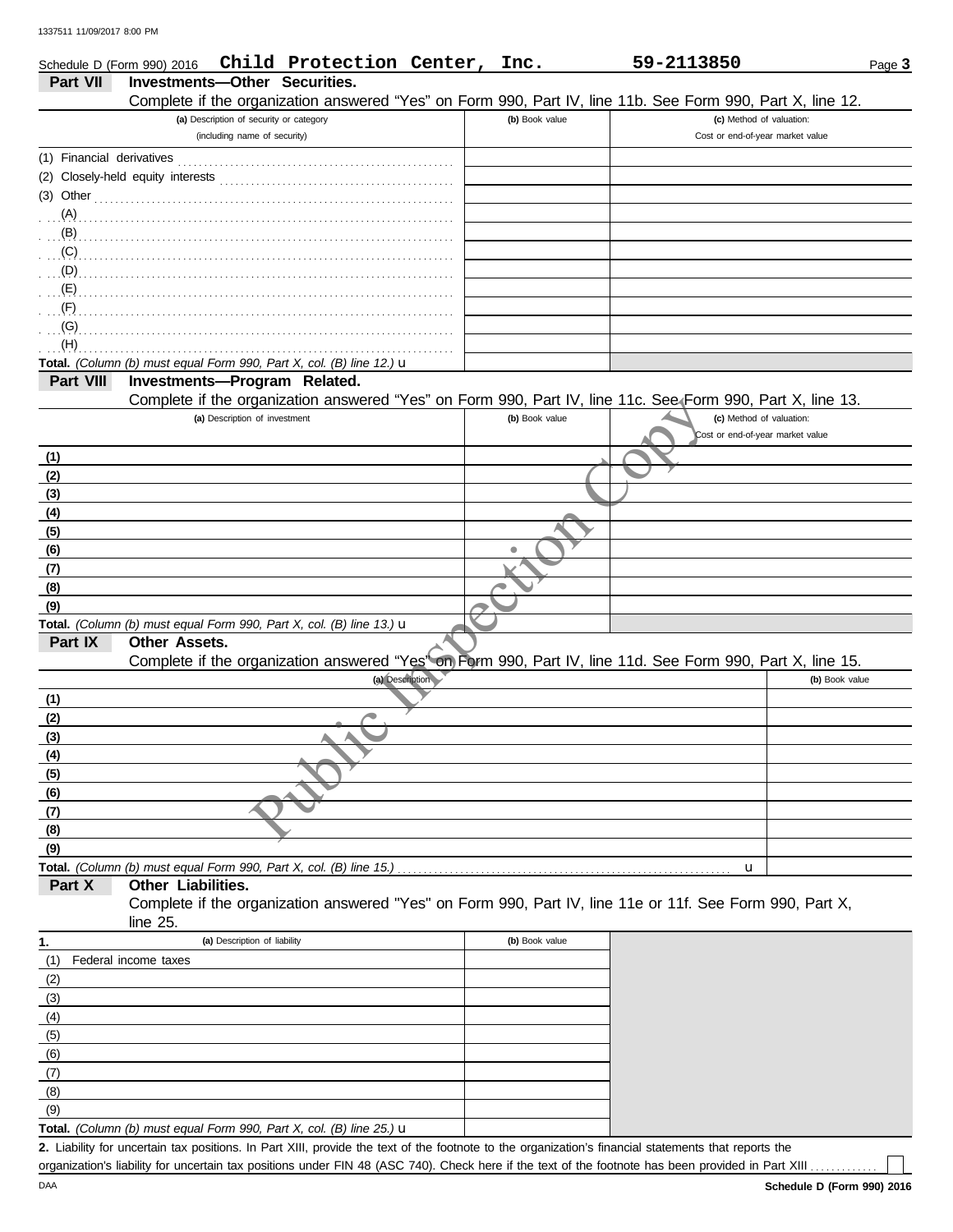| Schedule D (Form 990) 2016 $\,$ Child Protection Center, Inc.                                                                                                                                                                       | 59-2113850        |             | Page 4    |
|-------------------------------------------------------------------------------------------------------------------------------------------------------------------------------------------------------------------------------------|-------------------|-------------|-----------|
| Reconciliation of Revenue per Audited Financial Statements With Revenue per Return.<br>Part XI                                                                                                                                      |                   |             |           |
| Complete if the organization answered "Yes" on Form 990, Part IV, line 12a.                                                                                                                                                         |                   |             |           |
| 1                                                                                                                                                                                                                                   |                   | $\mathbf 1$ | 2,522,859 |
| Amounts included on line 1 but not on Form 990, Part VIII, line 12:<br>2                                                                                                                                                            |                   |             |           |
| a                                                                                                                                                                                                                                   | 33,222<br>2a      |             |           |
| b                                                                                                                                                                                                                                   | 2 <sub>b</sub>    |             |           |
| c                                                                                                                                                                                                                                   | 2c                |             |           |
| d                                                                                                                                                                                                                                   | 2d                |             |           |
| Add lines 2a through 2d [11] March 2014 [12] March 2014 [12] March 2014 [12] March 2014 [12] March 2014 [12] March 2015 [12] March 2014 [12] March 2014 [12] March 2014 [12] March 2014 [12] March 2014 [12] March 2014 [12] M<br>е |                   | 2e          | 33,222    |
| 3                                                                                                                                                                                                                                   |                   | 3           | 2,489,637 |
| Amounts included on Form 990, Part VIII, line 12, but not on line 1:<br>4                                                                                                                                                           |                   |             |           |
|                                                                                                                                                                                                                                     | 4a<br>1,826<br>4b |             |           |
| b                                                                                                                                                                                                                                   |                   |             | 1,826     |
| Add lines 4a and 4b<br>c<br>5.                                                                                                                                                                                                      |                   | 4c          | 2,491,463 |
| Reconciliation of Expenses per Audited Financial Statements With Expenses per Return.<br>Part XII                                                                                                                                   |                   |             |           |
| Complete if the organization answered "Yes" on Form 990, Part IV, line 12a.                                                                                                                                                         |                   |             |           |
| 1                                                                                                                                                                                                                                   |                   | 1           | 2,317,358 |
| Amounts included on line 1 but not on Form 990, Part IX, line 25:<br>2                                                                                                                                                              |                   |             |           |
| а                                                                                                                                                                                                                                   | 2a                |             |           |
| b                                                                                                                                                                                                                                   | 2b                |             |           |
| c                                                                                                                                                                                                                                   | 2c                |             |           |
| d                                                                                                                                                                                                                                   | 2d                |             |           |
| е                                                                                                                                                                                                                                   |                   | 2e          |           |
| 3                                                                                                                                                                                                                                   |                   | 3           | 2,317,358 |
| Amounts included on Form 990, Part IX, line 25, but not on line 1:<br>4                                                                                                                                                             |                   |             |           |
| a Investment expenses not included on Form 990, Part VIII, line 7b                                                                                                                                                                  | 4a                |             |           |
| b                                                                                                                                                                                                                                   | 1,826<br>4b       |             |           |
| c Add lines 4a and 4b                                                                                                                                                                                                               |                   | 4c          | 1,826     |
| 5.                                                                                                                                                                                                                                  |                   | 5           | 2,319,184 |
| Part XIII Supplemental Information.                                                                                                                                                                                                 |                   |             |           |
| Provide the descriptions required for Part II, lines 3, 5, and 9; Part III, lines 1a and 4; Part IV, lines 1b and 2b; Part V, line 4; Part X, line                                                                                  |                   |             |           |
| 2; Part XI, lines 2d and 4b; and Part XII, lines 2d and 4b. Also complete this part to provide any additional information.                                                                                                          |                   |             |           |
| Part V, Line 4 - Intended Uses for Endowment Funds                                                                                                                                                                                  |                   |             |           |
|                                                                                                                                                                                                                                     |                   |             |           |
| The Center has an overall goal to increase the endowment to approximately                                                                                                                                                           |                   |             |           |
|                                                                                                                                                                                                                                     |                   |             |           |
| \$3 million. Endowment funds shall be used to provide perpetual financial                                                                                                                                                           |                   |             |           |
|                                                                                                                                                                                                                                     |                   |             |           |
| support to the Center                                                                                                                                                                                                               |                   |             |           |
|                                                                                                                                                                                                                                     |                   |             |           |
|                                                                                                                                                                                                                                     |                   |             |           |
|                                                                                                                                                                                                                                     |                   |             |           |
| During July 2016, the endowment fund principal was invested with PNC bank.                                                                                                                                                          |                   |             |           |
|                                                                                                                                                                                                                                     |                   |             |           |
| At the direction of the board of directors, earnings in the endowment are                                                                                                                                                           |                   |             |           |
|                                                                                                                                                                                                                                     |                   |             |           |
| to accumulate until the \$3 million goal is met. Any disbursement of                                                                                                                                                                |                   |             |           |
| earnings prior to meeting the \$3 million goal are only allowable by a                                                                                                                                                              |                   |             |           |
|                                                                                                                                                                                                                                     |                   |             |           |
| special board vote.                                                                                                                                                                                                                 |                   |             |           |
|                                                                                                                                                                                                                                     |                   |             |           |
|                                                                                                                                                                                                                                     |                   |             |           |
|                                                                                                                                                                                                                                     |                   |             |           |
| Part XI, Line 4b - Revenue Amounts Included on Return - Other                                                                                                                                                                       |                   |             |           |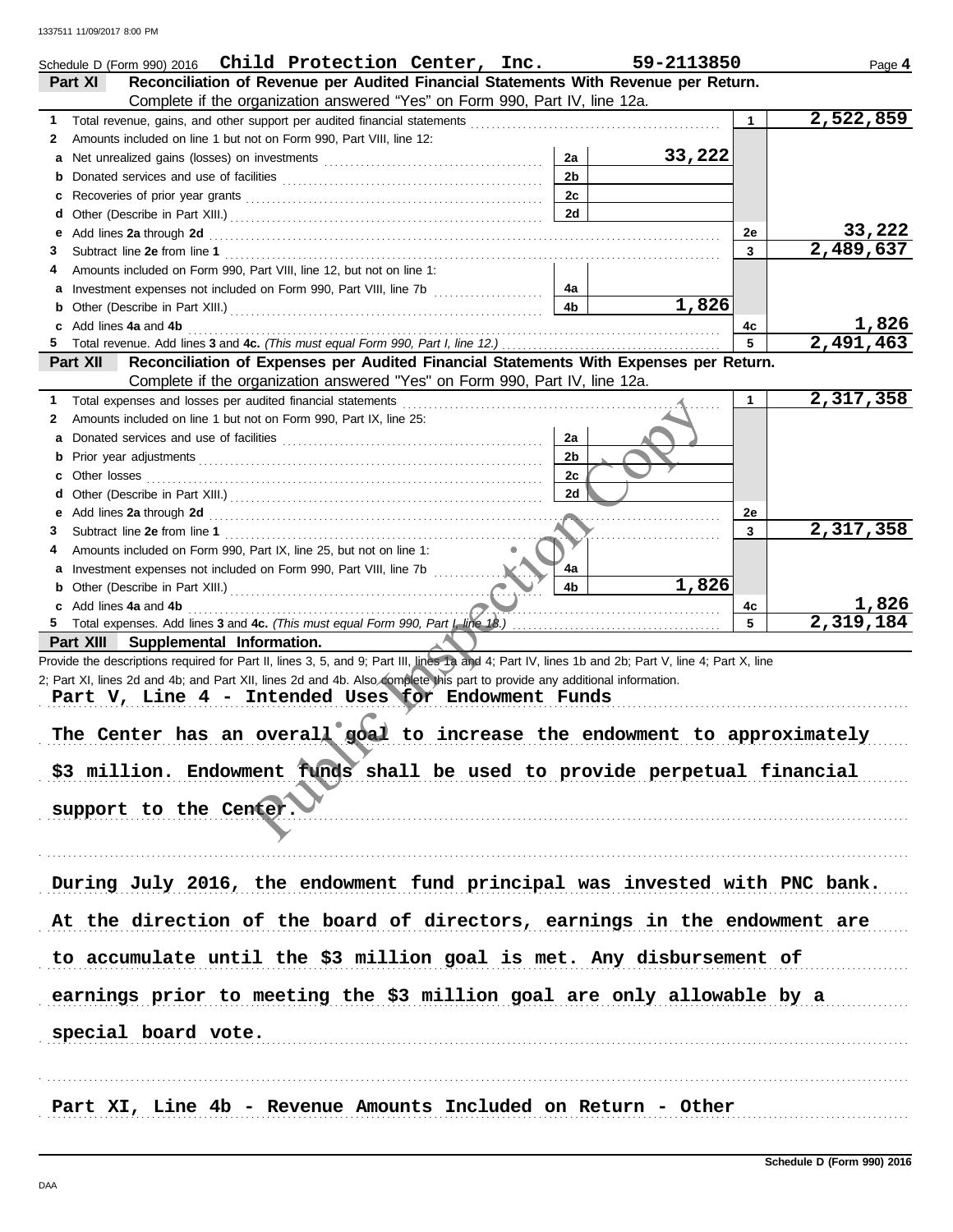| Schedule D (Form 990) 2016 Child Protection Center, Inc.       | 59-2113850                  | Page 5 |
|----------------------------------------------------------------|-----------------------------|--------|
| Supplemental Information (continued)<br>Part XIII              |                             |        |
| Investment Management Fees                                     | \$                          | 1,826  |
|                                                                |                             |        |
| Part XII, Line 4b - Expense Amounts Included on Return - Other |                             |        |
| Investment Management Fees                                     | $\boldsymbol{\mathsf{S}}$ . | 1,826  |
|                                                                |                             |        |
|                                                                |                             |        |
|                                                                |                             |        |
|                                                                |                             |        |
|                                                                |                             |        |
|                                                                |                             |        |
|                                                                |                             |        |
|                                                                |                             |        |
|                                                                |                             |        |
|                                                                |                             |        |
|                                                                |                             |        |
|                                                                |                             |        |
|                                                                |                             |        |
|                                                                |                             |        |
|                                                                |                             |        |
|                                                                |                             |        |
|                                                                |                             |        |
|                                                                |                             |        |
|                                                                |                             |        |
|                                                                |                             |        |
|                                                                |                             |        |
|                                                                |                             |        |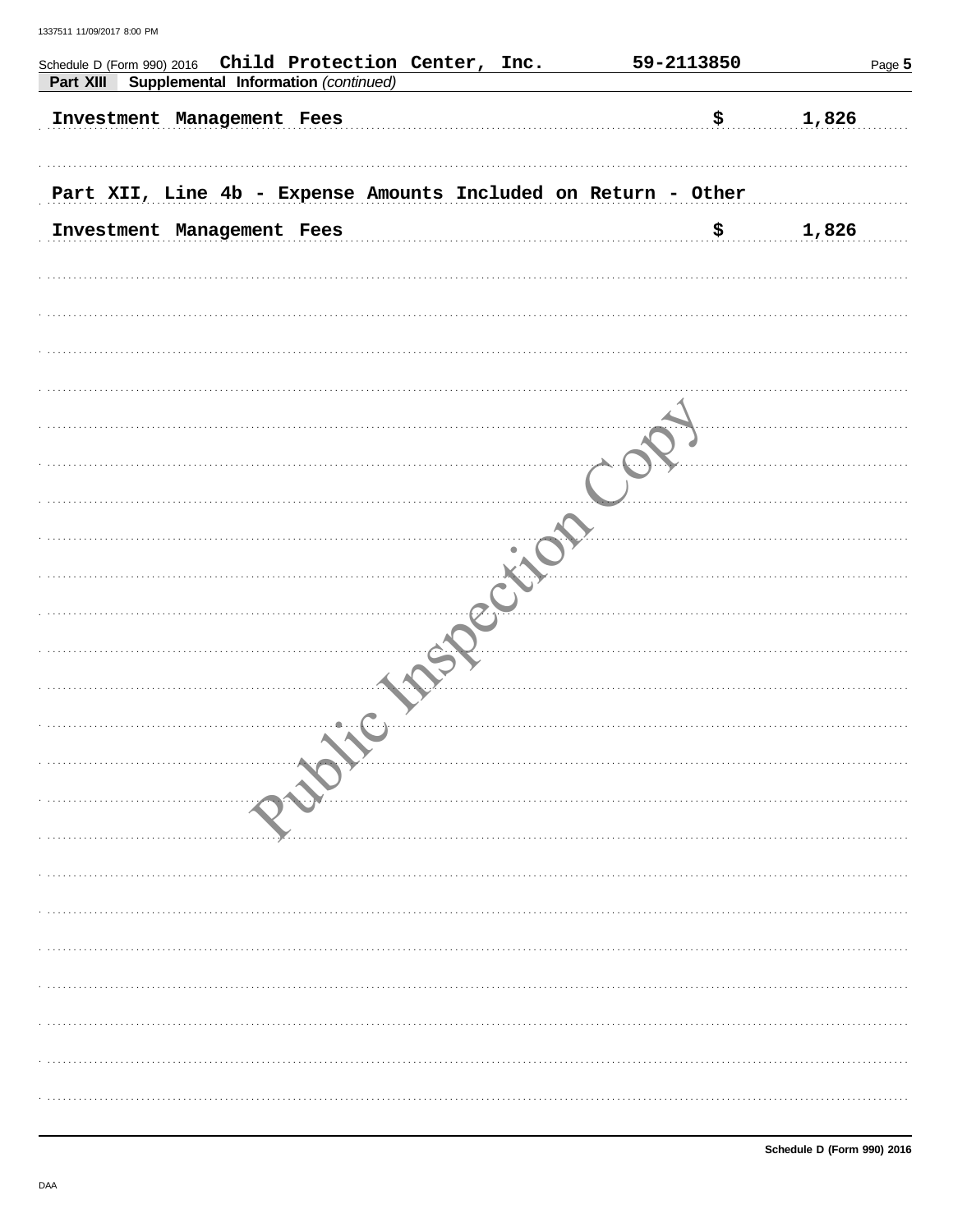| <b>SCHEDULE G</b>                                      | Supplemental Information Regarding Fundraising or Gaming Activities                                                                                                                                                                      |                                      |                                |                                                                                                                                                                     |                                          | OMB No. 1545-0047                   |
|--------------------------------------------------------|------------------------------------------------------------------------------------------------------------------------------------------------------------------------------------------------------------------------------------------|--------------------------------------|--------------------------------|---------------------------------------------------------------------------------------------------------------------------------------------------------------------|------------------------------------------|-------------------------------------|
| (Form 990 or 990-EZ)                                   |                                                                                                                                                                                                                                          |                                      |                                | Complete if the organization answered "Yes" on Form 990, Part IV, line 17, 18, or 19, or if the<br>organization entered more than \$15,000 on Form 990-EZ, line 6a. |                                          |                                     |
| Department of the Treasury<br>Internal Revenue Service |                                                                                                                                                                                                                                          | U Attach to Form 990 or Form 990-EZ. |                                | <b>U Information about Schedule G (Form 990 or 990-EZ) and its instructions is at www.irs.gov/form990.</b>                                                          |                                          | <b>Open to Public</b><br>Inspection |
| Name of the organization                               |                                                                                                                                                                                                                                          |                                      |                                |                                                                                                                                                                     | Employer identification number           |                                     |
|                                                        | Child Protection Center, Inc.                                                                                                                                                                                                            |                                      |                                |                                                                                                                                                                     | 59-2113850                               |                                     |
| Part I                                                 | Fundraising Activities. Complete if the organization answered "Yes" on Form 990, Part IV, line 17.<br>Form 990-EZ filers are not required to complete this part.                                                                         |                                      |                                |                                                                                                                                                                     |                                          |                                     |
| 1                                                      | Indicate whether the organization raised funds through any of the following activities. Check all that apply.                                                                                                                            |                                      |                                |                                                                                                                                                                     |                                          |                                     |
| Mail solicitations                                     |                                                                                                                                                                                                                                          |                                      |                                |                                                                                                                                                                     |                                          |                                     |
| a                                                      |                                                                                                                                                                                                                                          | e                                    |                                | Solicitation of non-government grants                                                                                                                               |                                          |                                     |
| Internet and email solicitations<br>b                  | f                                                                                                                                                                                                                                        |                                      |                                | Solicitation of government grants                                                                                                                                   |                                          |                                     |
| Phone solicitations<br>C                               |                                                                                                                                                                                                                                          | Special fundraising events<br>a      |                                |                                                                                                                                                                     |                                          |                                     |
| In-person solicitations<br>d                           |                                                                                                                                                                                                                                          |                                      |                                |                                                                                                                                                                     |                                          |                                     |
|                                                        | 2a Did the organization have a written or oral agreement with any individual (including officers, directors, trustees,<br>or key employees listed in Form 990, Part VII) or entity in connection with professional fundraising services? |                                      |                                |                                                                                                                                                                     |                                          | Yes<br>No                           |
|                                                        | b If "Yes," list the 10 highest paid individuals or entities (fundraisers) pursuant to agreements under which the fundraiser is to be<br>compensated at least \$5,000 by the organization.                                               |                                      |                                |                                                                                                                                                                     |                                          |                                     |
|                                                        |                                                                                                                                                                                                                                          |                                      | (iii) Did fund-<br>raiser have |                                                                                                                                                                     | (v) Amount paid to                       | (vi) Amount paid to                 |
|                                                        | (i) Name and address of individual<br>or entity (fundraiser)                                                                                                                                                                             | (ii) Activity                        | custody or                     | (iv) Gross receipts<br>from activity                                                                                                                                | (or retained by)<br>fundraiser listed in | (or retained by)<br>organization    |
|                                                        |                                                                                                                                                                                                                                          |                                      | control of<br>contributions?   |                                                                                                                                                                     | col. (i)                                 |                                     |
|                                                        |                                                                                                                                                                                                                                          |                                      | Yes <sub>1</sub><br>No         |                                                                                                                                                                     |                                          |                                     |
| 1                                                      |                                                                                                                                                                                                                                          |                                      |                                |                                                                                                                                                                     |                                          |                                     |
| $\mathbf{2}$                                           |                                                                                                                                                                                                                                          |                                      |                                |                                                                                                                                                                     |                                          |                                     |
|                                                        |                                                                                                                                                                                                                                          |                                      |                                |                                                                                                                                                                     |                                          |                                     |
| 3                                                      |                                                                                                                                                                                                                                          |                                      |                                |                                                                                                                                                                     |                                          |                                     |
|                                                        |                                                                                                                                                                                                                                          |                                      |                                |                                                                                                                                                                     |                                          |                                     |
|                                                        |                                                                                                                                                                                                                                          |                                      |                                |                                                                                                                                                                     |                                          |                                     |
| 5                                                      |                                                                                                                                                                                                                                          |                                      |                                |                                                                                                                                                                     |                                          |                                     |
|                                                        |                                                                                                                                                                                                                                          |                                      |                                |                                                                                                                                                                     |                                          |                                     |
|                                                        |                                                                                                                                                                                                                                          |                                      |                                |                                                                                                                                                                     |                                          |                                     |
| 7                                                      |                                                                                                                                                                                                                                          |                                      |                                |                                                                                                                                                                     |                                          |                                     |
| 8                                                      |                                                                                                                                                                                                                                          |                                      |                                |                                                                                                                                                                     |                                          |                                     |
| 9                                                      |                                                                                                                                                                                                                                          |                                      |                                |                                                                                                                                                                     |                                          |                                     |
|                                                        |                                                                                                                                                                                                                                          |                                      |                                |                                                                                                                                                                     |                                          |                                     |
| 10                                                     |                                                                                                                                                                                                                                          |                                      |                                |                                                                                                                                                                     |                                          |                                     |
| Total                                                  |                                                                                                                                                                                                                                          |                                      |                                |                                                                                                                                                                     |                                          |                                     |
| 3<br>registration or licensing.                        | List all states in which the organization is registered or licensed to solicit contributions or has been notified it is exempt from                                                                                                      |                                      |                                |                                                                                                                                                                     |                                          |                                     |
|                                                        |                                                                                                                                                                                                                                          |                                      |                                |                                                                                                                                                                     |                                          |                                     |
|                                                        |                                                                                                                                                                                                                                          |                                      |                                |                                                                                                                                                                     |                                          |                                     |
|                                                        |                                                                                                                                                                                                                                          |                                      |                                |                                                                                                                                                                     |                                          |                                     |
|                                                        |                                                                                                                                                                                                                                          |                                      |                                |                                                                                                                                                                     |                                          |                                     |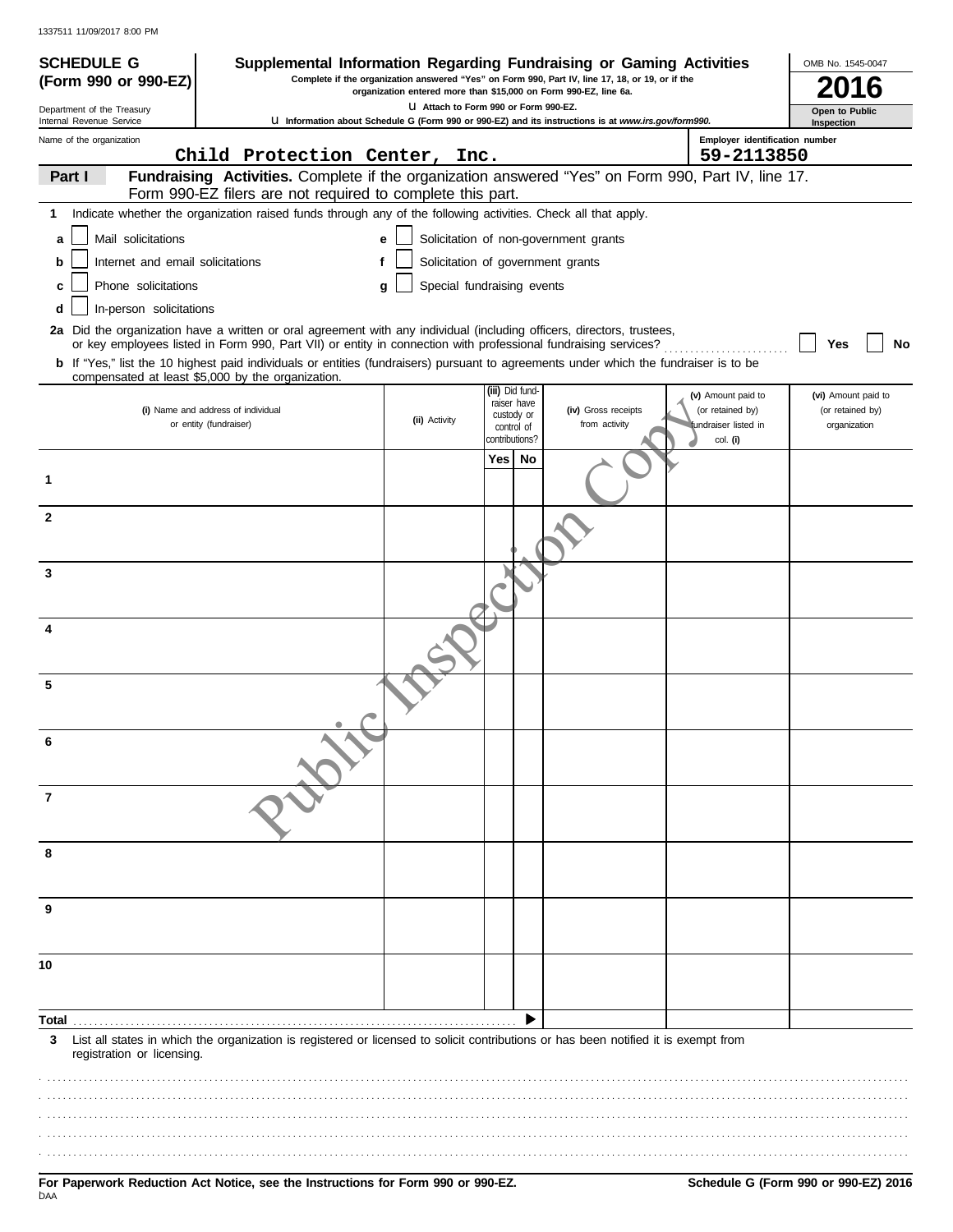| 1337511 11/09/2017 8:00 PM |  |
|----------------------------|--|
|                            |  |

|                 | 1337511 11/09/2017 8:00 PM<br>Schedule G (Form 990 or 990-EZ) 2016 |                                                                                                                                                                             | Child Protection Center, Inc.                                                                                                                                                                                                         | 59-2113850                                         | Page 2                                                |
|-----------------|--------------------------------------------------------------------|-----------------------------------------------------------------------------------------------------------------------------------------------------------------------------|---------------------------------------------------------------------------------------------------------------------------------------------------------------------------------------------------------------------------------------|----------------------------------------------------|-------------------------------------------------------|
|                 | Part II                                                            | gross receipts greater than \$5,000.                                                                                                                                        | Fundraising Events. Complete if the organization answered "Yes" on Form 990, Part IV, line 18, or reported more<br>than \$15,000 of fundraising event contributions and gross income on Form 990-EZ, lines 1 and 6b. List events with |                                                    |                                                       |
|                 |                                                                    | (a) Event #1<br>Blue Ties Event<br>(event type)                                                                                                                             | (b) Event #2<br>Men, Whiskey &<br>(event type)                                                                                                                                                                                        | (c) Other events<br>$\mathbf{2}$<br>(total number) | (d) Total events<br>(add col. (a) through<br>col. (c) |
| Revenue         | 1 Gross receipts                                                   | 423,325                                                                                                                                                                     | 161,140                                                                                                                                                                                                                               | 128,765                                            | 713,230                                               |
|                 | 2 Less: Contributions                                              | 394,669                                                                                                                                                                     | 161,140                                                                                                                                                                                                                               | 128,765                                            | 684,574                                               |
|                 | 3 Gross income (line 1 minus                                       | 28,656                                                                                                                                                                      |                                                                                                                                                                                                                                       |                                                    | 28,656                                                |
|                 | 4 Cash prizes                                                      |                                                                                                                                                                             |                                                                                                                                                                                                                                       |                                                    |                                                       |
|                 | 5 Noncash prizes                                                   |                                                                                                                                                                             |                                                                                                                                                                                                                                       |                                                    |                                                       |
| Expenses        | 6 Rent/facility costs                                              | 3,320                                                                                                                                                                       | 15,607                                                                                                                                                                                                                                | 6,908                                              | 25,835                                                |
|                 | 7 Food and beverages                                               | 28,656                                                                                                                                                                      |                                                                                                                                                                                                                                       |                                                    | 28,656                                                |
| Direct          | 8 Entertainment                                                    |                                                                                                                                                                             | 1,440                                                                                                                                                                                                                                 | 1,250                                              | 2,690                                                 |
|                 | 9 Other direct expenses                                            | 13,276                                                                                                                                                                      | 9,257                                                                                                                                                                                                                                 | 13,553                                             | 36,086                                                |
|                 | Part III                                                           | 10 Direct expense summary. Add lines 4 through 9 in column (d)<br>11 Net income summary. Subtract line 10 from line 3, column (d)<br>than \$15,000 on Form 990-EZ, line 6a. | Gaming. Complete if the organization answered "Yes" on Form 990, Part IV, line 19, or reported more                                                                                                                                   |                                                    | 93,267<br>$-64,611$                                   |
| Revenue         |                                                                    | (a) Bingo                                                                                                                                                                   | (b) Pull tabs/instant<br>lingo/progressive bingo                                                                                                                                                                                      | (c) Other gaming                                   | (d) Total gaming (add<br>col. (a) through col. (c))   |
|                 | 1 Gross revenue                                                    |                                                                                                                                                                             |                                                                                                                                                                                                                                       |                                                    |                                                       |
|                 | 2 Cash prizes                                                      | $\bullet$                                                                                                                                                                   |                                                                                                                                                                                                                                       |                                                    |                                                       |
| Direct Expenses | 3 Noncash prizes                                                   |                                                                                                                                                                             |                                                                                                                                                                                                                                       |                                                    |                                                       |
|                 | 4 Rent/facility costs                                              |                                                                                                                                                                             |                                                                                                                                                                                                                                       |                                                    |                                                       |
|                 | 5 Other direct expenses                                            |                                                                                                                                                                             |                                                                                                                                                                                                                                       |                                                    |                                                       |
|                 | 6 Volunteer labor                                                  | $\%$<br>Yes<br>No                                                                                                                                                           | . $\%$<br>Yes<br>No                                                                                                                                                                                                                   | %<br>Yes<br>No                                     |                                                       |
|                 | 7                                                                  |                                                                                                                                                                             |                                                                                                                                                                                                                                       |                                                    |                                                       |
|                 |                                                                    |                                                                                                                                                                             |                                                                                                                                                                                                                                       |                                                    |                                                       |
| 9<br>a          | <b>b</b> If "No," explain:                                         | Enter the state(s) in which the organization conducts gaming activities:                                                                                                    |                                                                                                                                                                                                                                       |                                                    | <b>Yes</b><br>No                                      |
|                 | <b>b</b> If "Yes," explain:                                        |                                                                                                                                                                             |                                                                                                                                                                                                                                       |                                                    | Yes<br>No                                             |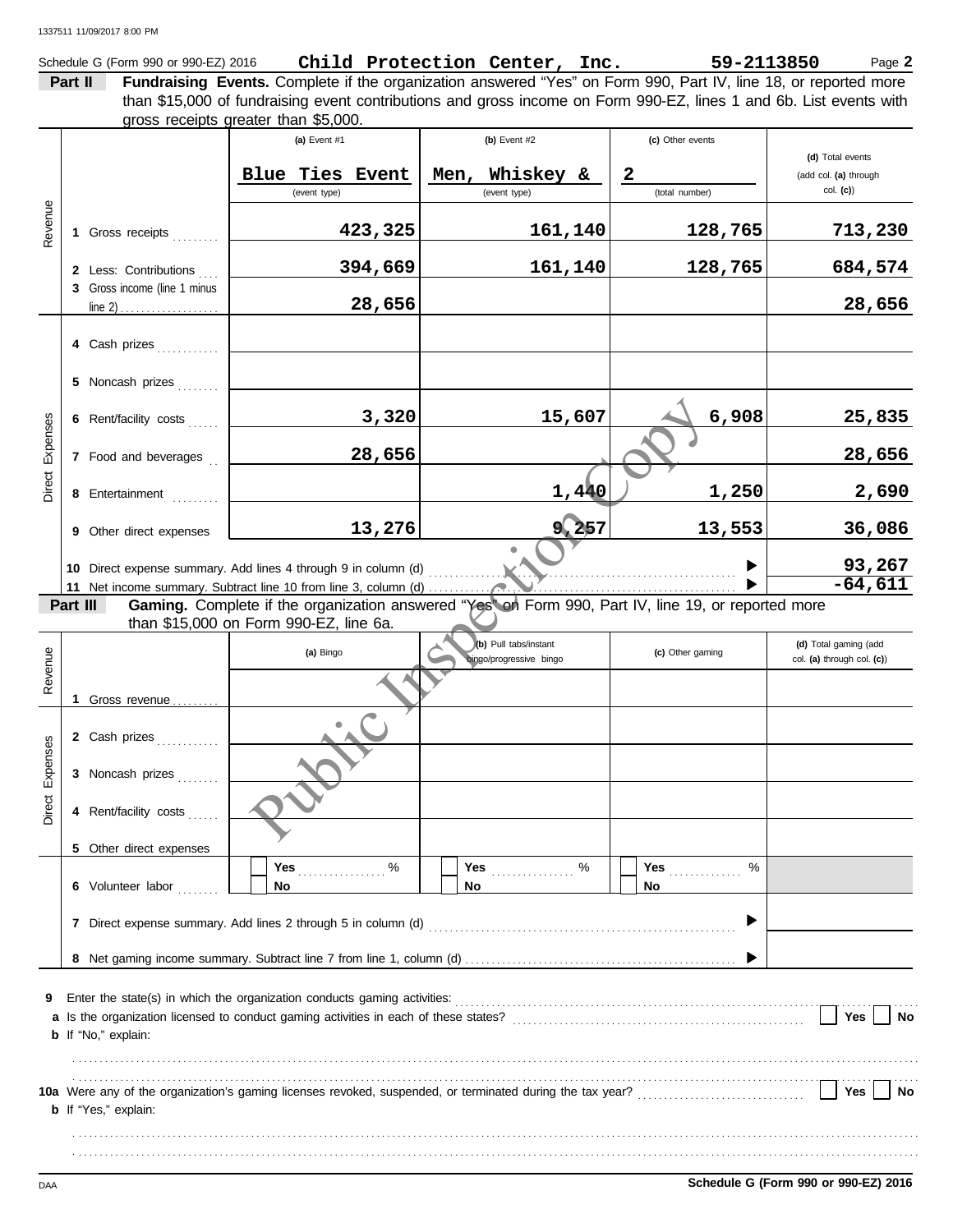| Does the organization conduct gaming activities with nonmembers?<br>No<br>11<br>Yes<br>Is the organization a grantor, beneficiary or trustee of a trust, or a member of a partnership or other entity<br>12<br>No<br>Yes<br>Indicate the percentage of gaming activity conducted in:<br>13<br>13а<br>%<br>a<br>%<br>An outside facility <b>contained a set of the contract of the contract of the contract of the contract of the contract of the contract of the contract of the contract of the contract of the contract of the contract of the co</b><br>13 <sub>b</sub><br>b<br>Enter the name and address of the person who prepares the organization's gaming/special events books and<br>14<br>records:<br>Address <b>u</b><br>Does the organization have a contract with a third party from whom the organization receives gaming<br>15a<br><b>Yes</b><br>revenue?<br>No<br>b<br>If "Yes," enter name and address of the third party:<br>.<br>Address <b>u</b><br>Gaming manager information:<br>16<br>Director/officer<br>Employee<br>Independent contractor<br>Mandatory distributions:<br>17<br>Is the organization required under state law to make charitable distributions from the gaming proceeds to<br>retain the state gaming license?<br>Yes<br>No<br>Enter the amount of distributions required under state law to be distributed to other exempt organizations or<br>spent in the organization's own exempt activities during the tax year $\mathbf{u}$ \$<br>Supplemental Information. Provide the explanations required by Part I, line 2b, columns (iii) and (v); and<br>Part IV<br>Part III, lines 9, 9b, 10b, 15b, 15c, 16, and 17b, as applicable. Also provide any additional information.<br>See instructions | Child Protection Center, Inc.<br>Schedule G (Form 990 or 990-EZ) 2016 | 59-2113850 | Page 3 |
|--------------------------------------------------------------------------------------------------------------------------------------------------------------------------------------------------------------------------------------------------------------------------------------------------------------------------------------------------------------------------------------------------------------------------------------------------------------------------------------------------------------------------------------------------------------------------------------------------------------------------------------------------------------------------------------------------------------------------------------------------------------------------------------------------------------------------------------------------------------------------------------------------------------------------------------------------------------------------------------------------------------------------------------------------------------------------------------------------------------------------------------------------------------------------------------------------------------------------------------------------------------------------------------------------------------------------------------------------------------------------------------------------------------------------------------------------------------------------------------------------------------------------------------------------------------------------------------------------------------------------------------------------------------------------------------------------------------------------------------------|-----------------------------------------------------------------------|------------|--------|
|                                                                                                                                                                                                                                                                                                                                                                                                                                                                                                                                                                                                                                                                                                                                                                                                                                                                                                                                                                                                                                                                                                                                                                                                                                                                                                                                                                                                                                                                                                                                                                                                                                                                                                                                            |                                                                       |            |        |
|                                                                                                                                                                                                                                                                                                                                                                                                                                                                                                                                                                                                                                                                                                                                                                                                                                                                                                                                                                                                                                                                                                                                                                                                                                                                                                                                                                                                                                                                                                                                                                                                                                                                                                                                            |                                                                       |            |        |
|                                                                                                                                                                                                                                                                                                                                                                                                                                                                                                                                                                                                                                                                                                                                                                                                                                                                                                                                                                                                                                                                                                                                                                                                                                                                                                                                                                                                                                                                                                                                                                                                                                                                                                                                            |                                                                       |            |        |
|                                                                                                                                                                                                                                                                                                                                                                                                                                                                                                                                                                                                                                                                                                                                                                                                                                                                                                                                                                                                                                                                                                                                                                                                                                                                                                                                                                                                                                                                                                                                                                                                                                                                                                                                            |                                                                       |            |        |
|                                                                                                                                                                                                                                                                                                                                                                                                                                                                                                                                                                                                                                                                                                                                                                                                                                                                                                                                                                                                                                                                                                                                                                                                                                                                                                                                                                                                                                                                                                                                                                                                                                                                                                                                            |                                                                       |            |        |
|                                                                                                                                                                                                                                                                                                                                                                                                                                                                                                                                                                                                                                                                                                                                                                                                                                                                                                                                                                                                                                                                                                                                                                                                                                                                                                                                                                                                                                                                                                                                                                                                                                                                                                                                            |                                                                       |            |        |
|                                                                                                                                                                                                                                                                                                                                                                                                                                                                                                                                                                                                                                                                                                                                                                                                                                                                                                                                                                                                                                                                                                                                                                                                                                                                                                                                                                                                                                                                                                                                                                                                                                                                                                                                            |                                                                       |            |        |
|                                                                                                                                                                                                                                                                                                                                                                                                                                                                                                                                                                                                                                                                                                                                                                                                                                                                                                                                                                                                                                                                                                                                                                                                                                                                                                                                                                                                                                                                                                                                                                                                                                                                                                                                            |                                                                       |            |        |
|                                                                                                                                                                                                                                                                                                                                                                                                                                                                                                                                                                                                                                                                                                                                                                                                                                                                                                                                                                                                                                                                                                                                                                                                                                                                                                                                                                                                                                                                                                                                                                                                                                                                                                                                            |                                                                       |            |        |
|                                                                                                                                                                                                                                                                                                                                                                                                                                                                                                                                                                                                                                                                                                                                                                                                                                                                                                                                                                                                                                                                                                                                                                                                                                                                                                                                                                                                                                                                                                                                                                                                                                                                                                                                            |                                                                       |            |        |
|                                                                                                                                                                                                                                                                                                                                                                                                                                                                                                                                                                                                                                                                                                                                                                                                                                                                                                                                                                                                                                                                                                                                                                                                                                                                                                                                                                                                                                                                                                                                                                                                                                                                                                                                            |                                                                       |            |        |
|                                                                                                                                                                                                                                                                                                                                                                                                                                                                                                                                                                                                                                                                                                                                                                                                                                                                                                                                                                                                                                                                                                                                                                                                                                                                                                                                                                                                                                                                                                                                                                                                                                                                                                                                            |                                                                       |            |        |
|                                                                                                                                                                                                                                                                                                                                                                                                                                                                                                                                                                                                                                                                                                                                                                                                                                                                                                                                                                                                                                                                                                                                                                                                                                                                                                                                                                                                                                                                                                                                                                                                                                                                                                                                            |                                                                       |            |        |
|                                                                                                                                                                                                                                                                                                                                                                                                                                                                                                                                                                                                                                                                                                                                                                                                                                                                                                                                                                                                                                                                                                                                                                                                                                                                                                                                                                                                                                                                                                                                                                                                                                                                                                                                            |                                                                       |            |        |
|                                                                                                                                                                                                                                                                                                                                                                                                                                                                                                                                                                                                                                                                                                                                                                                                                                                                                                                                                                                                                                                                                                                                                                                                                                                                                                                                                                                                                                                                                                                                                                                                                                                                                                                                            |                                                                       |            |        |
|                                                                                                                                                                                                                                                                                                                                                                                                                                                                                                                                                                                                                                                                                                                                                                                                                                                                                                                                                                                                                                                                                                                                                                                                                                                                                                                                                                                                                                                                                                                                                                                                                                                                                                                                            |                                                                       |            |        |
|                                                                                                                                                                                                                                                                                                                                                                                                                                                                                                                                                                                                                                                                                                                                                                                                                                                                                                                                                                                                                                                                                                                                                                                                                                                                                                                                                                                                                                                                                                                                                                                                                                                                                                                                            |                                                                       |            |        |
|                                                                                                                                                                                                                                                                                                                                                                                                                                                                                                                                                                                                                                                                                                                                                                                                                                                                                                                                                                                                                                                                                                                                                                                                                                                                                                                                                                                                                                                                                                                                                                                                                                                                                                                                            |                                                                       |            |        |
|                                                                                                                                                                                                                                                                                                                                                                                                                                                                                                                                                                                                                                                                                                                                                                                                                                                                                                                                                                                                                                                                                                                                                                                                                                                                                                                                                                                                                                                                                                                                                                                                                                                                                                                                            |                                                                       |            |        |
|                                                                                                                                                                                                                                                                                                                                                                                                                                                                                                                                                                                                                                                                                                                                                                                                                                                                                                                                                                                                                                                                                                                                                                                                                                                                                                                                                                                                                                                                                                                                                                                                                                                                                                                                            |                                                                       |            |        |
|                                                                                                                                                                                                                                                                                                                                                                                                                                                                                                                                                                                                                                                                                                                                                                                                                                                                                                                                                                                                                                                                                                                                                                                                                                                                                                                                                                                                                                                                                                                                                                                                                                                                                                                                            |                                                                       |            |        |
|                                                                                                                                                                                                                                                                                                                                                                                                                                                                                                                                                                                                                                                                                                                                                                                                                                                                                                                                                                                                                                                                                                                                                                                                                                                                                                                                                                                                                                                                                                                                                                                                                                                                                                                                            |                                                                       |            |        |
|                                                                                                                                                                                                                                                                                                                                                                                                                                                                                                                                                                                                                                                                                                                                                                                                                                                                                                                                                                                                                                                                                                                                                                                                                                                                                                                                                                                                                                                                                                                                                                                                                                                                                                                                            |                                                                       |            |        |
|                                                                                                                                                                                                                                                                                                                                                                                                                                                                                                                                                                                                                                                                                                                                                                                                                                                                                                                                                                                                                                                                                                                                                                                                                                                                                                                                                                                                                                                                                                                                                                                                                                                                                                                                            |                                                                       |            |        |
|                                                                                                                                                                                                                                                                                                                                                                                                                                                                                                                                                                                                                                                                                                                                                                                                                                                                                                                                                                                                                                                                                                                                                                                                                                                                                                                                                                                                                                                                                                                                                                                                                                                                                                                                            |                                                                       |            |        |
|                                                                                                                                                                                                                                                                                                                                                                                                                                                                                                                                                                                                                                                                                                                                                                                                                                                                                                                                                                                                                                                                                                                                                                                                                                                                                                                                                                                                                                                                                                                                                                                                                                                                                                                                            |                                                                       |            |        |
|                                                                                                                                                                                                                                                                                                                                                                                                                                                                                                                                                                                                                                                                                                                                                                                                                                                                                                                                                                                                                                                                                                                                                                                                                                                                                                                                                                                                                                                                                                                                                                                                                                                                                                                                            |                                                                       |            |        |
|                                                                                                                                                                                                                                                                                                                                                                                                                                                                                                                                                                                                                                                                                                                                                                                                                                                                                                                                                                                                                                                                                                                                                                                                                                                                                                                                                                                                                                                                                                                                                                                                                                                                                                                                            |                                                                       |            |        |
|                                                                                                                                                                                                                                                                                                                                                                                                                                                                                                                                                                                                                                                                                                                                                                                                                                                                                                                                                                                                                                                                                                                                                                                                                                                                                                                                                                                                                                                                                                                                                                                                                                                                                                                                            |                                                                       |            |        |
|                                                                                                                                                                                                                                                                                                                                                                                                                                                                                                                                                                                                                                                                                                                                                                                                                                                                                                                                                                                                                                                                                                                                                                                                                                                                                                                                                                                                                                                                                                                                                                                                                                                                                                                                            |                                                                       |            |        |
|                                                                                                                                                                                                                                                                                                                                                                                                                                                                                                                                                                                                                                                                                                                                                                                                                                                                                                                                                                                                                                                                                                                                                                                                                                                                                                                                                                                                                                                                                                                                                                                                                                                                                                                                            |                                                                       |            |        |
|                                                                                                                                                                                                                                                                                                                                                                                                                                                                                                                                                                                                                                                                                                                                                                                                                                                                                                                                                                                                                                                                                                                                                                                                                                                                                                                                                                                                                                                                                                                                                                                                                                                                                                                                            |                                                                       |            |        |
|                                                                                                                                                                                                                                                                                                                                                                                                                                                                                                                                                                                                                                                                                                                                                                                                                                                                                                                                                                                                                                                                                                                                                                                                                                                                                                                                                                                                                                                                                                                                                                                                                                                                                                                                            |                                                                       |            |        |
|                                                                                                                                                                                                                                                                                                                                                                                                                                                                                                                                                                                                                                                                                                                                                                                                                                                                                                                                                                                                                                                                                                                                                                                                                                                                                                                                                                                                                                                                                                                                                                                                                                                                                                                                            |                                                                       |            |        |
|                                                                                                                                                                                                                                                                                                                                                                                                                                                                                                                                                                                                                                                                                                                                                                                                                                                                                                                                                                                                                                                                                                                                                                                                                                                                                                                                                                                                                                                                                                                                                                                                                                                                                                                                            |                                                                       |            |        |
|                                                                                                                                                                                                                                                                                                                                                                                                                                                                                                                                                                                                                                                                                                                                                                                                                                                                                                                                                                                                                                                                                                                                                                                                                                                                                                                                                                                                                                                                                                                                                                                                                                                                                                                                            |                                                                       |            |        |
|                                                                                                                                                                                                                                                                                                                                                                                                                                                                                                                                                                                                                                                                                                                                                                                                                                                                                                                                                                                                                                                                                                                                                                                                                                                                                                                                                                                                                                                                                                                                                                                                                                                                                                                                            |                                                                       |            |        |
|                                                                                                                                                                                                                                                                                                                                                                                                                                                                                                                                                                                                                                                                                                                                                                                                                                                                                                                                                                                                                                                                                                                                                                                                                                                                                                                                                                                                                                                                                                                                                                                                                                                                                                                                            |                                                                       |            |        |
|                                                                                                                                                                                                                                                                                                                                                                                                                                                                                                                                                                                                                                                                                                                                                                                                                                                                                                                                                                                                                                                                                                                                                                                                                                                                                                                                                                                                                                                                                                                                                                                                                                                                                                                                            |                                                                       |            |        |
|                                                                                                                                                                                                                                                                                                                                                                                                                                                                                                                                                                                                                                                                                                                                                                                                                                                                                                                                                                                                                                                                                                                                                                                                                                                                                                                                                                                                                                                                                                                                                                                                                                                                                                                                            |                                                                       |            |        |
|                                                                                                                                                                                                                                                                                                                                                                                                                                                                                                                                                                                                                                                                                                                                                                                                                                                                                                                                                                                                                                                                                                                                                                                                                                                                                                                                                                                                                                                                                                                                                                                                                                                                                                                                            |                                                                       |            |        |
|                                                                                                                                                                                                                                                                                                                                                                                                                                                                                                                                                                                                                                                                                                                                                                                                                                                                                                                                                                                                                                                                                                                                                                                                                                                                                                                                                                                                                                                                                                                                                                                                                                                                                                                                            |                                                                       |            |        |
|                                                                                                                                                                                                                                                                                                                                                                                                                                                                                                                                                                                                                                                                                                                                                                                                                                                                                                                                                                                                                                                                                                                                                                                                                                                                                                                                                                                                                                                                                                                                                                                                                                                                                                                                            |                                                                       |            |        |
|                                                                                                                                                                                                                                                                                                                                                                                                                                                                                                                                                                                                                                                                                                                                                                                                                                                                                                                                                                                                                                                                                                                                                                                                                                                                                                                                                                                                                                                                                                                                                                                                                                                                                                                                            |                                                                       |            |        |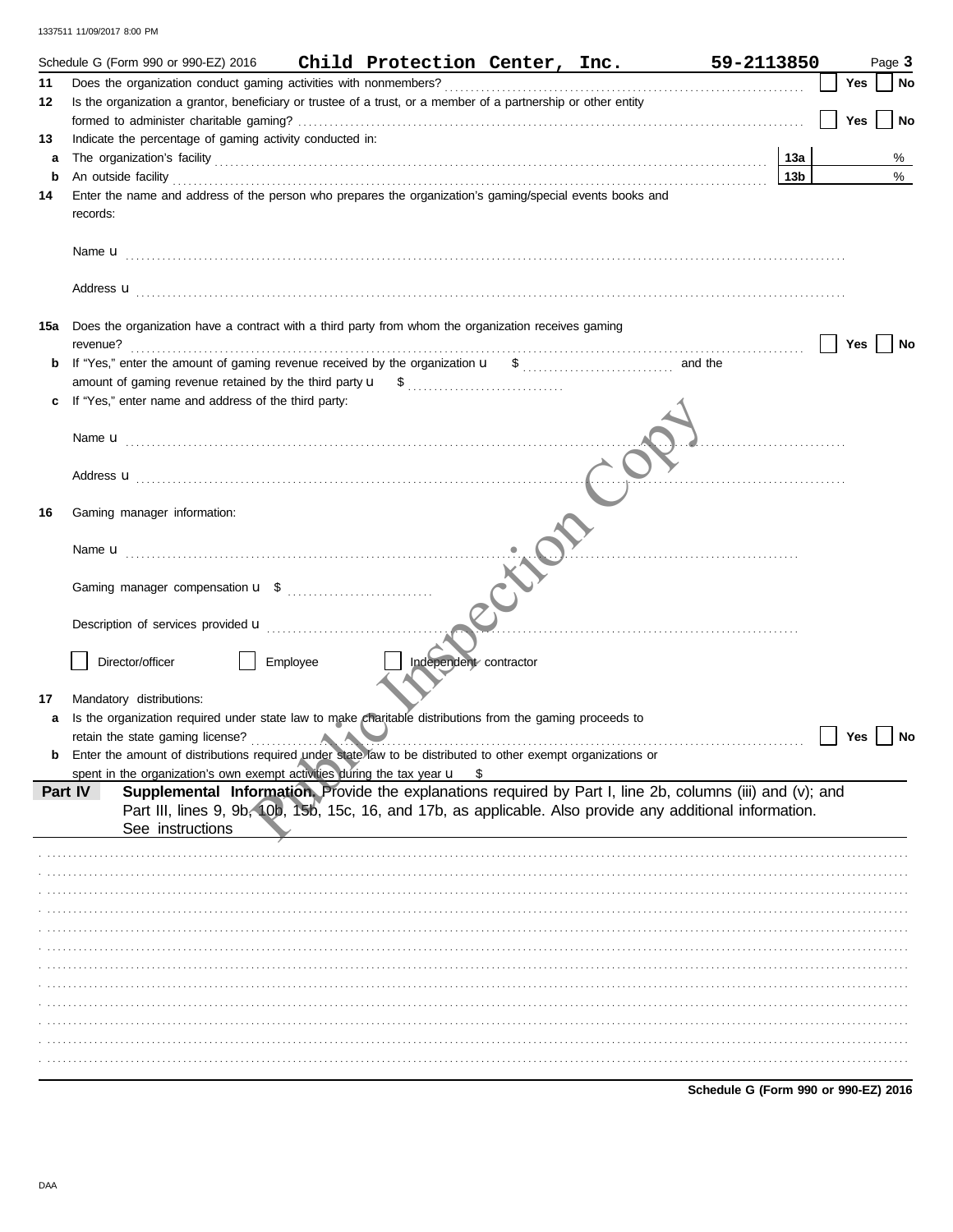|          | <b>SCHEDULE G</b><br>(Form 990 or       |                                               | <b>Fundraising Other Events</b> |                 |            | 2016                           |
|----------|-----------------------------------------|-----------------------------------------------|---------------------------------|-----------------|------------|--------------------------------|
| 990-EZ)  |                                         | For calendar year 2016, or tax year beginning | 07/01/16                        | and ending      | 06/30/17   |                                |
| Name     |                                         |                                               |                                 |                 |            | Employer Identification Number |
|          |                                         |                                               |                                 |                 |            |                                |
|          |                                         | Child Protection Center,<br>Inc.              |                                 |                 | 59-2113850 |                                |
|          |                                         | (a) Other event                               | (b) Other event                 | (c) Other event |            | (d) Total other events         |
|          |                                         | Open House                                    | Whiskey &<br>Men,               |                 |            | (add col. (a) through          |
|          |                                         | (event type)                                  | (event type)                    | (event type)    |            | $col.$ (c))                    |
| Revenue  | 1 Gross receipts                        | 37,579                                        | 91,186                          |                 |            | 128,765                        |
|          | 2 Less: Charitable<br>contributions     | 37,579                                        | 91,186                          |                 |            | 128,765                        |
|          | 3 Gross income<br>(line 1 minus line 2) |                                               |                                 |                 |            |                                |
|          | 4 Cash prizes                           |                                               |                                 |                 |            |                                |
|          | 5 Noncash prizes                        |                                               |                                 |                 |            |                                |
|          | 6 Rent/facility costs                   |                                               | 6,908                           |                 |            | 6,908                          |
| Expenses | 7 Food/beverages                        |                                               |                                 |                 |            |                                |
| Direct   | 8 Entertainment                         |                                               | 1,250                           |                 |            | 1,250                          |
|          | 9 Other expenses                        |                                               | 3,999                           |                 |            | 13,553                         |
|          |                                         |                                               | 2011-12-22-20                   |                 |            |                                |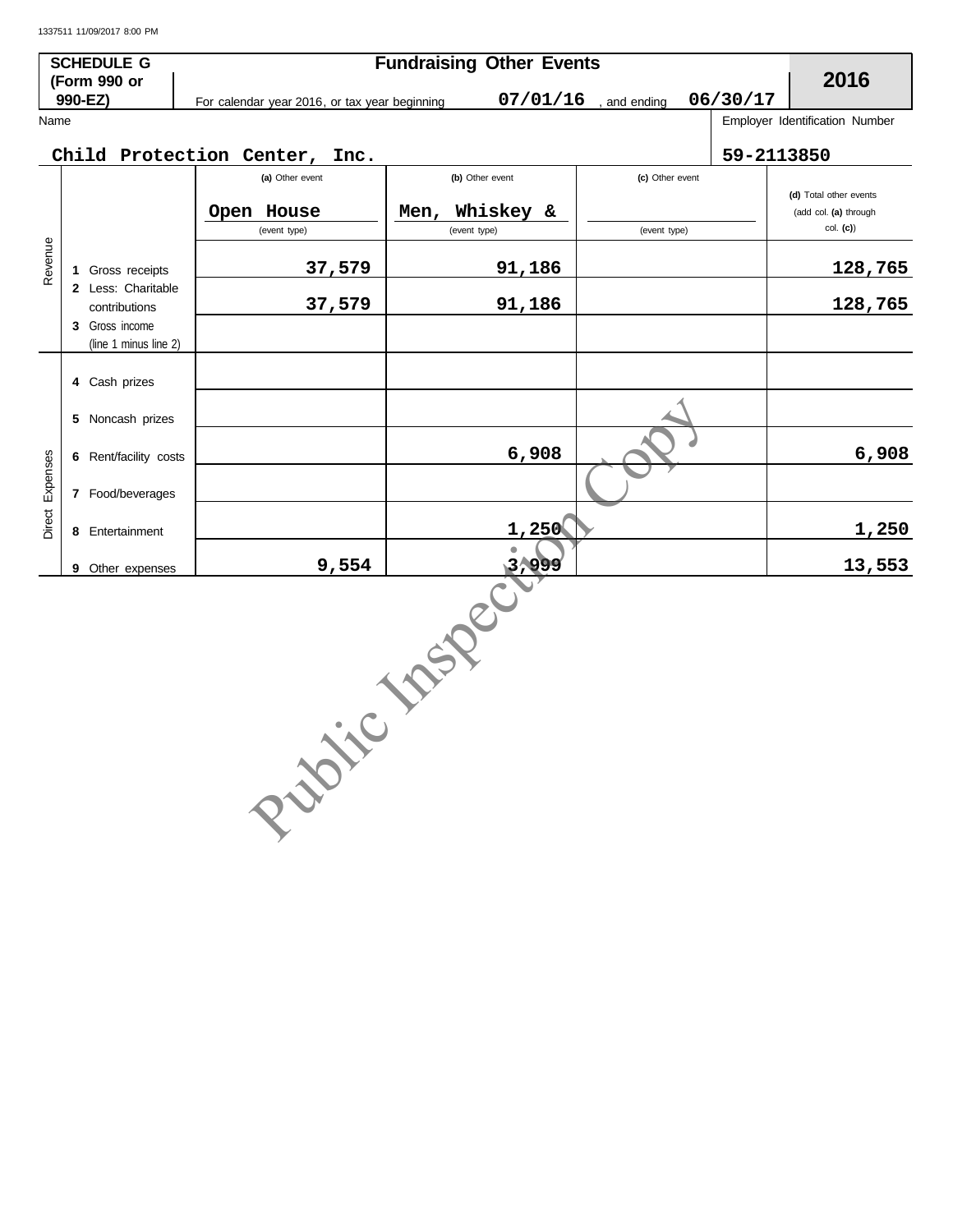# u **Complete if the organizations answered "Yes" on Form 990, Part IV, lines 29 or 30. SCHEDULE M Noncash Contributions**

OMB No. 1545-0047

| 2016              |
|-------------------|
| Open To Public    |
| <b>Inspection</b> |

Department of the Treasury<br>Internal Revenue Service

**(Form 990)**

u **Information about Schedule M (Form 990) and its instructions is at** *www.irs.gov/form990.* u **Attach to Form 990.**

Name of the organization **Employer identification number Employer identification number** 

### **Part I Types of Property Child Protection Center, Inc. 59-2113850**

|              | ι γροστοι τι τοροιτη                                                                                               |                         |                            |                              |                              |     |             |    |
|--------------|--------------------------------------------------------------------------------------------------------------------|-------------------------|----------------------------|------------------------------|------------------------------|-----|-------------|----|
|              |                                                                                                                    | (a)                     | (b)                        | (c)<br>Noncash contribution  | (d)                          |     |             |    |
|              |                                                                                                                    | Check if                | Number of contributions or | amounts reported on          | Method of determining        |     |             |    |
|              |                                                                                                                    | applicable              | items contributed          | Form 990, Part VIII, line 1g | noncash contribution amounts |     |             |    |
| 1.           | Art - Works of art                                                                                                 |                         |                            |                              |                              |     |             |    |
| $\mathbf{2}$ | Art - Historical treasures                                                                                         |                         |                            |                              |                              |     |             |    |
| 3            | Art - Fractional interests                                                                                         |                         |                            |                              |                              |     |             |    |
| 4            | Books and publications                                                                                             |                         |                            |                              |                              |     |             |    |
| 5            | Clothing and household                                                                                             |                         |                            |                              |                              |     |             |    |
|              |                                                                                                                    |                         |                            |                              |                              |     |             |    |
| 6            | Cars and other vehicles                                                                                            |                         |                            |                              |                              |     |             |    |
| 7            | Boats and planes                                                                                                   |                         |                            |                              |                              |     |             |    |
| 8            |                                                                                                                    |                         |                            |                              |                              |     |             |    |
| 9            | Securities - Publicly traded                                                                                       |                         |                            |                              |                              |     |             |    |
| 10           | Securities - Closely held stock                                                                                    |                         |                            |                              |                              |     |             |    |
| 11           | Securities - Partnership, LLC,                                                                                     |                         |                            |                              |                              |     |             |    |
|              | or trust interests<br>.                                                                                            |                         |                            |                              |                              |     |             |    |
| 12           | Securities - Miscellaneous                                                                                         |                         |                            |                              |                              |     |             |    |
| 13           | Qualified conservation                                                                                             |                         |                            |                              |                              |     |             |    |
|              | contribution - Historic                                                                                            |                         |                            |                              |                              |     |             |    |
|              |                                                                                                                    |                         |                            |                              |                              |     |             |    |
| 14           | structures<br>Qualified conservation                                                                               |                         |                            |                              |                              |     |             |    |
|              | contribution - Other                                                                                               |                         |                            |                              |                              |     |             |    |
| 15           | Real estate - Residential                                                                                          |                         |                            |                              |                              |     |             |    |
| 16           | Real estate - Commercial                                                                                           |                         |                            |                              |                              |     |             |    |
| 17           |                                                                                                                    |                         |                            |                              |                              |     |             |    |
|              | Real estate - Other                                                                                                |                         |                            |                              |                              |     |             |    |
| 18           |                                                                                                                    | $\overline{\mathbf{x}}$ | 3                          | 34,250                       | Fair Market Value            |     |             |    |
| 19           | Food inventory                                                                                                     |                         |                            |                              |                              |     |             |    |
| 20           | Drugs and medical supplies                                                                                         |                         |                            |                              |                              |     |             |    |
| 21           | Taxidermy                                                                                                          |                         |                            |                              |                              |     |             |    |
| 22           | Historical artifacts                                                                                               |                         |                            |                              |                              |     |             |    |
| 23           | Scientific specimens                                                                                               |                         |                            |                              |                              |     |             |    |
| 24           | Archeological artifacts                                                                                            |                         |                            |                              |                              |     |             |    |
| 25           |                                                                                                                    |                         |                            |                              |                              |     |             |    |
| 26           |                                                                                                                    |                         |                            |                              |                              |     |             |    |
| 27           |                                                                                                                    |                         |                            |                              |                              |     |             |    |
| 28           | Other $\mathbf{u}$ (                                                                                               |                         |                            |                              |                              |     |             |    |
| 29           | Number of Forms 8283 received by the organization during the tax year for contributions for                        |                         |                            |                              |                              |     |             |    |
|              | which the organization completed Form 8283, Part IV, Donee Acknowledgement                                         |                         |                            |                              | 29                           |     |             |    |
|              |                                                                                                                    |                         |                            |                              |                              |     | Yes         | No |
| 30a          | During the year, did the organization receive by contribution any property reported in Part I, lines 1 through     |                         |                            |                              |                              |     |             |    |
|              | 28, that it must hold for at least three years from the date of the initial contribution, and which isn't required |                         |                            |                              |                              |     |             |    |
|              |                                                                                                                    |                         |                            |                              |                              | 30a |             | X  |
| b            | If "Yes," describe the arrangement in Part II.                                                                     |                         |                            |                              |                              |     |             |    |
| 31           | Does the organization have a gift acceptance policy that requires the review of any nonstandard                    |                         |                            |                              |                              |     |             |    |
|              | contributions?                                                                                                     |                         |                            |                              |                              | 31  | $\mathbf x$ |    |
| 32a          | Does the organization hire or use third parties or related organizations to solicit, process, or sell noncash      |                         |                            |                              |                              |     |             |    |
|              | contributions?                                                                                                     |                         |                            |                              |                              | 32a |             | X  |
| b            | If "Yes," describe in Part II.                                                                                     |                         |                            |                              |                              |     |             |    |
| 33           | If the organization didn't report an amount in column (c) for a type of property for which column (a) is checked,  |                         |                            |                              |                              |     |             |    |
|              | describe in Part II.                                                                                               |                         |                            |                              |                              |     |             |    |

**For Paperwork Reduction Act Notice, see the Instructions for Form 990. Schedule M (Form 990) (2016)**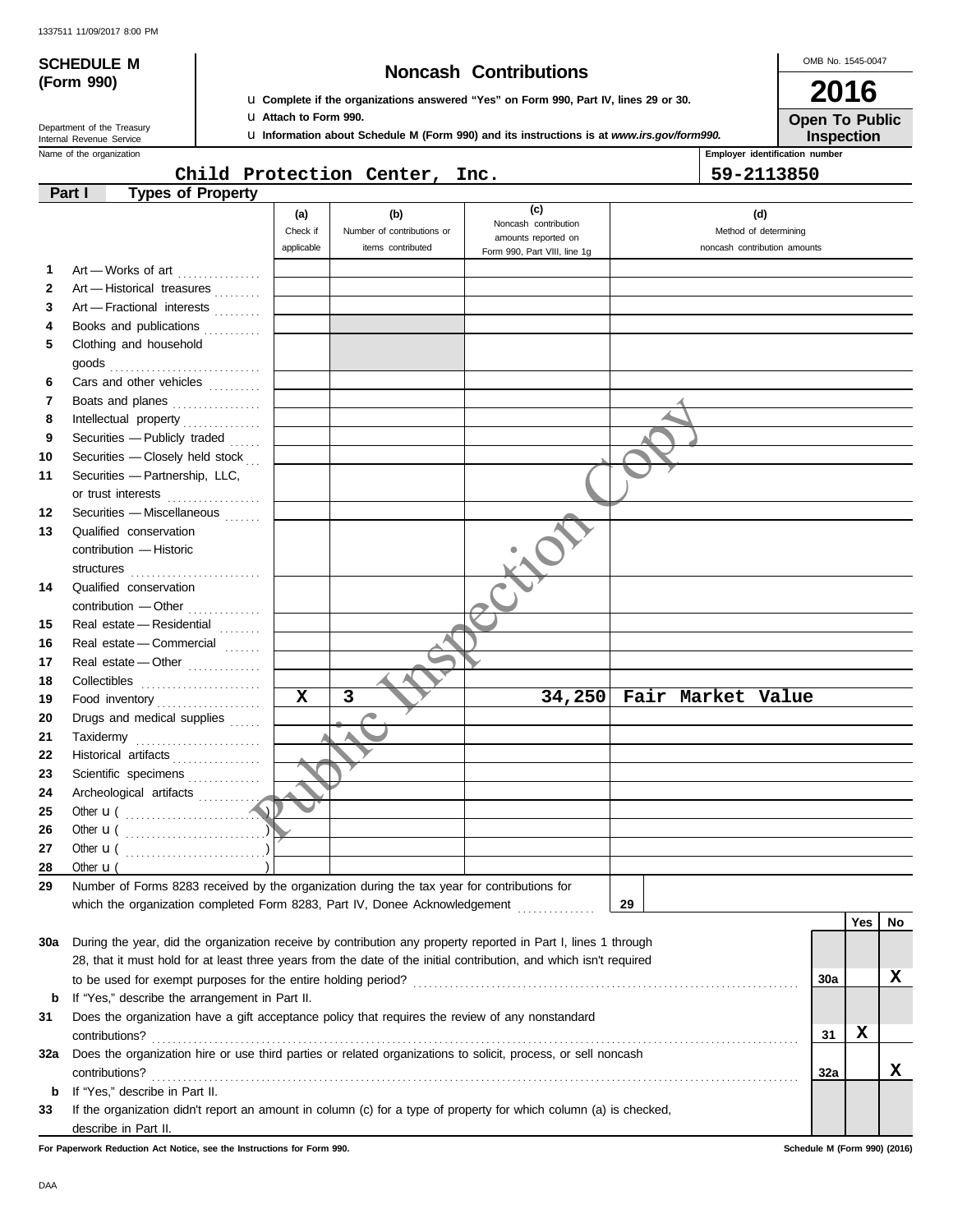| Schedule M (Form 990) (2016) |  | Child Protection Center, Inc. |  | 59-2113850                                                                                                                                                                                                                                                                                                        | Page 2 |
|------------------------------|--|-------------------------------|--|-------------------------------------------------------------------------------------------------------------------------------------------------------------------------------------------------------------------------------------------------------------------------------------------------------------------|--------|
| Part II                      |  |                               |  | Supplemental Information. Provide the information required by Part I, lines 30b, 32b, and 33, and whether<br>the organization is reporting in Part I, column (b), the number of contributions, the number of items received,<br>or a combination of both. Also complete this part for any additional information. |        |
|                              |  |                               |  |                                                                                                                                                                                                                                                                                                                   |        |
|                              |  |                               |  |                                                                                                                                                                                                                                                                                                                   |        |
|                              |  |                               |  |                                                                                                                                                                                                                                                                                                                   |        |
|                              |  |                               |  |                                                                                                                                                                                                                                                                                                                   |        |
|                              |  |                               |  |                                                                                                                                                                                                                                                                                                                   |        |
|                              |  |                               |  |                                                                                                                                                                                                                                                                                                                   |        |
|                              |  |                               |  |                                                                                                                                                                                                                                                                                                                   |        |
|                              |  |                               |  |                                                                                                                                                                                                                                                                                                                   |        |
|                              |  |                               |  |                                                                                                                                                                                                                                                                                                                   |        |
|                              |  |                               |  |                                                                                                                                                                                                                                                                                                                   |        |
|                              |  |                               |  |                                                                                                                                                                                                                                                                                                                   |        |
|                              |  |                               |  |                                                                                                                                                                                                                                                                                                                   |        |
|                              |  |                               |  |                                                                                                                                                                                                                                                                                                                   |        |
|                              |  |                               |  |                                                                                                                                                                                                                                                                                                                   |        |
|                              |  |                               |  |                                                                                                                                                                                                                                                                                                                   |        |
|                              |  |                               |  |                                                                                                                                                                                                                                                                                                                   |        |
|                              |  |                               |  |                                                                                                                                                                                                                                                                                                                   |        |
|                              |  |                               |  |                                                                                                                                                                                                                                                                                                                   |        |
|                              |  |                               |  |                                                                                                                                                                                                                                                                                                                   |        |
|                              |  |                               |  |                                                                                                                                                                                                                                                                                                                   |        |
|                              |  |                               |  |                                                                                                                                                                                                                                                                                                                   |        |
|                              |  |                               |  |                                                                                                                                                                                                                                                                                                                   |        |
|                              |  |                               |  |                                                                                                                                                                                                                                                                                                                   |        |
|                              |  |                               |  |                                                                                                                                                                                                                                                                                                                   |        |
|                              |  |                               |  |                                                                                                                                                                                                                                                                                                                   |        |
|                              |  |                               |  |                                                                                                                                                                                                                                                                                                                   |        |
|                              |  |                               |  |                                                                                                                                                                                                                                                                                                                   |        |
|                              |  |                               |  |                                                                                                                                                                                                                                                                                                                   |        |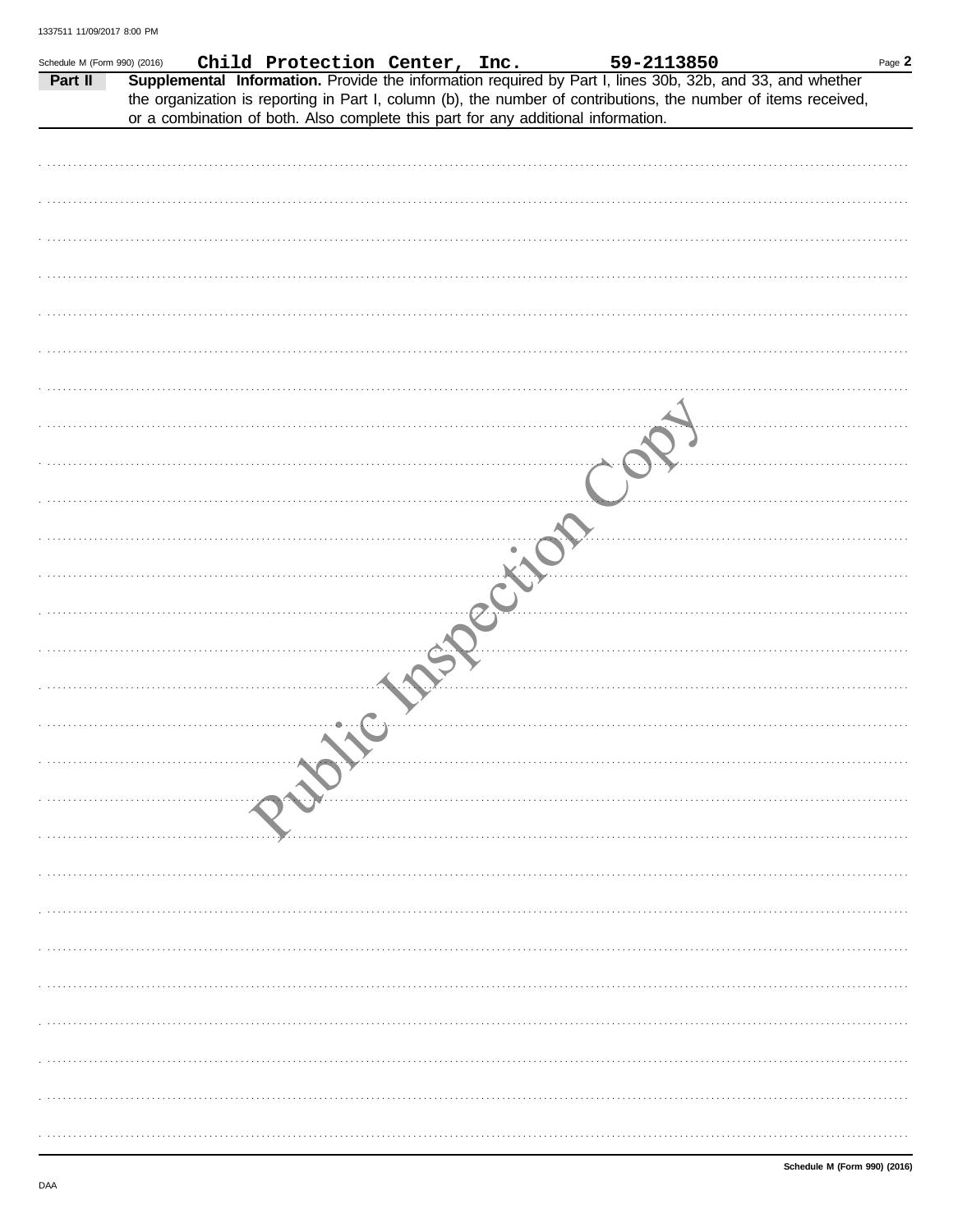### **SCHEDULE O Supplemental Information to Form 990 or 990-EZ**

**Form 990 or 990-EZ or to provide any additional information. (Form 990 or 990-EZ) Complete to provide information for responses to specific questions on** u **Attach to Form 990 or 990-EZ.**

OMB No. 1545-0047 **2016**

**Open to Public**

Name of the organization **Employer identification number Employer identification number** Internal Revenue Service Department of the Treasury

**Inspection** u **Information about Schedule O (Form 990 or 990-EZ) and its instructions is** *at www.irs.gov/form990***.**

**Child Protection Center, Inc. 59-2113850**

Form 990 - Organization's Mission

The mission of the Child Protection Center, Inc, (CPC) is the prevention, intervention, and treatment of child abuse. Founded in 1980, CPC initially only provided child abuse intervention services through the Child Protection Team (CPT). CPT works with the Florida Department of Children and Families (DCF) and law enforcement in the investigation of child abuse cases and also coordinates community-wide services for affected children. In fiscal year 2017, the Child Protection Team provided 345 medical assessments and 732 forensic and specialized interviews to alleged victims of child abuse. These assessments and interviews are used by Law Enforcement and the Department of Children and Families to determine the next legal and domestic actions needed to keep the child safe. and law enforcement in the investigation<br>ordinates community-wide services for affection<br>17, the Child Protection Team provided 345<br>22 forensic and specialized interviews to<br>nese assessments and interviews are used b<br>ne De

In 1986, CPC developed the Sexual Abuse Treatment Program (SATP) to provide psychotherapy for children and families suffering from the traumas of abuse. In 1991, CPT and SATP services were extended to children abused by a non-caregiver, a population previously underserved. In fiscal year 2017, the Sexual Abuse Treatment Program staff provided 3,758 individual, group and family counseling sessions to 266 unduplicated clients who were victims of abuse or family members dealing with the abuse trauma. Therapists work to reduce the trauma caused by the child sexual or physical victimization, to assist the family to recover, and prevent further victimization from . . . . . . . . . . . . . . . . . . . . . . . . . . . . . . . . . . . . . . . . . . . . . . . . . . . . . . . . . . . . . . . . . . . . . . . . . . . . . . . . . . . . . . . . . . . . . . . . . . . . . . . . . . . . . . . . . . . . . . . . . . . . . . . . . . . . . . . . . . . . . . . . . . . . . . . . . . . . . . . . . . . . . . **occurring.**

. . . . . . . . . . . . . . . . . . . . . . . . . . . . . . . . . . . . . . . . . . . . . . . . . . . . . . . . . . . . . . . . . . . . . . . . . . . . . . . . . . . . . . . . . . . . . . . . . . . . . . . . . . . . . . . . . . . . . . . . . . . . . . . . . . . . . . . . . . . . . . . . . . . . . . . . . . . . . . . . . . . . . .

. . . . . . . . . . . . . . . . . . . . . . . . . . . . . . . . . . . . . . . . . . . . . . . . . . . . . . . . . . . . . . . . . . . . . . . . . . . . . . . . . . . . . . . . . . . . . . . . . . . . . . . . . . . . . . . . . . . . . . . . . . . . . . . . . . . . . . . . . . . . . . . . . . . . . . . . . . . . . . . . . . . . . . In 1992, the Personal Safety and Community Awareness Program was launched.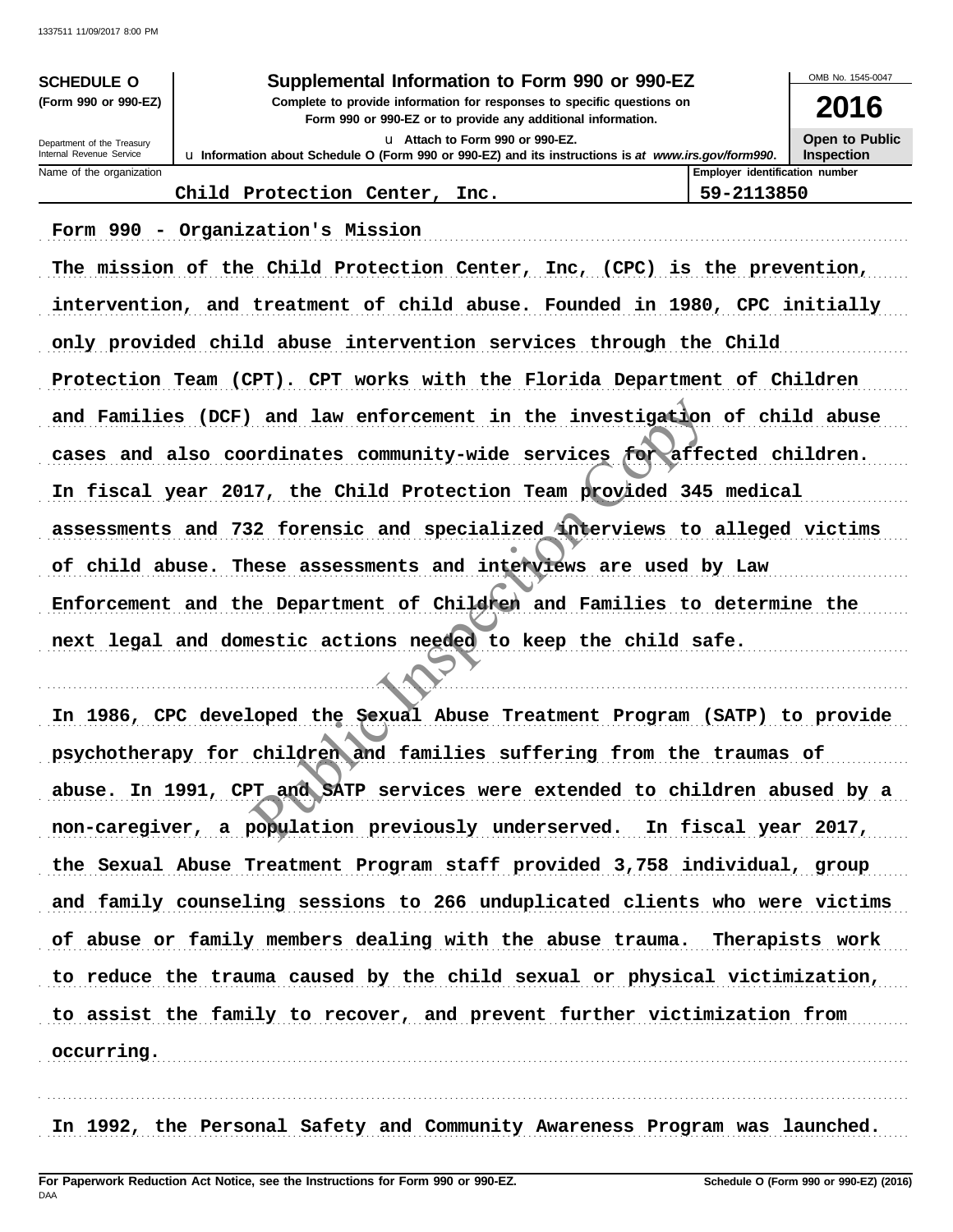| Page _<br>Schedule O (Form 990 or 990-EZ) (2016) |      |                                       |  |  |
|--------------------------------------------------|------|---------------------------------------|--|--|
| Name of the organization                         |      | <b>Employer identification number</b> |  |  |
| Child Protection Center,                         | Inc. | 59-2113850                            |  |  |

In fiscal year 2017, the Personal Safety and Community Awareness Program provided 883 workshops to 62,320 unduplicated participants to educate them about inappropriate touch, safe behavior, bullying, on-line safety guidance, and getting help when affected by others' unsafe behavior. This is an increase of 129% over fiscal year 2016. This program is now in 25 out of 25 public elementary schools in Sarasota County.

In 1993, the Kid Kindness Program (KKP) began providing psychotherapy to children who exhibit aggressive behaviors and/or have abused other children. In fiscal year 2017, this program (Kid Kindness Program) provided 546 individual, group and family counseling sessions to children in order to reduce or eliminate the children's abusive, reactive behavior, and to equip them with healthy living skills.

In 1995, the court ordered Children and Families Supervised Visitation Program (CFSVP) began to facilitate visits between children and their noncustodial parents. In fiscal year 2017, this program (Supervised Visitation Program) provided 683 supervised visits and 52 safe exchanges with 279 unduplicated clients, without any critical incident reports. These visits have been shown to be crucial to a child's mental health and ability to build a healthy relationship with their non-custodial parent. More than 50 Sarasota County citizens serve as SVP volunteers, which helps keep program costs down.

Our latest innovation is PAWS- Pet Advocates Working in Sarasota- an animal assisted advocacy program. The PAWS Program provides comfort and aid to children and families in time of trauma and crisis. CPC is the only

Page 1 of 3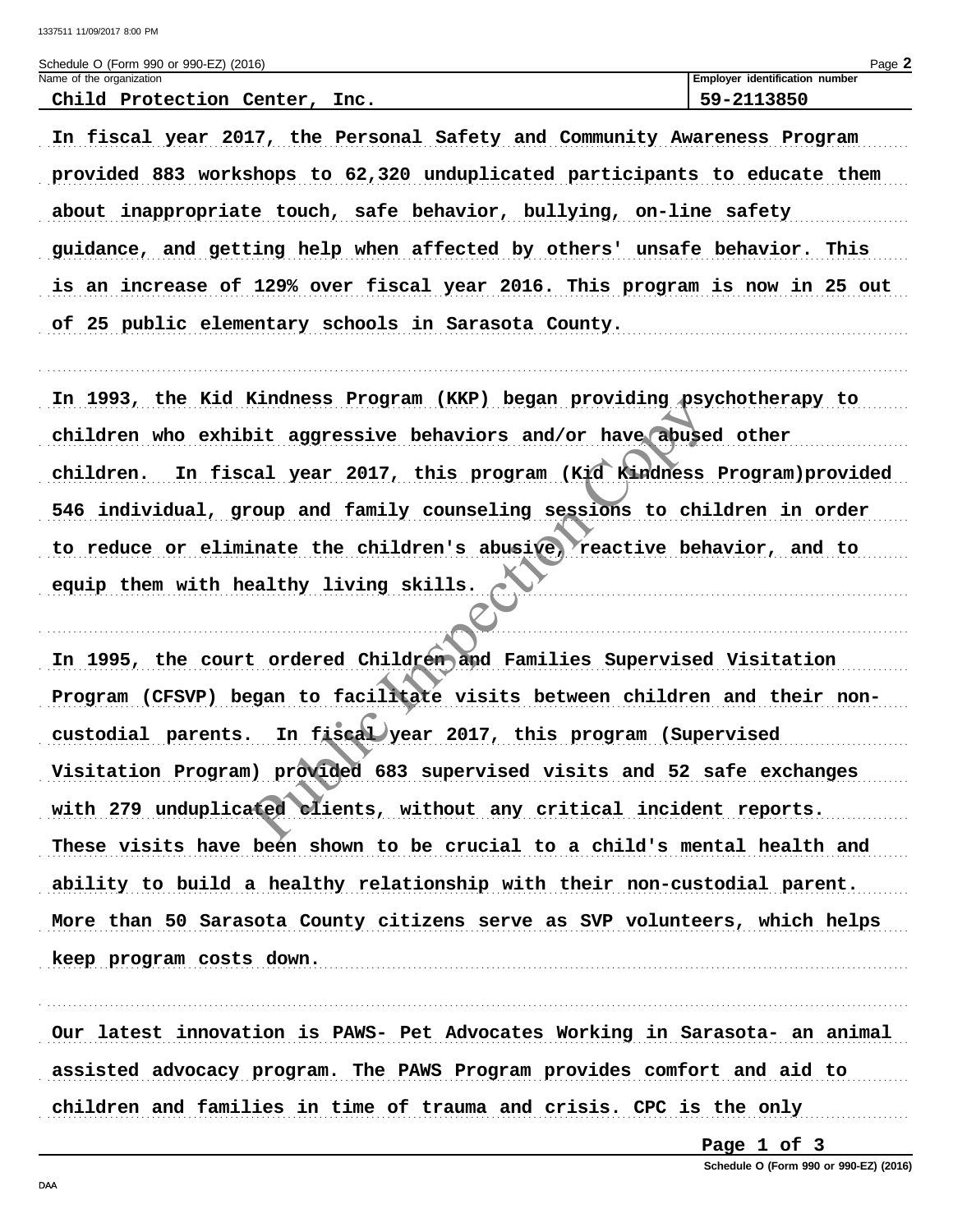Schedule O (Form 990 or 990-EZ) (2016) Page 2 Name of the organization **Employer identification number** 59-2113850 Child Protection Center, Inc. organization in our community solely dedicated to protecting and positively affecting the lives of 63,658 children and families annually through prevention, intervention, and treatment of child abuse and education. Form 990, Part VI, Line 11b - Organization's Process to Review Form 990 The 990 draft is emailed to all board directors for their review prior to the board meeting. The board then votes to approve the draft prior to it being filed. Form 990, Part VI, Line 12c - Enforcement of Conflicts Policy Compliance with the Conflict of Interest Policy is reviewed with officers and directors at the annual board meeting in October, as well as during recruitment and addition of new board members. Form 990, Part VI, Line 15a - Compensation Process for Top Official Comparability data is periodically obtained from an outside consultant or CPC's payroll / HR service provider to validate key level compensation. Executive Director compensation is approved by the Board. Form 990, Part VI, Line 15b - Compensation Process for Officers Comparability data is periodically obtained from an outside consultant or  $CPC's$  payroll / HR service provider to validate key level compensation. Executive Director compensation is approved by the Board. Form 990, Part VI, Line 19 - Governing Documents Disclosure Explanation CPC's governing documents, financial statements, etc are available on the website http://thegivingpartner.guidestar.org.

Page 2 of 3

Schedule O (Form 990 or 990-EZ) (2016)